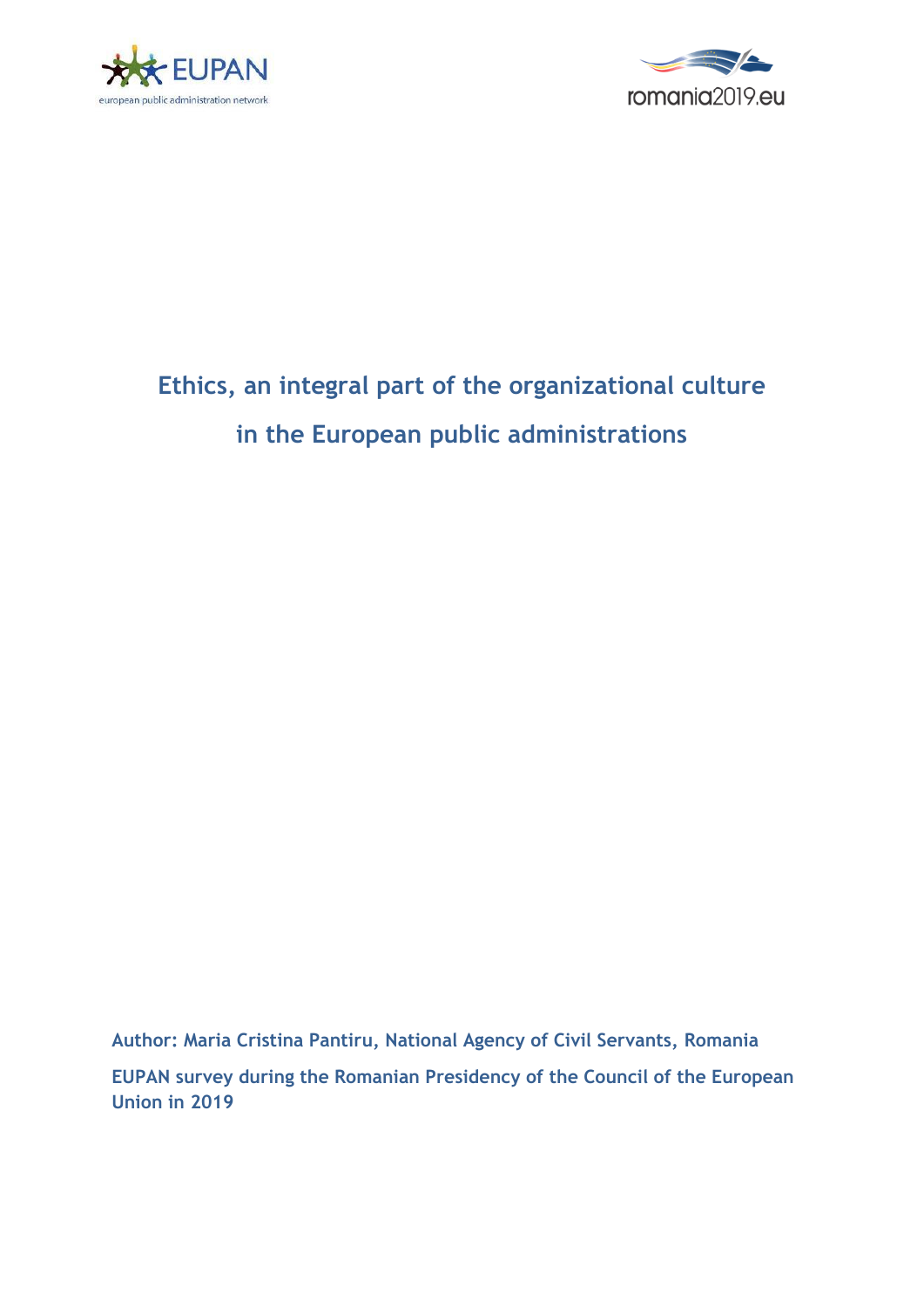# **Contents**

| The main focus of the codes of conduct and ethics in the European public            |
|-------------------------------------------------------------------------------------|
| Values as basis of a "uniform operating culture" in the public administration  12   |
| Applied ethics in the public institutions - from individual choice to structures 14 |
|                                                                                     |
|                                                                                     |
|                                                                                     |
| Ethics requirements for personnel selection - the role of the civil servant  21     |
|                                                                                     |
|                                                                                     |
|                                                                                     |
|                                                                                     |
| Challenges for the future, conclusions and recommendations  29                      |
| Organizational culture, fairness, openness and trust  30                            |
| Trust in the public institutions: competence, public interest, integrity,           |
|                                                                                     |
|                                                                                     |
|                                                                                     |
| Different perspectives regarding ethical leadership  34                             |
| Recommendations for promoting trust in the public administration  35                |
|                                                                                     |
| Codes of conduct or ethics cited in the report and other related resources 39       |
| Annex 1 Questionnaire for EUPAN on Ethics, an integral part of the                  |
|                                                                                     |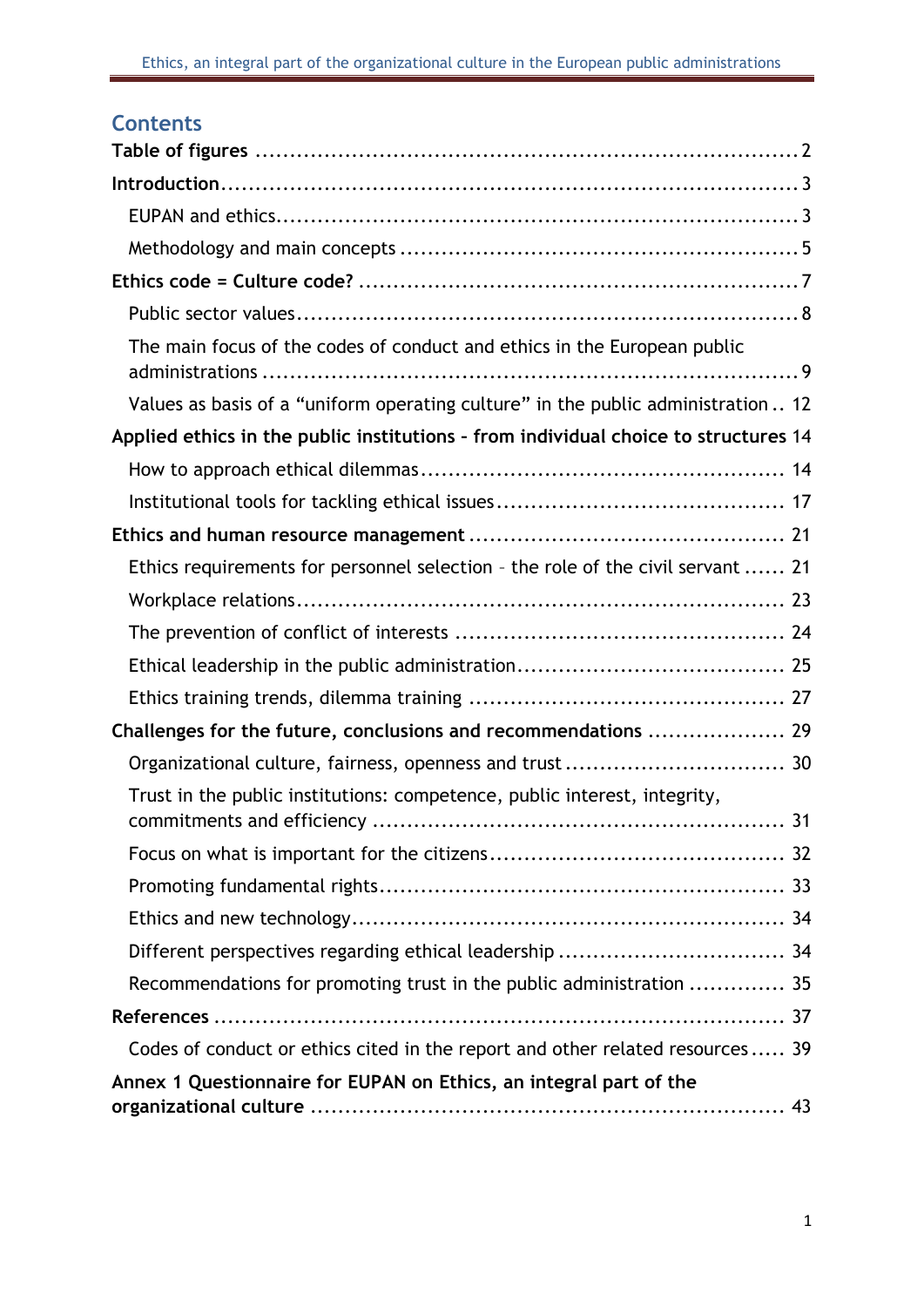# <span id="page-2-0"></span>**Table of figures**

| Figure 1 Values in the ethics regulations for public administration employees (survey)  8        |  |
|--------------------------------------------------------------------------------------------------|--|
|                                                                                                  |  |
|                                                                                                  |  |
| Figure 4 Values and organizational culture in the codes of conduct or ethics  12                 |  |
| Figure 5 Recommendations from the codes of conduct for ethical dilemmas 15                       |  |
| Figure 6 Main categories of institutional tools for tackling ethical issues (survey) 17          |  |
| Figure 7 Examples of institutional tools for tackling ethical issues (survey)  17                |  |
| Figure 8 Human resource management provisions for ethical conduct  21                            |  |
| Figure 9 Requirements from the codes of conduct or ethics, for the role of the civil servant21   |  |
| Figure 10 Ethical requirements for recruitment, selection and performance management (survey) 22 |  |
|                                                                                                  |  |
| Figure 12 Ways to treat others, according to the codes of conduct/ethics 23                      |  |
| Figure 13 Conflict of interests as a breach of core values of the civil service 24               |  |
| Figure 14 Examples of ethics provisions for managers in the public administration  25            |  |
|                                                                                                  |  |
| Figure 16 Topics of ethics training in the European public administrations (survey) 28           |  |
| Figure 17 Examples of ethics training in the European public administrations (survey) 28         |  |
| Figure 18 Challenges for ethics in the public administration in the next decade (survey) 30      |  |
| Figure 19 People's perceptions regarding the most important issues at the EU and national levels |  |
|                                                                                                  |  |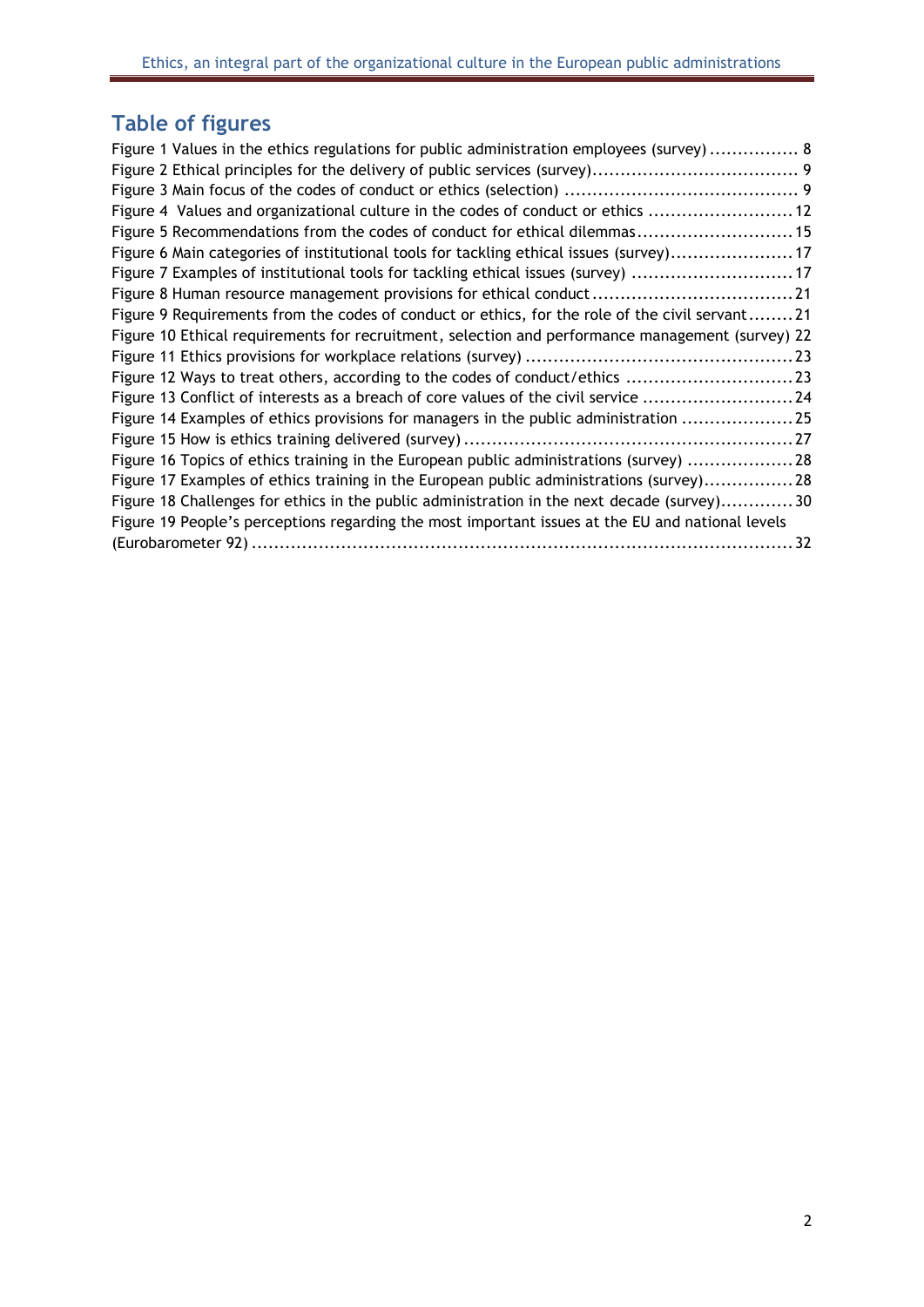# <span id="page-3-0"></span>**Introduction**

This report was prompted by the growing interest in the European Public Administration Network (EUPAN) to exchange experience regarding measures to promote trust in the public administrations in the European countries. This led to the proposal of the survey on *Ethics, an integral part of the organizational culture* carried out during the Romanian Presidency of the Council of the European Union in the first semester of 2019. The preliminary results of this survey were presented at EUPAN events in 2019 and provided an input for the *EUPAN Strategy Paper July 2019 – June 2022*, which includes "Ethics and organizational culture in the public administration" as strategic domain.

The report aims to stimulate discussions regarding organizational culture in the public administration, core values and ethics provisions, as well as what is needed to strengthen trust in the public administration. It expands the lines of enquiry from the previous EUPAN studies, with emphasis on: ethics regulations as tools for role definition, values of public administration as a culture code, approaches for ethical dilemmas, tools for tackling ethical issues, ethics and human resource management (the role of the civil servant, work relations, prevention of conflict of interests, leadership, training), challenges for ethics in the public administration, as well as underexplored issues that could influence trust in the public administration: internal trust, the links between competence, integrity, commitments and trust, citizens' concerns and human rights as ethics topics, the ethical use of technology, different perspectives regarding ethical leadership.

**This report is relevant for:** heads of public institutions, managers, human resource management specialists, ethics counsellors/advisors, members of ethics committees, training providers for the public administration, civil servants, students, researchers and others interested in applied ethics, from the European countries and beyond. The report aims to inspire new topics of ethics debates within EUPAN and European countries.

#### <span id="page-3-1"></span>**EUPAN and ethics**

Over more than two decades European public administrations engaged in a coordinated effort to devise codes of conduct and ethics as well as corresponding institutions for ethical oversight and advice. In 2004 EUPAN launched a policy paper entitled *Main features of an Ethics Framework for the Public Sector*, adopted by the Directors General responsible for Public Administration in the member states in 2004, during the Dutch Presidency of the Council of the European Union. This document endorses the role of codes of conduct as part of the organizational culture: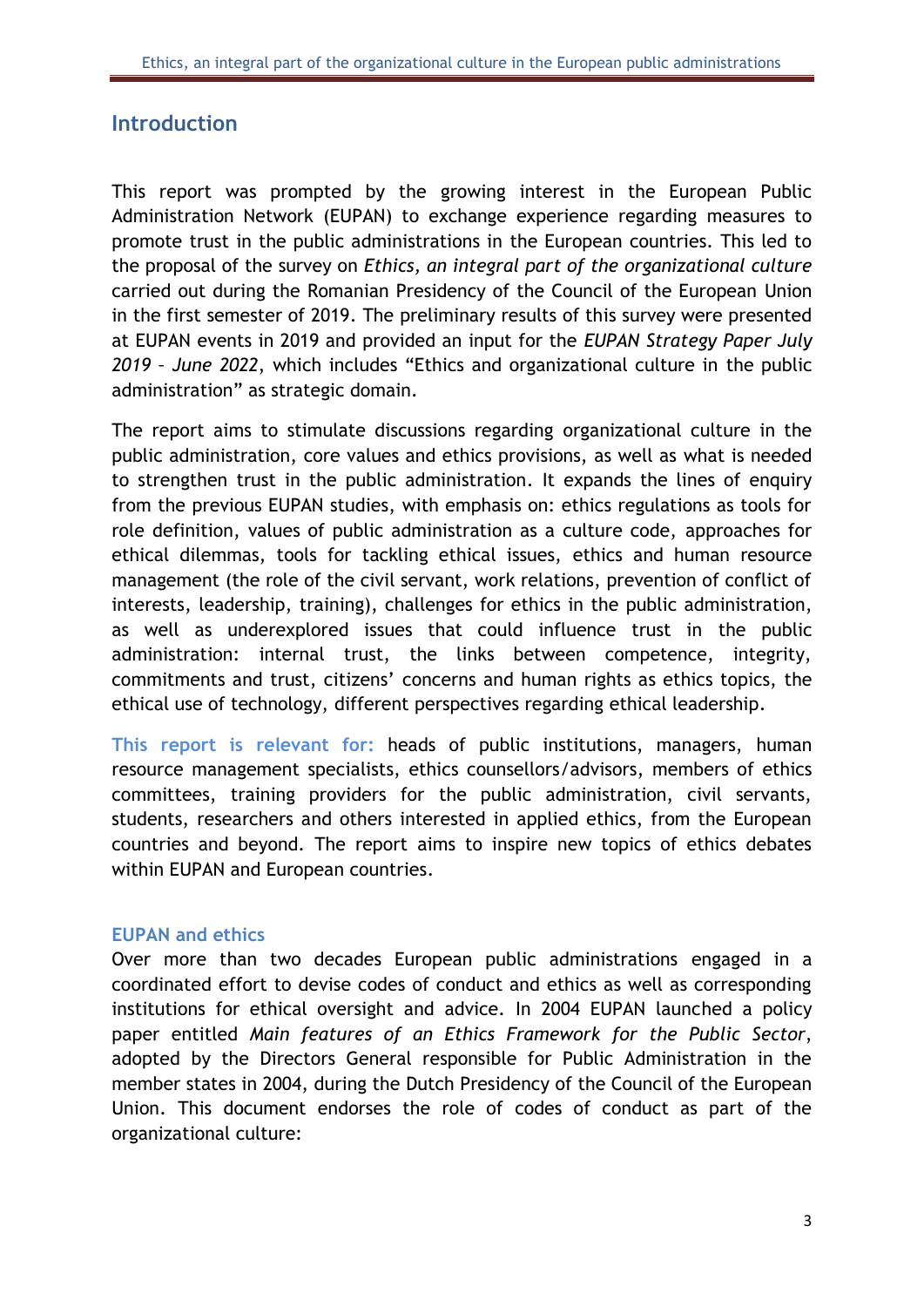"A code of conduct is an important tool and form of support in fostering an appropriate culture within administrative organizations. Such code needs to constitute an active and 'living' tool that is fully integrated in a necessarily open, transparent, and honest organizational culture. (…) A suitable code of conduct will be comprised of a prudent combination of a framework for the consideration of ethical issues, specific rules, and examples of situations confronted in practice" (EUPAN 2004: 2, 3).

The EUPAN recommendations for ethics codes included the following: general core values, specific standards of conduct, actions for implementing these standards and methods and procedures to report integrity related offences (EUPAN 2004: 3). The values endorsed in the EUPAN policy document were: principle of the rule of law, impartiality, objectivity, reliability, transparency, duty of care, courtesy, and willingness to help in a respectful manner, professionalism, accountability (EUPAN 2004: 5, 6). Ethics provisions were also included in guides for European public administrations such as the *Common Assessment Framework 2020* (elaborated with the contribution of EUPAN members) and *Quality of public administration – A toolbox for practitioners* (European Commission 2015, 2017).

Several EUPAN studies assess the values and issues tackled in the codes of conduct for public administration in EUPAN member countries (Moilanen and Salminen 2006, Demmke and Moilanen 2011). For example, the 2006 EUPAN *Comparative Study on the Public-service Ethics of the EU Member States* (Moilanen and Salminen 2006) tackled the following aspects: the values promoted in the codes of conduct or ethics, categories of regulations regarding ethical issues, actions to promote ethical conduct, instruments to tackle breaches of ethical norms, ethics in leadership, and perspectives for the future.

The EUPAN study on *Effectiveness of good governance and ethics in central administration: evaluating reform outcomes in the context of the financial crisis* (Demmke and Moilanen 2011) discusses ethics as "an integral element of good governance", as well as the effects of public management and organizational reforms on ethics, public values, ethics policies, integrity management instruments, self-assessment/preventive tools, specialised ethics institutions, public management reform and workplace ethics, organisational reforms and human resources policies and values, ethics training, cost of implementing ethics regulations.

Following the ethics focus established in EUPAN, this report provides a unique combination of survey results, content analysis of codes of conduct and ethics, as well as a broader discussion of ethical issues and coordinates of organizational culture, aiming to promote new directions of debate and experience exchange in EUPAN, regarding ethics and organizational culture in the European public administrations.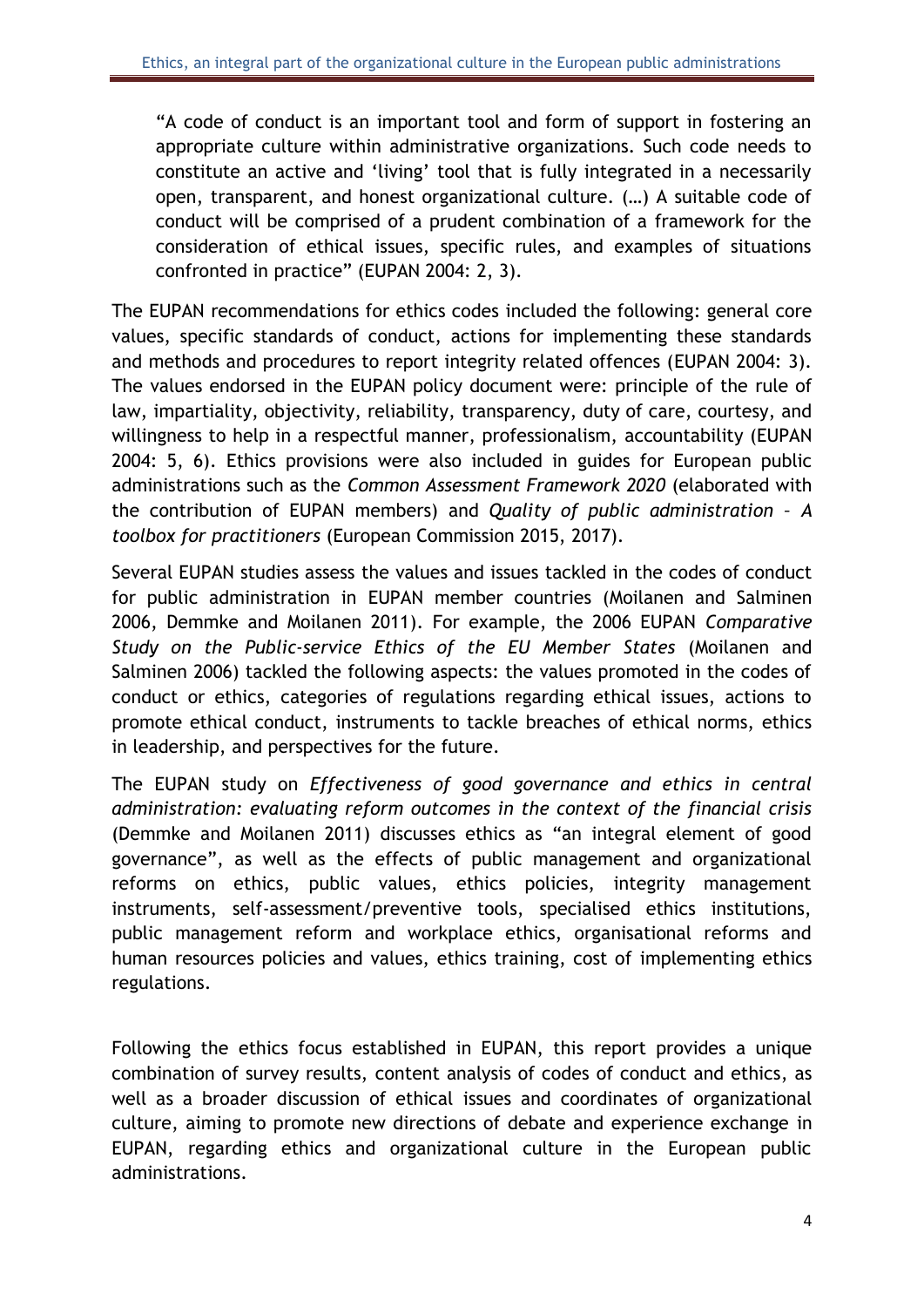The structure of the report is inspired by the issues indicated as main challenges for the future, in the survey, in order to emphasize how public administrations through ethics regulations, organizational values and structures, human resource management – aim to promote trust in the public administration, face ethical dilemmas, tackle ethical problems, prevent conflict of interests, approach workplace relations, foster ethical leadership. The closing section reflects on the challenges indicated in the survey and proposes perspectives for further exploration, for ethics in the public administration: trust within public institutions, the basis of trustworthiness (competence, good will, integrity, fulfilled commitments), citizens' concerns and human rights issues, the ethical use of new technology, new perspectives on ethical leadership.

#### <span id="page-5-0"></span>**Methodology and main concepts**

The survey questionnaire (in Annex 1) was distributed in the EUPAN network and responses were gathered between February and May 2019, from 26 representatives in EUPAN, experts from human resource management departments of central public administrations from 25 European countries and from the European Commission (EC): Austria (AT), Belgium (BE), Bulgaria (BG), Czech Republic (CZ), Denmark (DK), Estonia (EE), Finland (FI), France (FR), Germany (DE), Greece (EL), Hungary (HU), Italy (IT), Latvia (LV), Luxembourg (LU), Malta (MT), Netherlands (NL), Norway (NO), Poland (PL), Portugal (PT), Romania (RO), Slovakia (SK), Slovenia (SI), Spain (ES), Sweden (SE), Switzerland (CH).

The questionnaire included multi-choice questions regarding norms of conduct for different categories of officials, issues tackled in the codes of conduct, ethical requirements for public service delivery and human resource management in the public administration (recruitment, selection, performance management), workplace relations, ethics training, tools for tackling ethical issues, challenges anticipated for ethics in the public administration. The codes of conduct or ethics provided with the survey answers are sources for the illustrations included in this report.

The concepts "ethics" and "organizational culture" have many nuances. The EUPAN (2004: 1) policy document regarding the ethics framework for the public sector refers to ethics as shared standards, values and guiding principles to endorse integrity in the public sector.

The Common Assessment Framework (CAF 2020: 79, 85) endorsed by EUPAN proposed the following definitions for the two terms: "ethics in public service may be defined as those common values and norms to which public servants subscribe in carrying out their duties", while "organisational culture is the total range of behaviours, ethics and values which are transmitted, practised and reinforced by members of organisations, influenced by national, sociopolitical and legal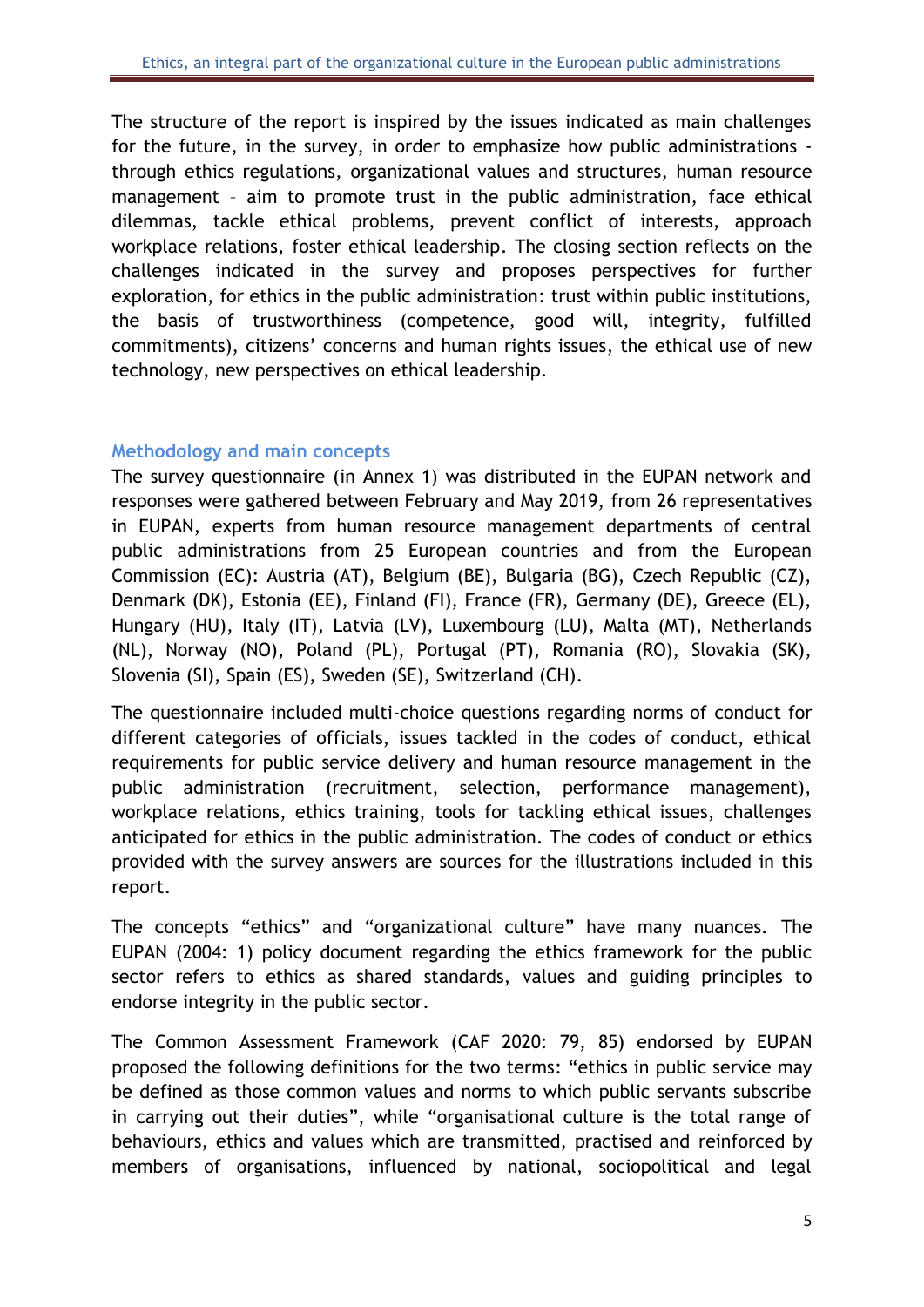traditions and systems" (CAF 2020: 79, 85). These are the working definitions for the two concepts, in this report.

However, looking from a broader perspective, ethics encompasses all moral reasoning regarding values, norms, duties, rights, virtues, actions, visions about "good life," "good society," etc. Broadening the definition of ethics can stimulate the enquiry regarding ethics in the public administration.

In addition, it is useful to acknowledge that "organizational culture" is defined in the specialist literature in various ways, from "sets of values, norms and beliefs" (Handy 1993), "collective programming of the mind" (Hofstede et al. 2010), to "set of living relationships working toward a shared goal" (Coyle 2018).

According to Handy (1993, chapter 7) organizations "have differing cultures – sets of values and norms and beliefs – reflected in different structures and systems. And the cultures are affected by the events of the past and by the climate of the present, by the technology of the type of work, by their aims and the kind of people that work in them." Handy argues that the civil service has a "role culture" – "In this culture the role, or job description, is often more important than the individual who fills it. Individuals are selected for satisfactory performance of a role, and the role is usually so described that a range of individuals could fill it" (Handy 1993, chapter 7).

Hofstede et al. (2010) consider that "culture consists of the unwritten rules of the social game. It is the collective programming of the mind that distinguishes the members of one group or category of people from others." In addition, cultures have "symbols, heroes, rituals, and values" and help define the "moral circle" of an organization: "culture is about how to be a good member of the moral circle", "what to do if people are bad, and about whom to consider for admission" (Hofstede et al. 2010: 6, 12, 14).

According to Coyle (2018, Introduction), "culture is a set of living relationships working toward a shared goal. It's not something you are. It's something you do." He argues that a successful culture is built with a focus on connection, belonging, identity, trust, shared goals and values.

This report explores aspects of organizational culture in the public administrations, from values, principles and shared goals, to roles, relations and tools that mark the boundaries of the "moral circle." Across all sections, the report lets public administration ethics regulations "do the talk" in order to illustrate the main trends and offer concrete examples for the readers looking for inspiration in the experience of EUPAN member states. In addition, it draws attention to underexplored issues which are of interest for European citizens, and could strengthen the trust in the public administration, if addressed.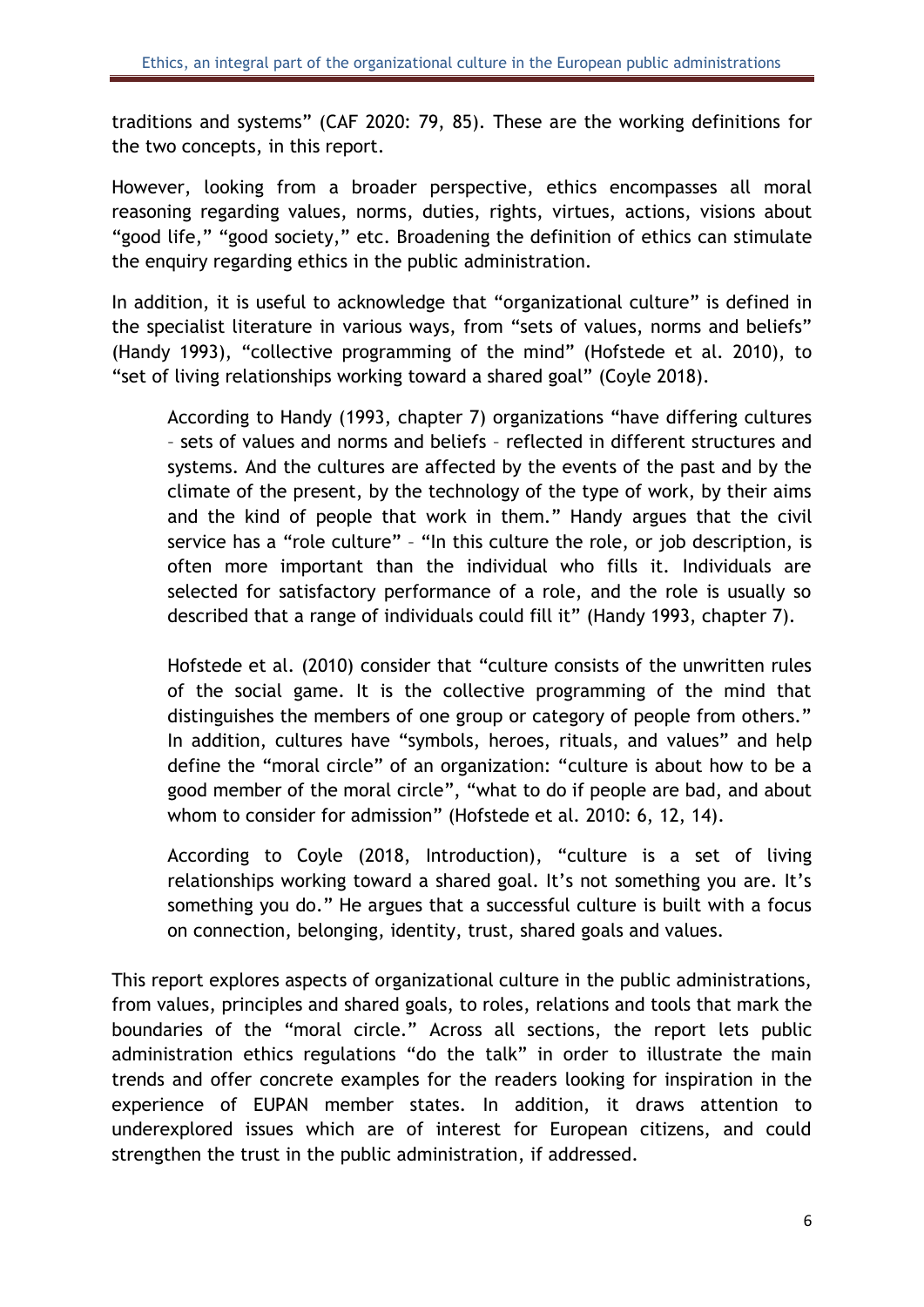# <span id="page-7-0"></span>**Ethics code = Culture code?**

According to the Finnish ethics guidelines *Values in the daily job – Civil servant's ethics. A handbook for the state administration*, "values form a "common base", "*a uniform operating culture, which unites government departments with different tasks, procedures and sizes*" (p. 24). This metaphore resonates with the "collective programming of the mind" (Hofstede et. al. 2010) as well as with Coyle's (2018) metaphor from the title of his book, "culture code." This section illustrates how public administrations attempt to create "culture codes" through codes of conduct or ethics. The similarities between these codes could suggest a European-wide public administration "culture code" *through regulations*, although there are differences in practice.

**The survey shows that there is a common ground across Europe regarding ethics regulations in the public administrations.** All respondents highlighted that they have ethics codes for public administration employees or civil servants. In some countries there are common norms of conduct for all public administration employees (BG CH FR DE EL IT LV LU NL NO PT SI ES SE). Usually, these are complemented with norms of conduct for specific categories of public employees**.** In addition, in some countries there are norms of conduct for political officials (AT BE DK EL NL NO PT SI ESEC). The most recent regulations and ethics codes were adopted in Slovenia (2015), Netherlands (2016), Latvia (2018), Slovakia (2019) and Romania (2019).

Across Europe norms regarding the conduct of public administration employees are promoted through various types of regulations, from Constitutions to administrative law, special laws regarding ethical norms for civil servants and other categories of public administration employees (the military, state police, prison police, magistrates), as well as guides, declarations and brochures. The breach of ethical norms may lead to disciplinary action, while serious offences are tackled in the criminal law. In addition, ethics requirements are part of the internal control system in the public administration institutions, focused on identifying and addressing risks.

The codes of conduct or ethics for the public administration, mentioned in the survey responses, have a common structure: they include values of the public service, rights and duties of civil servants/public employees, and norms of conduct, with examples of desirable behaviour as well as examples of interdictions. Another commonality is that these codes have been developed by specially designated committees or interministerial working groups.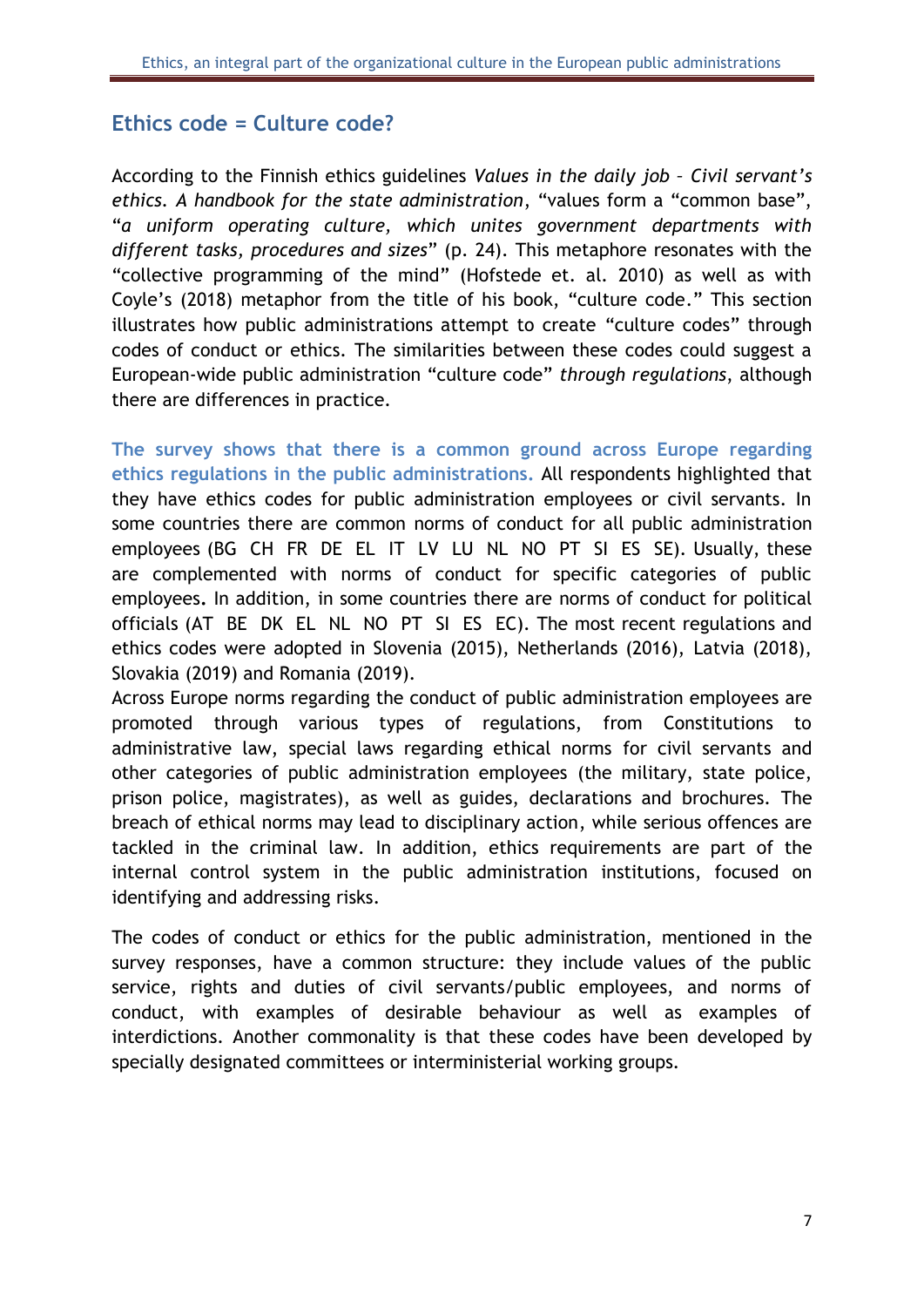#### <span id="page-8-0"></span>**Public sector values**

According to the survey, the main values and themes tackled, in various configurations, in the ethics regulations for public administration employees, are: impartiality and objectivity, prevention of conflict of interests, legality and rule of law, transparency, independence (from political or business influence), responsibility, non-discrimination, fair treatment, professionalism, respect for human dignity, public interest, accountability, rights and duties of public administration employees, citizen focus, loyalty, collaboration, disclosure of wrongdoing, harassment, consultation, public administration employees' participation in decision-making, use of technology/Artificial Intelligence in the public administration, citizens' participation in decision-making, incompatibilities, professional discretion and professional secret, secularism, innovation, efficiency, protection of privacy, society wellbeing, etc.



#### <span id="page-8-1"></span>**Figure 1 Values in the ethics regulations for public administration employees (survey)**

The survey includes references to a broader range of values than the EUPAN (2004) policy paper (rule of law, impartiality, objectivity, reliability, transparency, duty of care, courtesy, and willingness to help in a respectful manner, professionalism, accountability). This reveals the diversity of ethical issues in the European public administrations, as well as the emergence of new topics such as ethical provisions for the development and use of technology/Artificial Intelligence, as well as provisions regarding ethics in the workplace (collaboration, consultation, tackling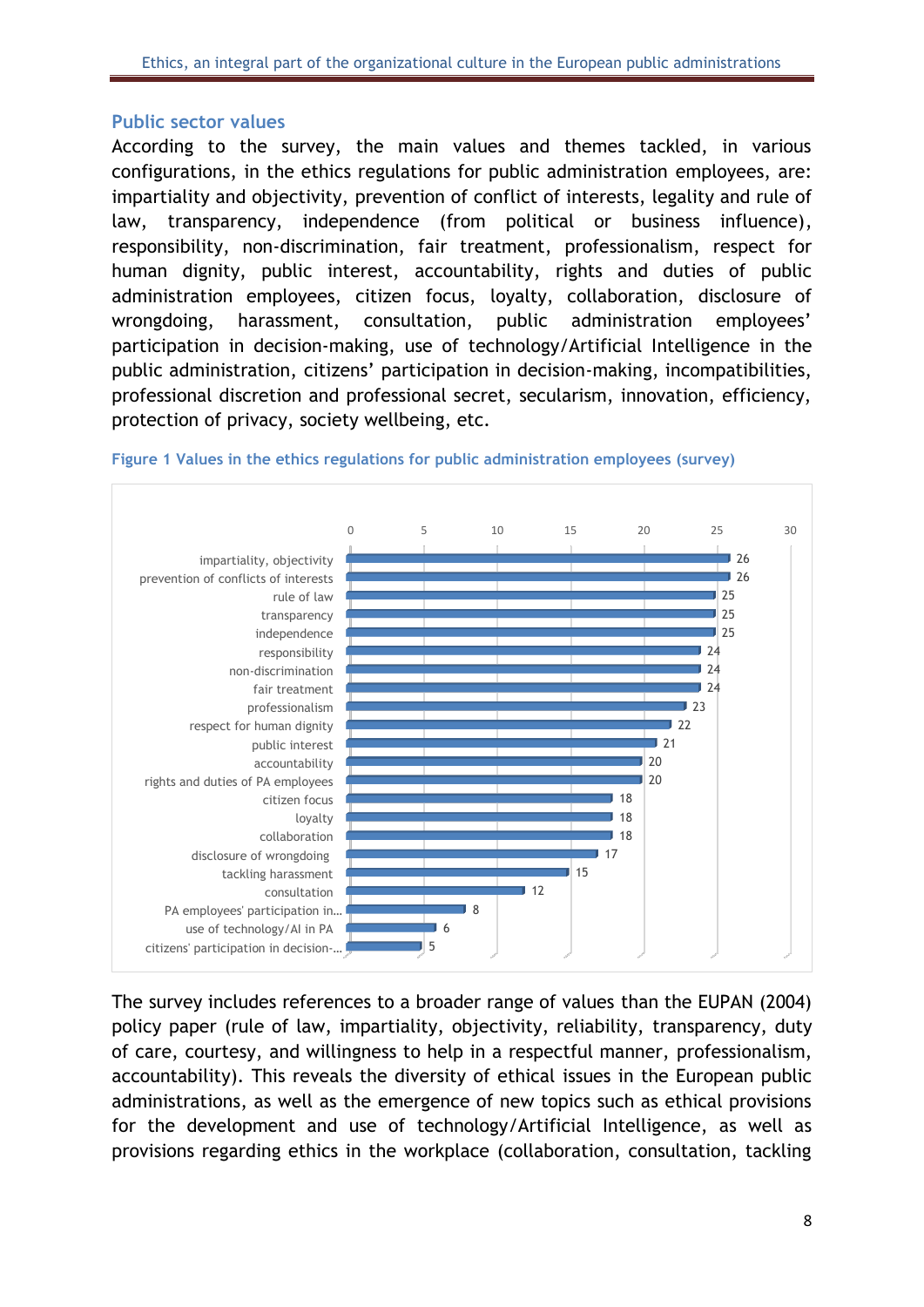harassment) and provisions regarding the participation of stakeholders (citizens) in decision-making.

The values that public administrations aim to endorse can be clustered with various criteria. For example, the survey highlights the following ethical values and principles for the delivery of public services: non-discrimination, fair treatment, transparency, accessibility, public interest, consultations with stakeholders, evidence-based actions, trust, independence, responsibility, quality and professionalism, liability for action or omission, rational management of public funds.



<span id="page-9-1"></span>**Figure 2 Ethical principles for the delivery of public services (survey)**

# <span id="page-9-0"></span>**The main focus of the codes of conduct and ethics in the European public administrations**

The codes of conduct and ethics in the public administrations of European countries include: principles and values of the state, civil service or public administration (legality, integrity, impartiality, objectivity), prevention of conflicts of interests and corruption, ethics provisions for managers, rights and duties for civil servants.

<span id="page-9-2"></span>

|  |  |  |  |  |  |  | Figure 3 Main focus of the codes of conduct or ethics (selection) |
|--|--|--|--|--|--|--|-------------------------------------------------------------------|
|--|--|--|--|--|--|--|-------------------------------------------------------------------|

| <b>Country</b> | <b>Titles of codes</b>                                                                                  | Values, principles, main issues tackled                                                                                                                                                                                                                                                                                                                                                                                                                |
|----------------|---------------------------------------------------------------------------------------------------------|--------------------------------------------------------------------------------------------------------------------------------------------------------------------------------------------------------------------------------------------------------------------------------------------------------------------------------------------------------------------------------------------------------------------------------------------------------|
| <b>Austria</b> | <b>Code of Conduct</b><br>to Prevent<br><b>Corruption The</b><br><b>RESPONSibility</b><br>rests with me | to prevent corruption, objectivity, avoid conflicts of<br>duty/interest, promote equality, regulation of courtesy gifts and<br>sponsorship, total dedication to Austria,<br>regulation of secondary employment and positions in other<br>activity sectors,<br>transparency, discretion/confidentiality, responsibility,<br>duties regarding organizational framework interlinked with duties<br>for preventing corruption,<br>provisions for managers. |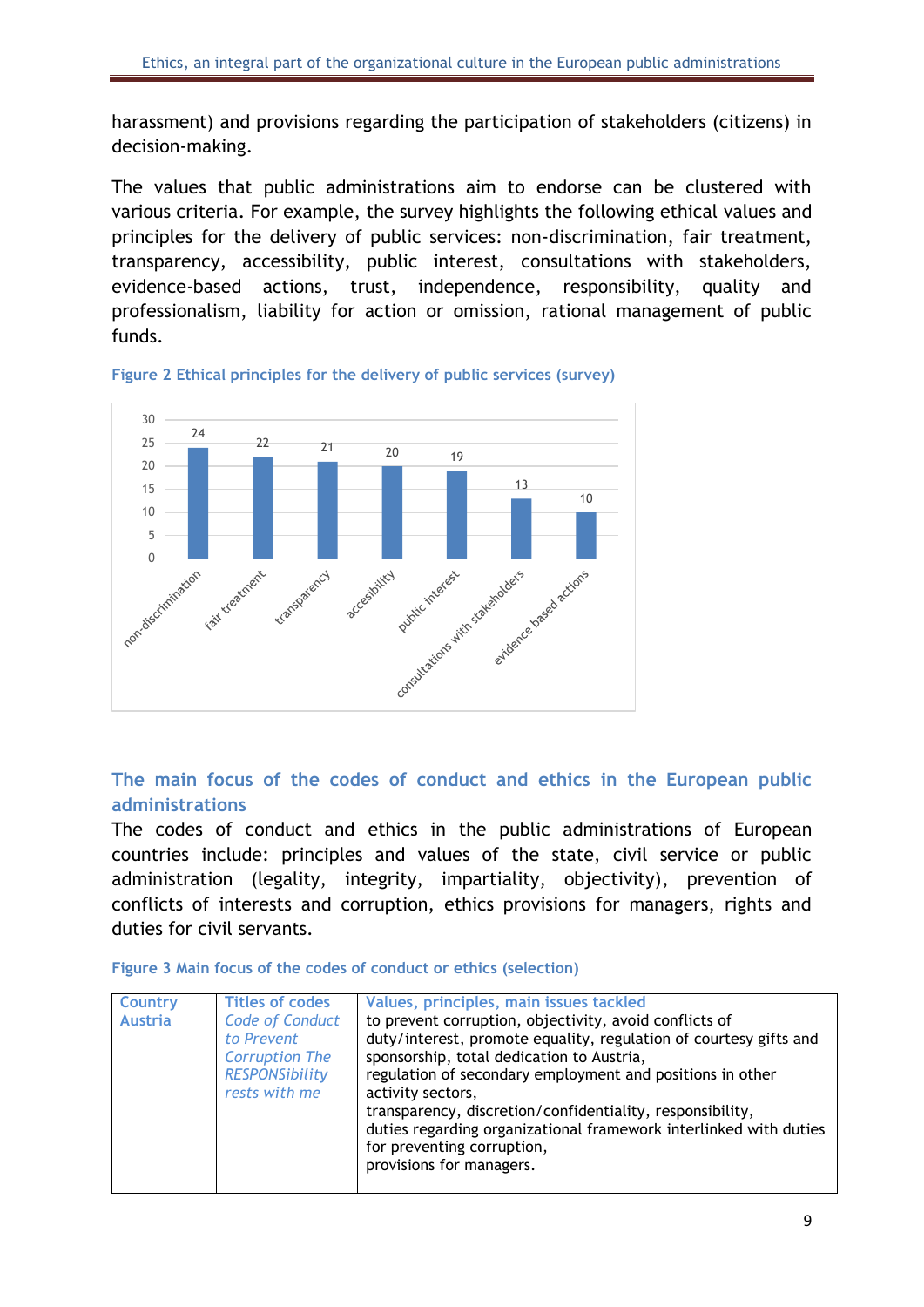| <b>Belgium</b> | Code de<br>déontologie des<br>mandataires<br>publics                                                     | principles of service: general interest, equality, dignity, integrity,<br>prevention of conflict of interest, regulation regarding gifts,<br>objectivity, effectiveness, promptitude, transparency,<br>independence, incompatibilities, respect of law, respect of<br>private life, confidentiality, obligations after the end of the<br>service.                                                                                                                                                                                                                                                                                                               |
|----------------|----------------------------------------------------------------------------------------------------------|-----------------------------------------------------------------------------------------------------------------------------------------------------------------------------------------------------------------------------------------------------------------------------------------------------------------------------------------------------------------------------------------------------------------------------------------------------------------------------------------------------------------------------------------------------------------------------------------------------------------------------------------------------------------|
| <b>Denmark</b> | Code of conduct<br>in the public<br>sector                                                               | values: openness, democracy, the rule of law, objectivity,<br>integrity, impartiality, legality.<br>good administration, duty to advise and warn, right and duty to<br>decline, expression of personal opinions, confidentiality,<br>limitations (no defamatory statements), right to disclosure and<br>whistleblowing, confidentiality, impartiality, prevention of<br>conflict of interest, duty to report conflict of interest, regulation<br>regarding gifts, secondary employment, dignity, liability, sound<br>financial management.                                                                                                                      |
| <b>Estonia</b> | <b>Code of Ethics</b><br>for Officials                                                                   | values and their connection with practice (lawfulness, focus on<br>people, trustworthiness, professionalism, impartiality, openness<br>and cooperation), prevention of conflict of interest, promoting<br>professionalism, impartiality and mobility, regulation regarding<br>gifts, openness and cooperation, measures for the<br>implementation of the Code of Ethics.                                                                                                                                                                                                                                                                                        |
| <b>Finland</b> | Values in the<br>daily job - Civil<br>servant's ethics:<br>a handbook for<br>the state<br>administration | value base of state administration: effectiveness, transparency,<br>quality and expertise, trust, service principle, impartiality and<br>independence, equality, responsibility,<br>values as operational practices: as a tool of management, as an<br>official's moral code, as something to be implemented,<br>rights and duties of the civil servants (selection): occupational<br>health and safety, competence, compliance with supervision and<br>regulatory requirements, regulation regarding gifts, regulation<br>regarding secondary employment, provisions regarding discussion<br>of ethical issues, sanctions for misconduct.                      |
| <b>Hungary</b> | The Code of<br>Professional<br>Conduct                                                                   | principles of professional ethics: loyalty, national interest,<br>commitment, responsibility, professionalism, efficiency, fairness,<br>dignity, impartiality, justice, equity, proportionality, protection<br>of rights, equality of treatment, transparency, cooperation,<br>conscientiousness, leading by example, etc.<br>duties: to report abuse, be impartial, comply with<br>incompatibilities, to not abuse official position, to not misuse<br>information, use public resources responsibly<br>regulation regarding gifts and benefits, unacceptable conduct,<br>conflict of interests,<br>provisions regarding the ethics councils and Ethics Board. |
| <b>Germany</b> | <b>Rules on Integrity</b>                                                                                | to prevent corruption, transparency, scrutiny, staff mobility in<br>the areas vulnerable to corruption, contact person and<br>organizational unit for corruption prevention, staff awareness and<br>education for corruption prevention and conflict of interest,<br>supervision of tasks, guidelines for awarding contracts, anti-<br>corruption clause, regulation of sponsorship, guidelines for<br>supervisors and heads of public authorities/agencies.                                                                                                                                                                                                    |
| Latvia         | <b>Values of public</b><br>administration<br>and basic<br>principles of                                  | values and principles: professionalism and efficiency, good faith,<br>liability, work for the public, national sustainability and public<br>welfare, public administration open and accessible to the public,<br>cooperation in public administration,                                                                                                                                                                                                                                                                                                                                                                                                          |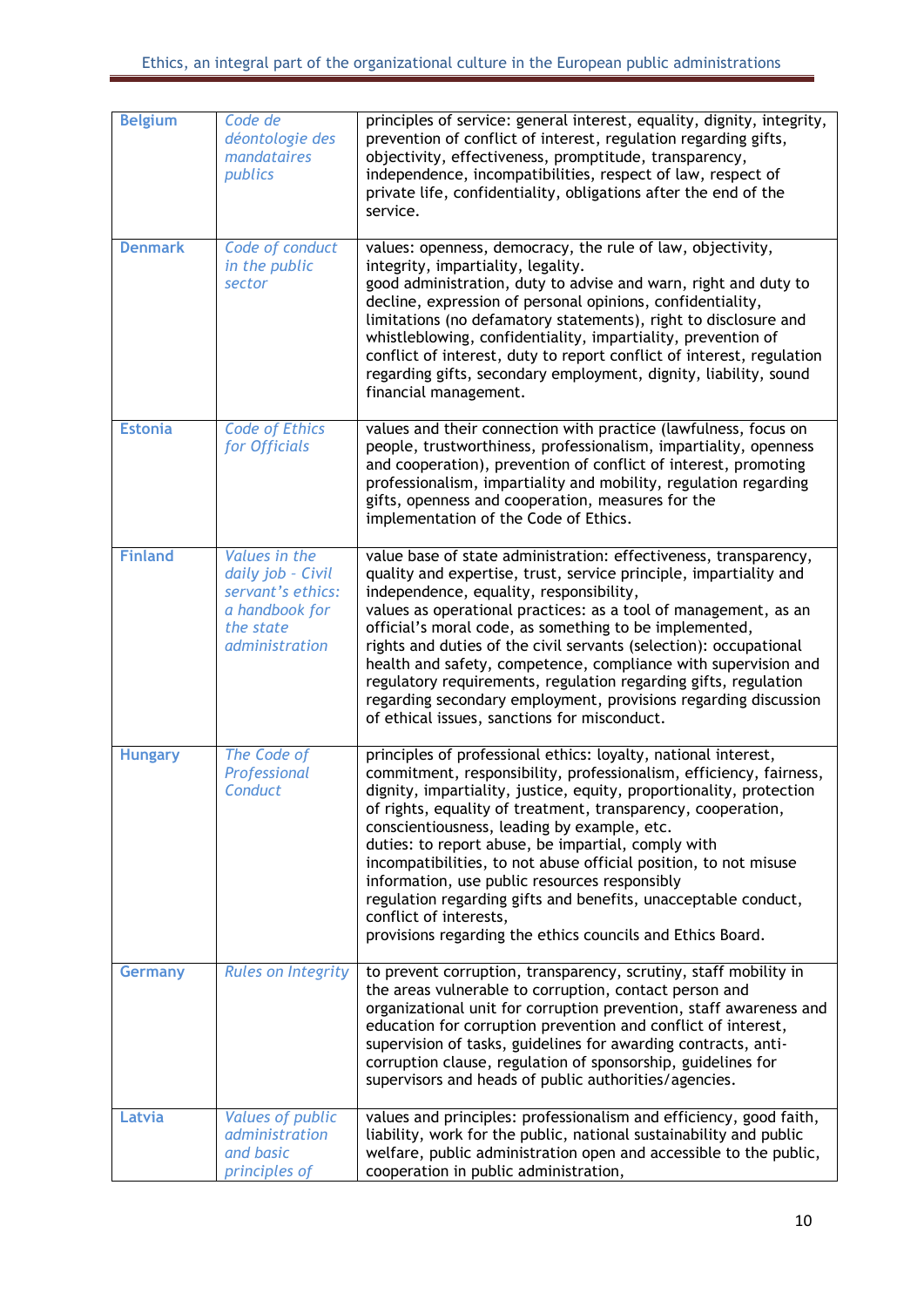|                    | ethics                                                                                                                                                                                                 | provisions for heads of institutions and directors,<br>transparency in communication with lobbyists,<br>activity and behaviour outside work.                                                                                                                                                                                                                                                                                                                                                                                                                                                                                                                                |
|--------------------|--------------------------------------------------------------------------------------------------------------------------------------------------------------------------------------------------------|-----------------------------------------------------------------------------------------------------------------------------------------------------------------------------------------------------------------------------------------------------------------------------------------------------------------------------------------------------------------------------------------------------------------------------------------------------------------------------------------------------------------------------------------------------------------------------------------------------------------------------------------------------------------------------|
| <b>Netherlands</b> | <b>Code of Conduct</b><br>for Integrity in<br>the Central<br>Public<br>Administration                                                                                                                  | good employment practice - trust, duty of care, integrity policy<br>and human resources policy,<br>integrity values: independence and impartiality, reliability and<br>carefulness, personal responsibility, accountability,<br>prevention of conflict and interests: regarding gifts, services,<br>other benefits, invitations, commercial activities, secondary/<br>external employment, cooling-off period, rules regarding<br>procurement, hiring, tenders,<br>confidentiality, expression of personal opinion, use of resources,<br>respect, integrity counsellor, provisions regarding discussion of<br>ethical issues and whistleblowing,<br>provisions for leaders. |
| <b>Poland</b>      | The Ordinance no<br>70 of the Prime<br>Minister on the<br>guidelines for<br>compliance with<br>the rules of the<br>civil service and<br>on the principles<br>of the civil<br>service code of<br>ethics | principles of the civil service: legality, rule of law, increasing<br>public confidence in public administration, protection of human<br>and civil rights, selflessness, openness and transparency, secrecy<br>protected by law, professionalism, liability for action or inaction,<br>reasonable public funds management, open and competitive<br>recruitment procedures,<br>principles of ethics for the civil service: decent behaviour, public<br>service, loyalty (to Poland, institutions), political neutrality,<br>impartiality, fairness.                                                                                                                          |
| <b>Portugal</b>    | Code of ethics<br>and conduct for<br><b>DGAEP</b>                                                                                                                                                      | principles: legality, loyalty, impartiality, independence, equality,<br>responsibility, competence, integrity,<br>commitment to public interest, improvement, environmental<br>responsibility, communication, prevention of conflict of interests<br>and incompatibilities, discretion, rational use of resources,<br>probity and dignity,<br>quality and efficiency in delivering public services, impartiality,<br>competence and proportionality, courtesy, integrity and<br>prevention of corruption,<br>social responsibility, solidarity and cooperation, health<br>protection, provisions for managers.                                                              |
| <b>Romania</b>     | <b>Emergency</b><br>ordinance no.<br>57/2019<br>regarding the<br>Administrative<br>code                                                                                                                | principles: supremacy of the Constitution, equality of treatment,<br>professionalism, impartiality, independence, moral integrity,<br>freedom of expression, honesty and fairness, transparency,<br>responsibility,<br>rights and duties of civil servants,<br>duties: professionalism, impartiality, loyalty to the institution,<br>limits regarding political activity, regulation regarding gifts and<br>benefits, separate regulations regarding incompatibilities and<br>conflict of interests,<br>provisions regarding the ethical counsellor.                                                                                                                        |
| <b>Sweden</b>      | <b>The Ethical</b><br><b>Foundations of</b><br>the State -<br>professional<br>values for good<br>governance                                                                                            | principles: democracy, legality, objectivity, transparency,<br>respect, efficiency and good service,<br>prevention of conflict of interests (linked to objectivity).                                                                                                                                                                                                                                                                                                                                                                                                                                                                                                        |
| <b>Norway</b>      | <b>Ethical guidelines</b>                                                                                                                                                                              | duties: public interest, loyalty, legality, efficiency, transparency,                                                                                                                                                                                                                                                                                                                                                                                                                                                                                                                                                                                                       |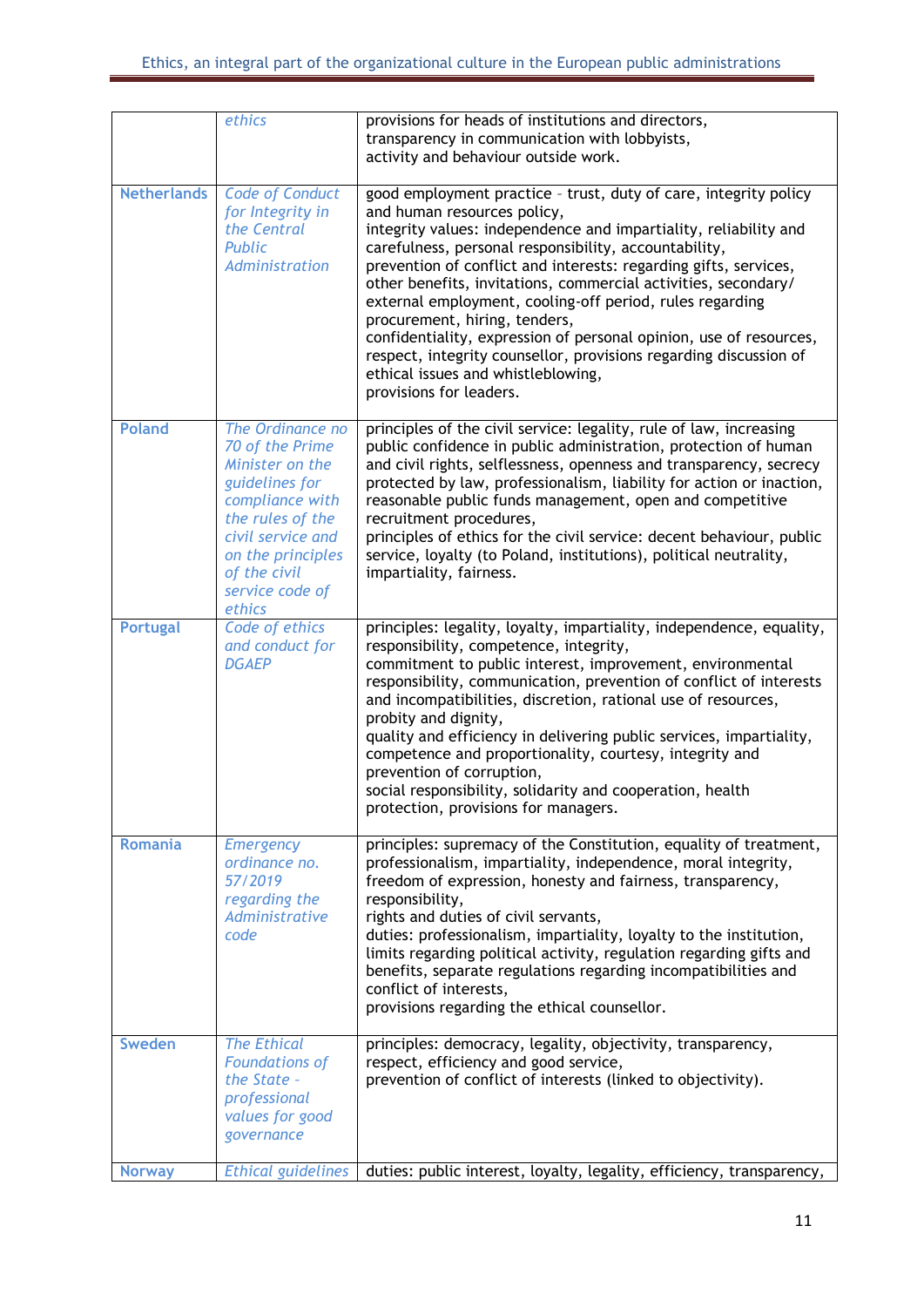|                                      | for the public<br>service                                                                                                                         | disclosure of information, whistleblowing,<br>confidence in the public service (not to be influenced by<br>extraneous factors), impartiality, objectivity, professional<br>independence, regulation regarding secondary employment,<br>regulation regarding gifts and benefits.                     |
|--------------------------------------|---------------------------------------------------------------------------------------------------------------------------------------------------|-----------------------------------------------------------------------------------------------------------------------------------------------------------------------------------------------------------------------------------------------------------------------------------------------------|
| <b>European</b><br><b>Commission</b> | <b>Staff Regulations</b><br>of Officials and<br><b>Conditions of</b><br><b>Employment of</b><br>Other Servants of<br>the European<br><b>Union</b> | rights and obligations of officials,<br>focus on the interest of the Union, objectivity, impartiality,<br>loyalty to the Union, integrity and discretion, conflict of interest,<br>disclosure of irregularities, protection of whistleblowers,<br>prevention of psychological or sexual harassment. |

(source: review of topics from the codes of conduct or ethics)

#### <span id="page-12-0"></span>**Values as basis of a "uniform operating culture" in the public administration**

The codes of conduct or ethics aim to have the following impact in practice: to shape the "organisational framework" (Austria), to form "a uniform operating culture which unites government departments", to be a "shared foundation of the state administration" (Finland), to constitute "the professional ethical foundation of all state employees" (Sweden), to support management by results and organisation's strategy (Finland). In this sense, it could be argued that the codes of conduct and ethics are intended as "culture codes" for the public administration.

| <b>Values shape the</b> | The Austrian Code of Conduct to Prevent Corruption emphasize the                                                       |
|-------------------------|------------------------------------------------------------------------------------------------------------------------|
| internal organization   | following:                                                                                                             |
| of public institutions, | "We shape our organisational framework - no chance for corruption                                                      |
| including job           | A good and transparent organisation makes an important contribution to a                                               |
| descriptions,           | public service free of corruption.                                                                                     |
| responsibilities,       | We - those who hold positions of responsibility within the organisation -                                              |
| communication, the      | create clear competences and responsibilities.                                                                         |
| internal control        | We develop preventive measures such as the rotation principle and                                                      |
| systems, audit, work    | mandatory dual control to prevent corruption in vulnerable areas.                                                      |
| procedures (the         | We install and respect internal control systems, not least of all to protect                                           |
| rotation principle). In | members of staff and the organisation.                                                                                 |
| some countries the      | We develop binding regulations to govern sponsorship.                                                                  |
| integrity advisor has   | We define information structures and communication channels, both within                                               |
| responsibilities for    | the administration and vis-a-vis the public and the media.                                                             |
| the internal control    | We work together in a spirit of trust with control and auditing bodies.                                                |
| system.                 | We organise advice and training to raise awareness of sources of danger and                                            |
|                         | also offer opportunities for participation.                                                                            |
|                         | In the exercise of powers of ownership in privatised legal entities we are<br>guided solely by factual considerations. |
|                         | We actively speak out against - also to members of the public or business                                              |
|                         | partners - against the culture of giving gifts"                                                                        |
|                         | (Austria: Code of Conduct to Prevent Corruption. The RESPONSibility rests                                              |
|                         | with $me$ , p. 29).                                                                                                    |
|                         |                                                                                                                        |
| The codes are a         | "Values form a "common base", "a uniform operating culture, which unites                                               |
| shared foundation of    | government departments with different tasks, procedures and sizes"                                                     |
| state administration,   | (Finland: Values in the daily job - Civil servant's ethics. A handbook for the                                         |
| for all state           | state administration, p. 24).                                                                                          |

<span id="page-12-1"></span>

|  | Figure 4 Values and organizational culture in the codes of conduct or ethics |
|--|------------------------------------------------------------------------------|
|--|------------------------------------------------------------------------------|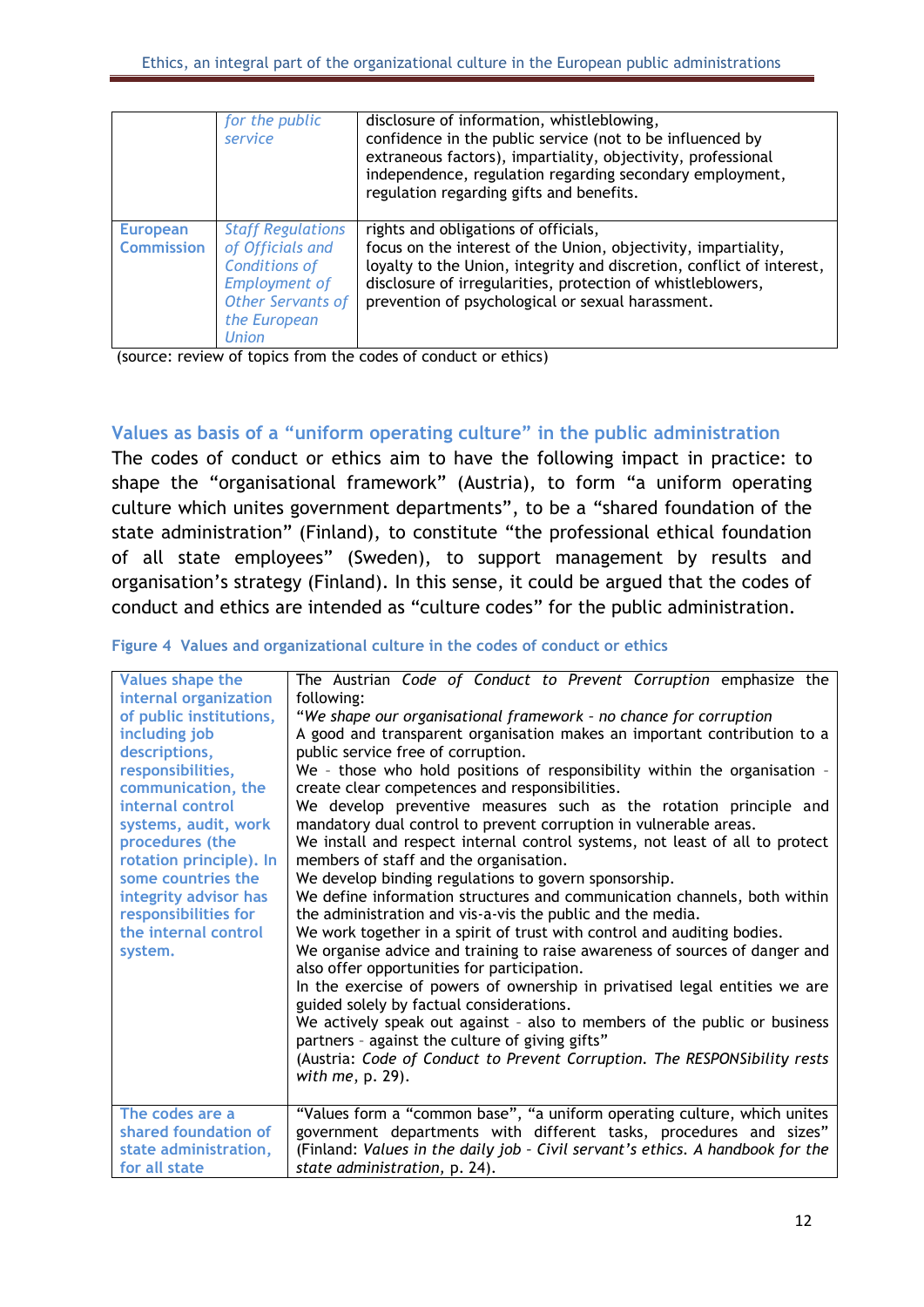| employees, a<br>"uniform operating<br>culture".                                                                                                                                                                                                                        | The values that form the shared foundation of state administration are:<br>"effectiveness, transparency, quality and expertise, trust,<br>service<br>principle, impartiality and independence, equality, responsibility".<br>"Uniformity of the values of a Ministry and its administration is the starting<br>point for internalisation of the values in the work of operational units. The<br>values of an operational unit cannot conflict with the shared value base of<br>state administration" (Finland: Values in the daily job - Civil servant's<br>ethics: a handbook for the state administration, p. 6).<br>"A sound administrative culture deals with the professional ethical<br>foundations that must characterise the work of all state employees. The<br>focus of our work is on the importance of leadership and management and<br>on the special role of being a state employee.<br>A sound administrative culture deals with the professional ethical<br>foundations that must characterise the work of all state employees. This<br>includes being aware of and complying with the laws, together with<br>working to prevent corruption. It also deals with developing an ethical<br>compass and the ability to handle difficult situations and dilemmas. All |
|------------------------------------------------------------------------------------------------------------------------------------------------------------------------------------------------------------------------------------------------------------------------|-----------------------------------------------------------------------------------------------------------------------------------------------------------------------------------------------------------------------------------------------------------------------------------------------------------------------------------------------------------------------------------------------------------------------------------------------------------------------------------------------------------------------------------------------------------------------------------------------------------------------------------------------------------------------------------------------------------------------------------------------------------------------------------------------------------------------------------------------------------------------------------------------------------------------------------------------------------------------------------------------------------------------------------------------------------------------------------------------------------------------------------------------------------------------------------------------------------------------------------------------------------------------------------|
|                                                                                                                                                                                                                                                                        | this helps to establish, maintain and strengthen confidence in national<br>government" (Sweden: The Ethical Foundations of the State - professional<br>values for good governance, p.4).<br>"The fundamental values of Swedish society, as expressed in our<br>constitution and laws, form the basis of the ethical foundations of national<br>government. The ethical foundations consist of six principles that form the<br>basis for a professional platform for all state employees and make it clear<br>what it means to work for the state authorities" (Sweden: The Ethical<br>Foundations of the State - professional values for good governance, p.4).                                                                                                                                                                                                                                                                                                                                                                                                                                                                                                                                                                                                                   |
|                                                                                                                                                                                                                                                                        | Professional ethical foundations for all state employees: Democracy,<br>Legality, Objectivity, Transparency, Respect, Efficiency and good service<br>(Sweden: The Ethical Foundations of the State - professional values for<br>good governance).                                                                                                                                                                                                                                                                                                                                                                                                                                                                                                                                                                                                                                                                                                                                                                                                                                                                                                                                                                                                                                 |
| The values endorsed<br>in the codes define<br>the integrity culture<br>in the public<br>administration and<br>directly impact the<br>human resource<br>policy. They define<br>what it means to<br>work for the public<br>administration<br>through ethical<br>demands. | "Integrity must become 'second nature' to every civil servant and<br>management takes the lead in that regard. Continuous attention to<br>integrity is essential. Integrity belongs in all aspects of the work, business<br>operations and HR policy; recruitment, selection and the induction of<br>personnel, work instructions, work meetings, training and instruction,<br>performance reviews and exit interviews. Integrity must be taken into<br>account intentionally in the organisation of the work. It will be clear that<br>management has an important part to play in this and the duty to promote<br>the integrity policy in both words and actions" (Netherlands: Code of<br>Conduct for Integrity in the Central Public Administration, p. 8).                                                                                                                                                                                                                                                                                                                                                                                                                                                                                                                   |
| <b>Values as strategic</b><br>orientation and<br>management tool in<br>the public<br>administration.                                                                                                                                                                   | "Values are incorporated into management by results. Values are involved<br>in the control of the administrative sector comprehensively. The values of<br>the ministry and the subordinate department are incorporated into the<br>annual result discussions between them" (Finland: Values in the daily job -<br>Civil servant's ethics. A handbook for the state administration, p. 16).                                                                                                                                                                                                                                                                                                                                                                                                                                                                                                                                                                                                                                                                                                                                                                                                                                                                                        |
|                                                                                                                                                                                                                                                                        | "The defining of values is part of an organisation's strategy work. Mission,<br>vision, strategy and values are the foundation of each organisation. The<br>task of values is to steer the activity so that the other aforesaid factors can<br>be implemented. Values are implemented as practical actions, in decisions<br>relating to the activity, in unconscious cases in choices, etc. They are the<br>unit's way of acting both in order to implement their own societal task and<br>to safeguard the work organisation's internal efficacy" (Finland: Values to                                                                                                                                                                                                                                                                                                                                                                                                                                                                                                                                                                                                                                                                                                            |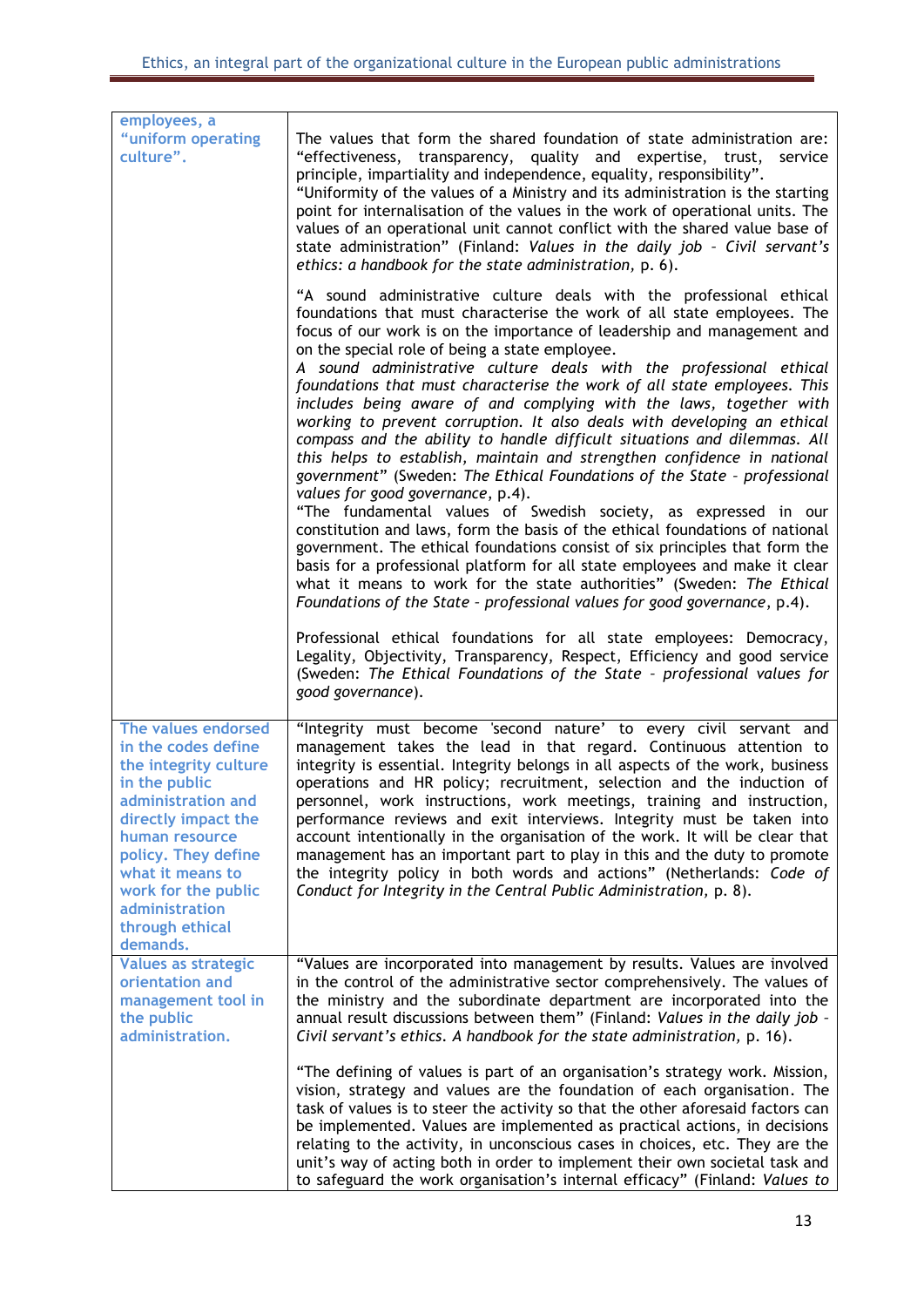```
be part of the daily job, p. 27).
```
(source: review of topics from the codes of conduct or ethics)

The values and principles included in the codes of conduct or ethics define the moral group of civil servants/state employees. This is a moral circle, according to Hofstede et al. (2010), which has an inside (those who subscribe to these values) and an outside (those who do not subscribe to these values or are not bound to do so). How is the "border" between the inside and the outside defined? What happens if an individual has a dilemma about this border, or crosses the border? What role does the human resource management have for promoting the values of the civil service/public sector? The next sections provide answers to these questions.

# <span id="page-14-0"></span>**Applied ethics in the public institutions – from individual choice to structures**

This section discusses how public administrations guide the application of the values and principles outlined in the codes of conduct or ethics in the work of the public institutions and in the choices made by the civil servants/public employees, with a focus on the approach of ethical dilemmas and the institutional structures for tackling ethical issues, through training, counselling, reporting of potential breaches of the codes.

#### <span id="page-14-1"></span>**How to approach ethical dilemmas**

In the codes of conduct or ethics surveyed, ethical conduct is linked with the duty to ensure trustworthiness in the public service. Ethical dilemmas are defined as situations in which the civil servant/public employee has doubts regarding the right course of action, for example when the civil servant:

- faces a situation of potential conflict of interests,
- is in doubt whether to raise a concern regarding the legality of the action of a colleague/superior,
- disagrees with the disposition of a manager/superior,
- has doubts regarding the interpretation of the legislation or about the choice between different legally possible courses of action,
- provides advice for a political official but the political decision is contrary to the professional advice,
- faces a choice between a political or policy requirement, on the one hand, and expertise-based advice for action, on the other hand,
- faces a choice between short-term political gains and long-term policy goals or public interests,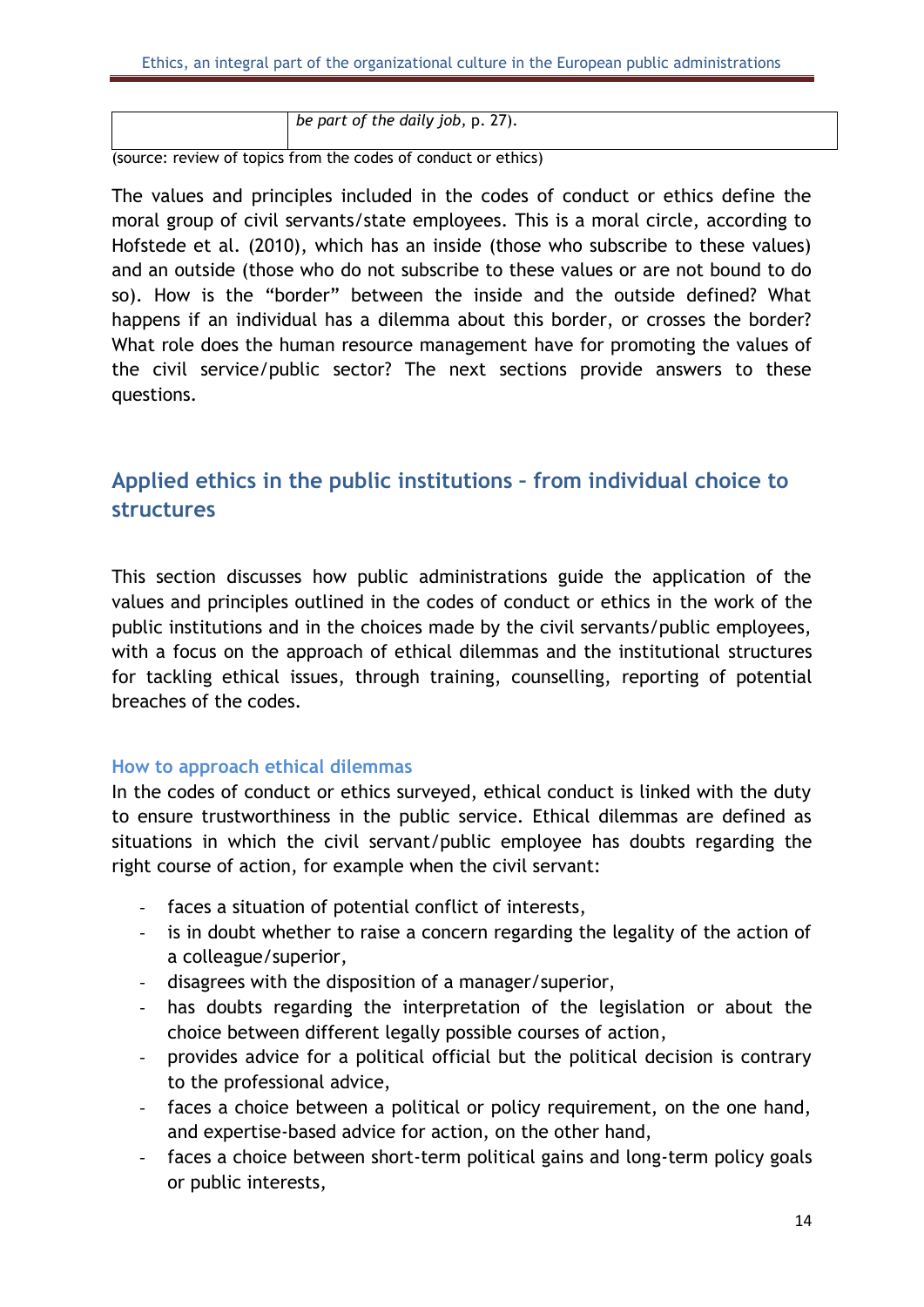- faces a choice between actions based on different values (e.g. collegiality/friendship and loyalty towards the institution/public service, respect for the law vs. friendship, compassion).

The table below provides examples of perspectives that can help solve ethical dilemmas.

<span id="page-15-0"></span>**Figure 5 Recommendations from the codes of conduct for ethical dilemmas**

| <b>Raise awareness</b><br>about problems to<br>ensure<br>trustworthiness | "The trustworthiness of the civil service means, among other things, that the<br>official draws attention to an unethical or illegal act of a colleague. This<br>principle refers to the collective responsibility of officials to contribute to the<br>resolution of situations that damage official dignity. Ethical violations are not<br>necessarily always malicious: they may result from a lack of knowledge of the<br>standards of conduct of the civil service, rules of the institution or statutory<br>restrictions. A solution to the situation may be giving advice to a colleague,<br>internally discussing topics that give rise to dissenting opinions, drafting rules<br>or procedures, carrying out disciplinary proceedings in the event of more<br>serious violations or informing investigative bodies" (Estonia: Code of ethics<br>for officials, p.9).                                                                                                                                                                |
|--------------------------------------------------------------------------|----------------------------------------------------------------------------------------------------------------------------------------------------------------------------------------------------------------------------------------------------------------------------------------------------------------------------------------------------------------------------------------------------------------------------------------------------------------------------------------------------------------------------------------------------------------------------------------------------------------------------------------------------------------------------------------------------------------------------------------------------------------------------------------------------------------------------------------------------------------------------------------------------------------------------------------------------------------------------------------------------------------------------------------------|
| <b>Reasoning and</b><br>knowledge for<br>ethical competence              | Civil servants will need to realize that it is impossible to lay down<br>comprehensive rules for moral actions, and they will repeatedly need to seek<br>recourse to their ethical awareness" (EUPAN 2004: 2, 3).                                                                                                                                                                                                                                                                                                                                                                                                                                                                                                                                                                                                                                                                                                                                                                                                                            |
|                                                                          | "In their work, officials come across situations where there is no legislation or<br>where the legislation is controversial. Such cases call for ethical competence<br>on the part of the official, i.e. the skill to analyse situations based on the<br>broader goals of the state and the values of the civil service and to reach a<br>considered, proportional and purposeful solution. The official can draw the<br>attention of the issuer of the legal instrument or another relevant body if a<br>legal instrument is in conflict with a law or the Constitution in their field of<br>work" (Estonia: Code of ethics for officials, p.2-3).                                                                                                                                                                                                                                                                                                                                                                                          |
| Focus on what is<br>professionally<br>justifiable                        | The Norwegian Guidelines: Seven Duties of the Civil Service - About the<br>Relationship between Political Leadership and the Civil Service point out the<br>role of "professional integrity" in the relation between civil servants and<br>political leadership, as a basis for trust in public administration:<br>"It is conceivable that situations may arise where there is a contradiction<br>between professional advice provided by the civil service and what the<br>politicians want to decide. When the civil service has given its professional<br>assessment and recommended a solution based on this, but the politicians<br>choose another solution, the democratic rules of play imply that the politicians<br>have the last word. The professional integrity of the civil service is expressed<br>by its competence and provision of advice based on what is professionally<br>justifiable, regardless of the sitting political leadership. This is important in<br>order to maintain trust in public administration." (p.17) |
| Duty to advise and<br>warn                                               | "Public employees must make their superiors aware of any doubts that they<br>may have about the legality of an action or decision within their field of work<br>so that the superior can decide on the issue.<br>This also applies if there are doubts about the factual or technical basis for a<br>decision. When such situations arise, the question will typically be resolved<br>through the normal dialogue between the manager and the employee after the<br>employee has drawn attention to the situation and explained their concerns."<br>"When such disagreements arise where a manager maintains a decision against<br>advice, the employee must carry out the manager's order, unless the employee<br>is certain that the matter is unlawful (manifest illegality)" (Denmark: Code of                                                                                                                                                                                                                                           |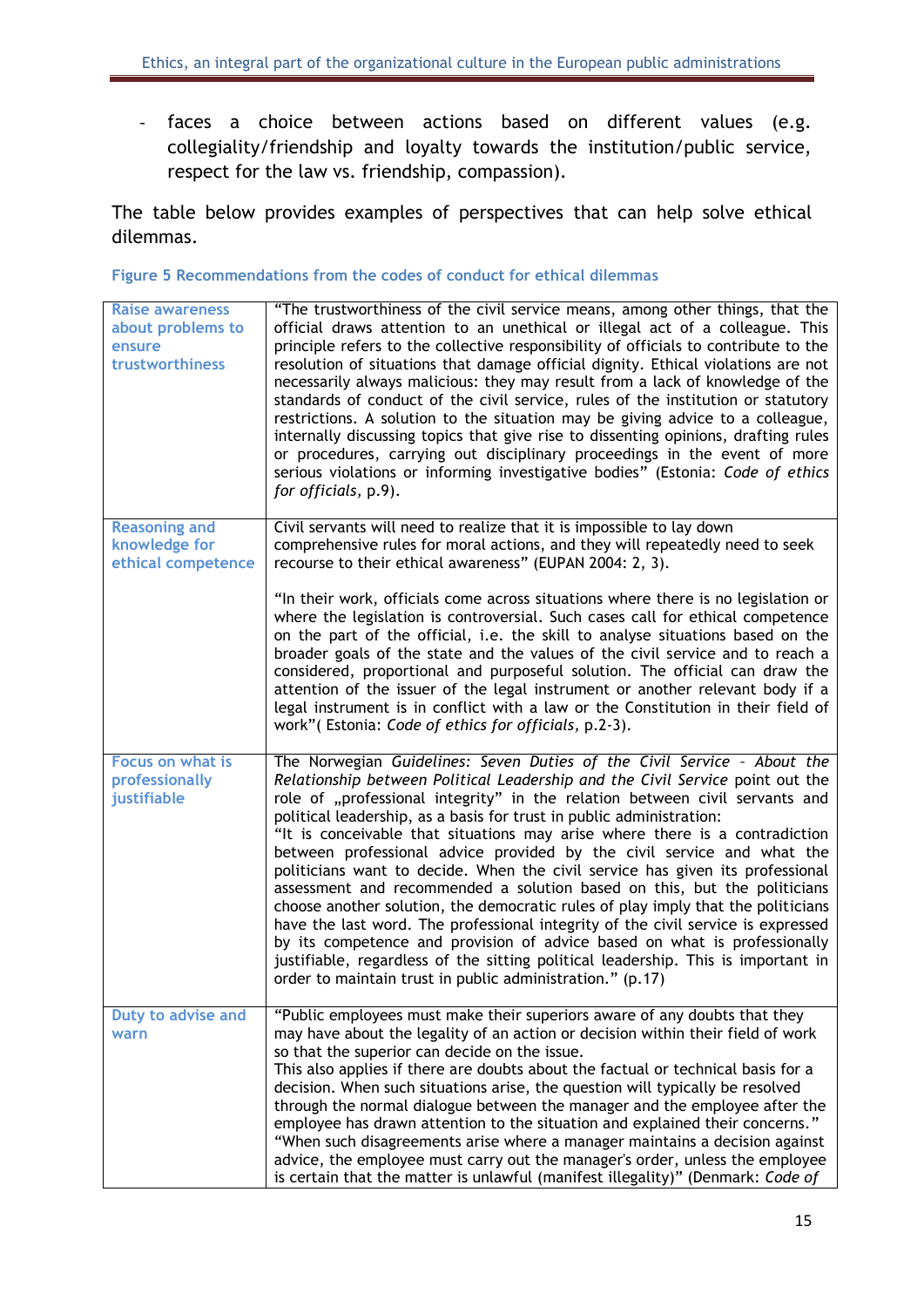|                                                                                                                                        | conduct in the public sector, p.11-12).                                                                                                                                                                                                                                                                                                                                                                                                                                                                                                                                                                                                                                                                                                                                                                                                                                                                                                                                                                                                                                       |
|----------------------------------------------------------------------------------------------------------------------------------------|-------------------------------------------------------------------------------------------------------------------------------------------------------------------------------------------------------------------------------------------------------------------------------------------------------------------------------------------------------------------------------------------------------------------------------------------------------------------------------------------------------------------------------------------------------------------------------------------------------------------------------------------------------------------------------------------------------------------------------------------------------------------------------------------------------------------------------------------------------------------------------------------------------------------------------------------------------------------------------------------------------------------------------------------------------------------------------|
|                                                                                                                                        | "In addition, public employees who are issued unlawful orders have a right -<br>and in certain cases also a duty - to make known internally within their<br>workplace any unlawful, including professionally irresponsible, circumstances<br>that they become aware of" (Denmark: Code of conduct in the public sector,<br>$p.18$ ).                                                                                                                                                                                                                                                                                                                                                                                                                                                                                                                                                                                                                                                                                                                                          |
| <b>Right and duty to</b><br>decline                                                                                                    | "Employees have both a right and a duty to decline an order if a manger issues<br>and maintains an order that is manifestly unlawful or which requires the<br>employee to do something that is itself a criminal offence. This also applies<br>even if the order is to not to do something, for example to fail to make a<br>decision for which there is a legal duty to make. At the time that the<br>employee declines to carry out an order, they must explain to the manager<br>their reasoning for declining the order and recommend that the manager<br>rescind the manifestly unlawful order" (Denmark: Code of conduct in the<br>public sector, p.12).                                                                                                                                                                                                                                                                                                                                                                                                                |
| Duty to disclose,<br>"whistleblowing"                                                                                                  | "Public employees have a so-called right to disclosure. This means that public<br>employees have a right to give the press and other external parties<br>information in cases when there may be questions of unlawful administration<br>or other types of wrongdoing in the public administration - e.g. obvious<br>misuses of public funds. Such forms of expression are sometimes also referred<br>to as whistleblowing" (Denmark: Code of conduct in the public sector, p.18).                                                                                                                                                                                                                                                                                                                                                                                                                                                                                                                                                                                             |
|                                                                                                                                        | "This code of conduct attaches much value to making integrity a subject of<br>discussion. Detailing what is to be understood by acting with integrity is<br>something that we must do with each other. You need each other for that<br>purpose. It is also very important that this can be done safely and that the<br>organisation does not react tensely. This demands a lot from both employees<br>and supervisors, both in the workplace and particularly in top management.<br>Many make the mistake of thinking instantly of whistleblowing when an<br>integrity issue is raised and many civil servants are put off by the image of the<br>'snitch' for whom things do not work out well in the end. That is regrettable,<br>because the easier it is to talk to one another, the more common it becomes<br>to intentionally include integrity in all our decisions. This applies both to<br>decisions in our work and decisions regarding the organisation of our work"<br>(Netherlands: Code of Conduct for Integrity in the Central Public<br>Administration, p.6). |
|                                                                                                                                        | "Public officials must be able to report circumstances in the public service<br>that are worthy of criticism. Before a report is filed, an attempt should be<br>made to sort the matter out in-house" (Norway: Ethical guidelines for the<br>public service, p.12).                                                                                                                                                                                                                                                                                                                                                                                                                                                                                                                                                                                                                                                                                                                                                                                                           |
| <b>Courage and duty</b><br>to make politicians<br>aware of conflicts<br>between<br>professional<br>perspective and<br>political choice | "Civil Service managers have a duty to make politicians aware of such<br>conflicts. They must carry out critical analyses, provide constructive counter-<br>arguments, explore alternative solutions and carry out reliable impact<br>assessments. They must have courage. The duty of loyalty must not be<br>imposed in such a way that it compromises a manager's professional integrity<br>or undermines the regard for well-informed and knowledge based decisions.<br>Managers have a responsibility for ensuring that freedom of expression is<br>safeguarded for all Civil Service employees within the framework of the ethical<br>guidelines for the Civil Service and notification routines in the agency<br>concerned" (Norway: Leadership in Norway's Civil Service, p.8).<br>(source: rowing of topics from the codes of conduct or othics)                                                                                                                                                                                                                      |

(source: review of topics from the codes of conduct or ethics)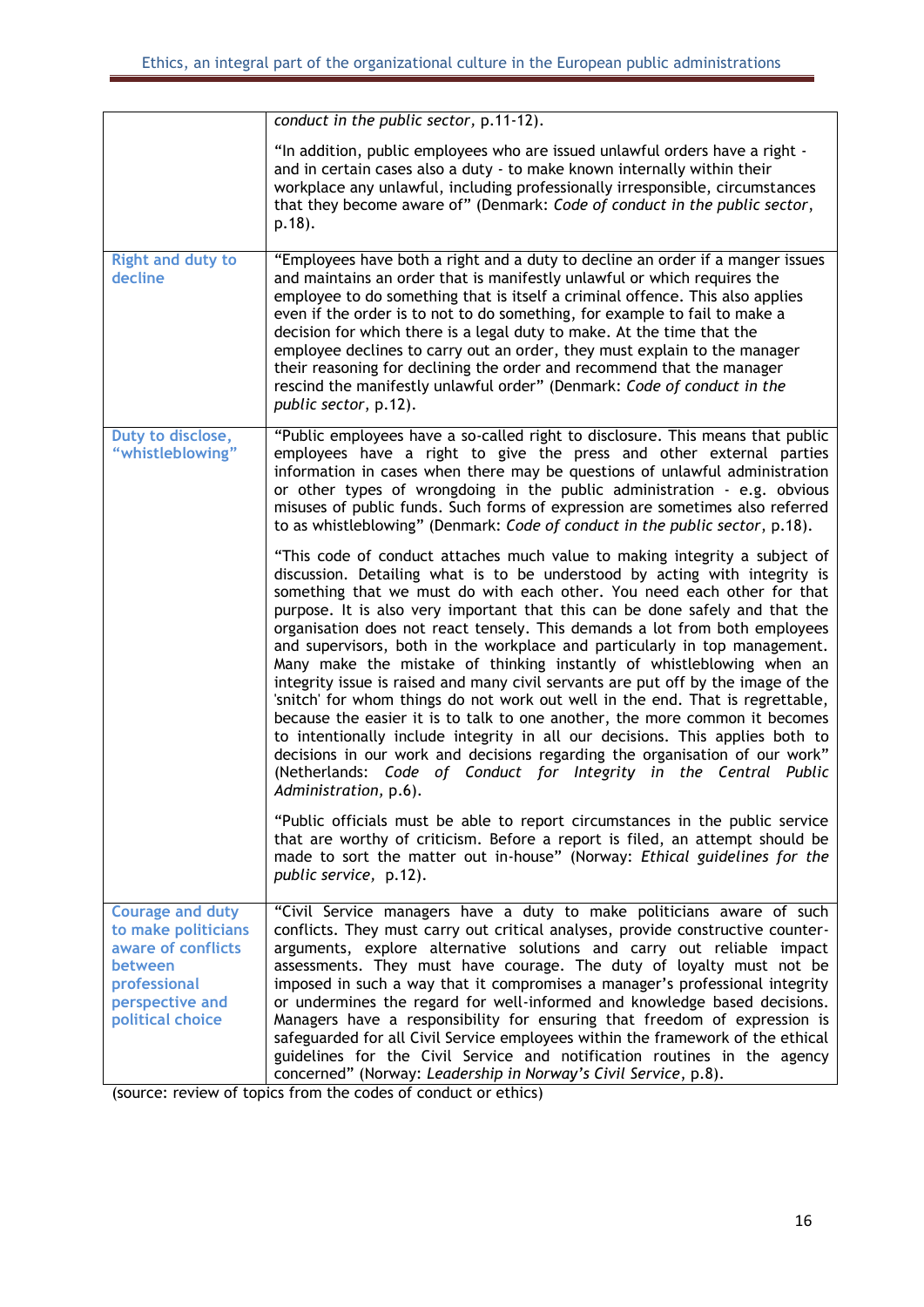#### <span id="page-17-0"></span>**Institutional tools for tackling ethical issues**

The survey emphasizes the following main institutional tools for tackling ethical issues: ethics procedures, designated person for discussing ethical issues, institution that investigates allegations regarding breaches of the ethical code(s) and/or proposes sanctions, committee within each institution that investigates allegations regarding breaches of the ethical code(s) and proposes sanctions, feedback from public administration employees regarding ethical issues, committee that provides ethical advice, feedback from the citizens/clients. Some countries and the European Commission have several of these tools: Estonia (6), Belgium (6), Italy (7), European Commission (7).



<span id="page-17-1"></span>**Figure 6 Main categories of institutional tools for tackling ethical issues (survey)**

The EUPAN study on *Effectiveness of good governance and ethics in central administration: evaluating reform outcomes in the context of the financial crisis* (Demmke and Moilanen 2011) argues that:

"the institutionalization of ethics policies continues to become more complex and also more regulated in the Member States of the European Union. Still, it is highly fragmented and differs amongst the Member States. Generally, the Member States are much more active in the institutionalization of anti-corruption and conflicts of interest policies than in other ethics related policies. As regards corruption and conflicts of interests policies, one can observe a trend towards the creation of specialized bodies to investigate conflicts of interest and corruption in the national public services" (Demmke and Moilanen 2011: 68).

As of 2019, the trend of institutionalization and specialization continues, as shown in the examples from the table below, regarding the institutional tools for tackling ethical issues according to the survey responses.

<span id="page-17-2"></span>**Figure 7 Examples of institutional tools for tackling ethical issues (survey)**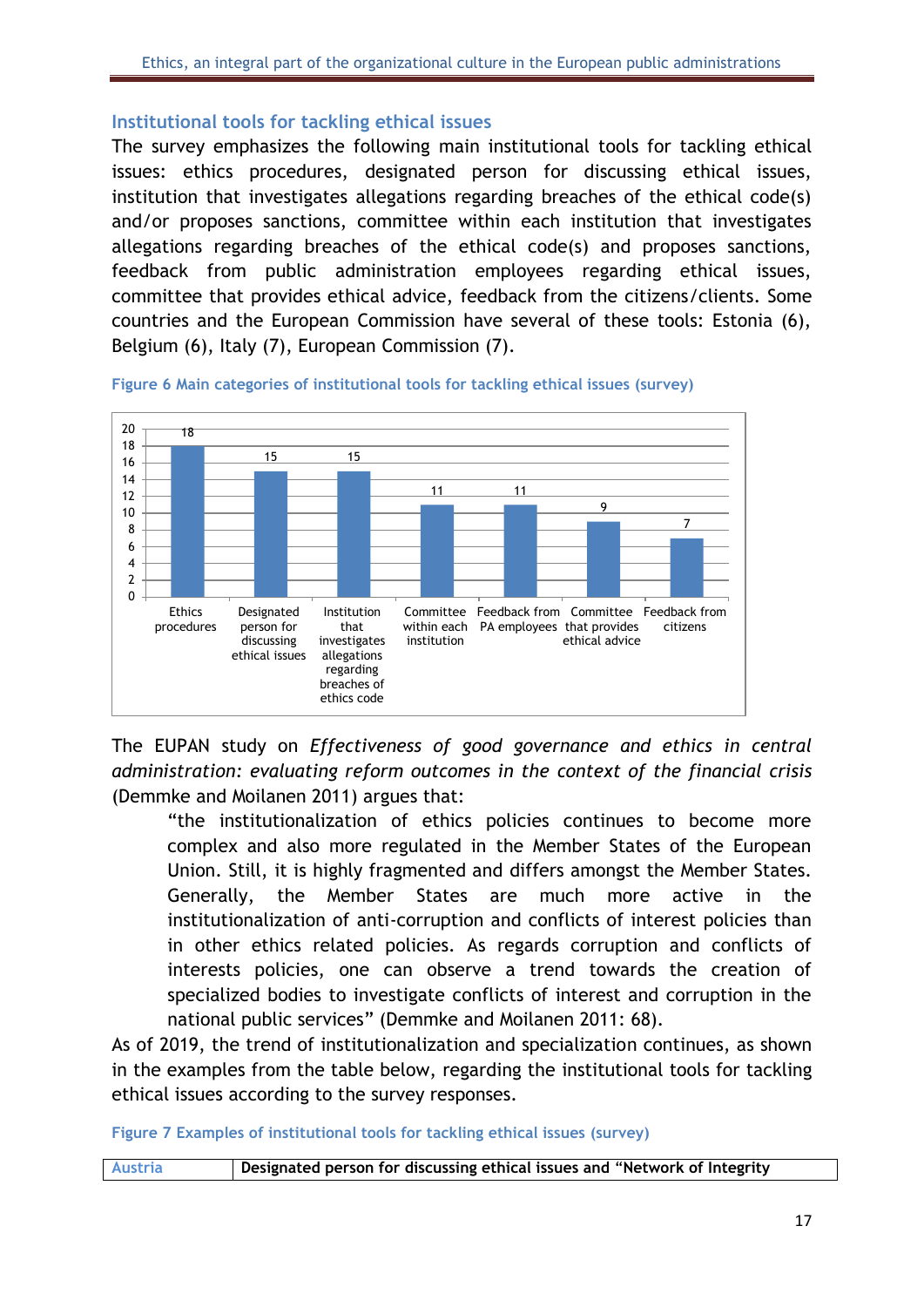|                       | Officers 2018."                                                                                                                                                                                                                                                                                                                                                                                                                                                                                                                                                                                                                                                                                                                                                               |
|-----------------------|-------------------------------------------------------------------------------------------------------------------------------------------------------------------------------------------------------------------------------------------------------------------------------------------------------------------------------------------------------------------------------------------------------------------------------------------------------------------------------------------------------------------------------------------------------------------------------------------------------------------------------------------------------------------------------------------------------------------------------------------------------------------------------|
| <b>Belgium</b>        | The Bureau of administrative Ethics & Deontology offers interactive ethics<br>workshops tailored for specific functions. During these workshops, real-life cases<br>are debated with participants thus enabling them to reflect together about ethical<br>"grey zones" and share best practices on how to recognize and approach the risks<br>involved.                                                                                                                                                                                                                                                                                                                                                                                                                       |
| <b>Bulgaria</b>       | The Disciplinary Board - According to the Civil Servant's Act, each administration<br>shall create a disciplinary board consisting of three to seven regular members and<br>two reserve members who are all civil servants, to analyse cases on non-compliance<br>with the rules of the Code of conduct of the employees in the state administration.                                                                                                                                                                                                                                                                                                                                                                                                                         |
| <b>Czech Republic</b> | Disciplinary committee - Committee within each institution that investigates<br>allegations regarding breaches of the ethical code(s) and proposes sanctions. The<br>disciplinary committee decides whether the civil servant committed a disciplinary<br>breach of the Code of Conduct and after that imposes a disciplinary measure.<br>The committees providing ethical advice is a separate structure in the state<br>institutions, for the implementation of ethics principles.                                                                                                                                                                                                                                                                                          |
| <b>Switzerland</b>    | Mediation offices that employees can turn to in case of conflicts.<br>Personnel survey every three years including a wide range of aspects such as<br>feedback regarding superiors, mobbing or sexual harassment.<br>A representative random sample survey every year.<br>Whistleblower institution.                                                                                                                                                                                                                                                                                                                                                                                                                                                                          |
| <b>Germany</b>        | The Federal Government Directive concerning the Prevention of Corruption<br>contains rules on the introduction of a designated person for discussing ethical<br>issues. In addition, there is a contact person for corruption prevention,<br>appointed based on the tasks and size of the agency, advising agency management,<br>keeping staff members informed, assisting with training, monitoring and assessing<br>any indications of corruption.                                                                                                                                                                                                                                                                                                                          |
| <b>Denmark</b>        | E-learning course which deals with the issues in the code of conduct. The e-<br>learning course is available for all employees in the state sector. The regional and<br>local sector can buy access to the e-learning course, making it available for public<br>employees at regional and local level.                                                                                                                                                                                                                                                                                                                                                                                                                                                                        |
| <b>Estonia</b>        | Integrity officer, provisions regarding freedom of expression and the use of<br>social media.                                                                                                                                                                                                                                                                                                                                                                                                                                                                                                                                                                                                                                                                                 |
| <b>Finland</b>        | Ethics e-learning course for the state civil servants (forthcoming at the date of the<br>survey). This is the first training dedicated exclusively to ethical issues within the<br>state administration.                                                                                                                                                                                                                                                                                                                                                                                                                                                                                                                                                                      |
| <b>France</b>         | The Public Service Ethics Commission (Commission de déontologie)<br>The role of the Public Service Ethics Commission is to control the departure of<br>public employees who are planning to work in the private sector and in the<br>competitive public sector. It examines whether the private activities they intend to<br>pursue are not incompatible with their previous functions, is responsible for<br>examining requests for authorization from public research service personnel wishing<br>to be seconded or made available to companies promoting their research work or<br>collaborating with them, etc. In 2017, 7216 requests have been submitted to the<br>Public Service Ethics commission. The Commission submits an annual report to the<br>prime minister. |
| <b>Greece</b>         | "Guide of good administrative conduct" regarding the relations between civil<br>servants and citizens.                                                                                                                                                                                                                                                                                                                                                                                                                                                                                                                                                                                                                                                                        |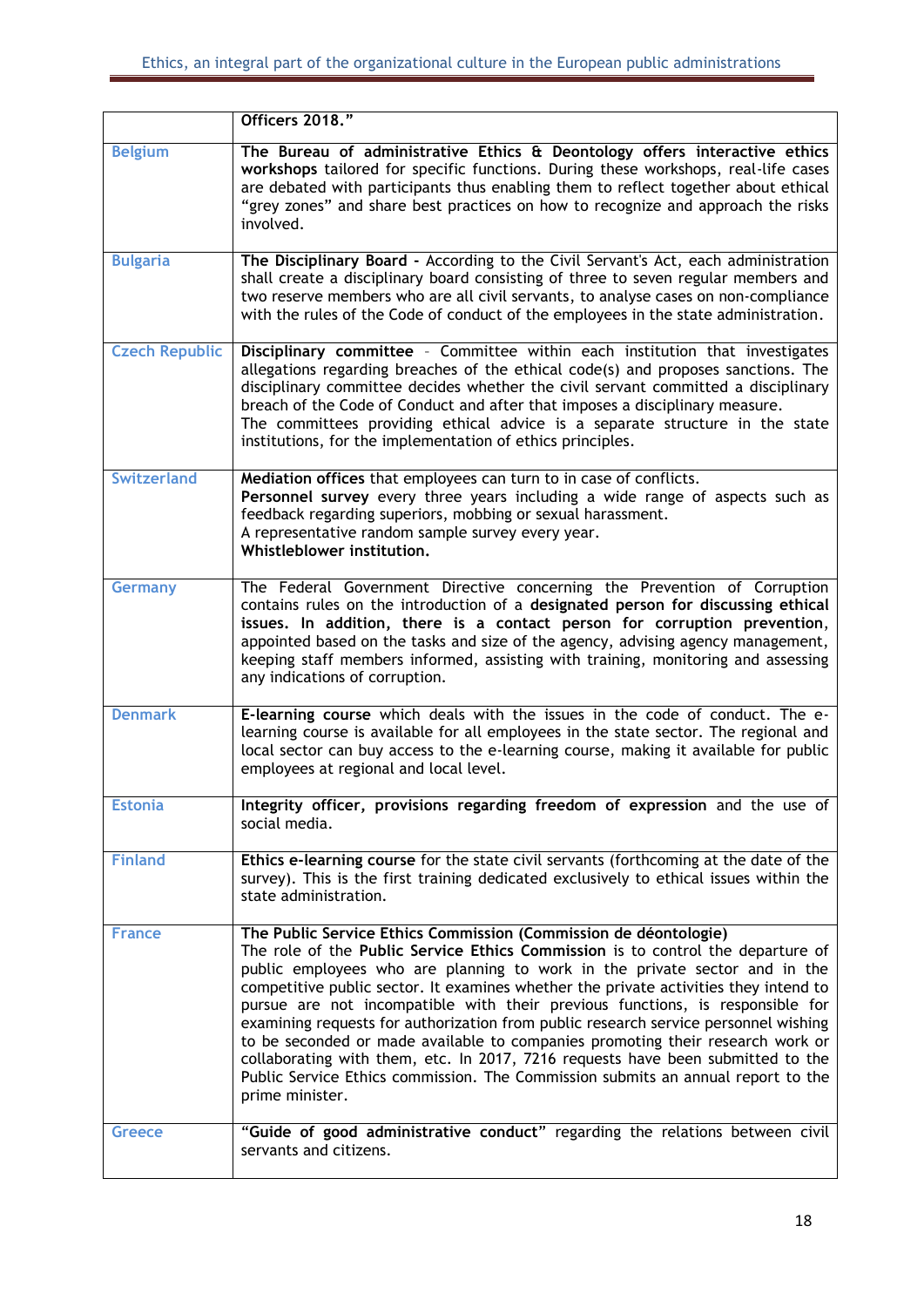| <b>Hungary</b>     | Integrity advisor, regulation on integrity system of public administration<br>organisations. The integrity advisor ensures the establishment of a control<br>environment for the internal control system, coordination of integrated risk<br>management, receives reports on integrity and corruption risks associated with the<br>activity of the organization.                                                                                                                                                                                                                                                                                                                                                                                                                                                                                                                                             |
|--------------------|--------------------------------------------------------------------------------------------------------------------------------------------------------------------------------------------------------------------------------------------------------------------------------------------------------------------------------------------------------------------------------------------------------------------------------------------------------------------------------------------------------------------------------------------------------------------------------------------------------------------------------------------------------------------------------------------------------------------------------------------------------------------------------------------------------------------------------------------------------------------------------------------------------------|
| <b>Italy</b>       | The IV National Action Plan for the open government 2019-2021 focuses three<br>actions out of ten on transparency, participation and corruption prevention fields:<br>Stimulus for the ability of the administrations to be efficiently transparent<br>$\bullet$<br>towards their citizens;<br>The use of quality public consultations within the Italian public administrations,<br>$\bullet$<br>in order to offer a concrete support to participation in the decision-making<br>process;<br>Corruption prevention, in order to strengthen trust between citizens/firms and<br>$\bullet$<br>public administrations.                                                                                                                                                                                                                                                                                         |
| Latvia             | Innovation Laboratories - in 2018, under the State Chancellery's stewardship,<br>three Innovation Laboratories have been put in place in Latvian public<br>administration, including one on public administration reputation and branding lab.<br>One of the goals of this laboratory is to improve public administration image<br>(brand) and reputation by promoting new common public sector values and ethical<br>principles.<br>In 2018, special trainings were provided in the Latvian Public Administration School<br>on: ethics in recruitment; internal control systems for prevention of corruption and<br>conflicts of interest; rule of law (including on integrity, accountability,<br>transparency).<br>The Latvian Public Administration School is working on an e-training on ethics in<br>public sector (as part of work on corruption prevention).                                         |
| <b>Luxembourg</b>  | Psycho-social service within the Ministry for the Civil Service, for all public<br>employees. Its mission is to improve wellbeing and quality at work. This service<br>tackles ethical issues through its support services in the fields of conflict<br>mediation, support in case of interpersonal conflicts (among colleagues, with<br>users), support regarding the prevention of moral and sexual harassment.                                                                                                                                                                                                                                                                                                                                                                                                                                                                                            |
| <b>Malta</b>       | Code of Ethics for public officers, which addresses the following subjects: general<br>principles, conflicts of interest, acceptance of gifts and benefits, personal and<br>professional behaviour, fairness and equity, use of official information, use of<br>official facilities and equipment, political participation and public comments, and<br>sanctions.                                                                                                                                                                                                                                                                                                                                                                                                                                                                                                                                            |
| <b>Netherlands</b> | The Whistleblowers Authority, which offers confidential advice to employees who<br>want to report an abuse. At the request of the reporter, it can also carry out an<br>independent investigation into the abuse and the treatment of the reporter. The<br>Authority also provides information on integrity policy and open organisational<br>cultures.                                                                                                                                                                                                                                                                                                                                                                                                                                                                                                                                                      |
| <b>Poland</b>      | Designated person for discussing ethical issues (the ethical advisor - in the vast<br>majority of the offices governed by a director general, namely the Chancellery of<br>the Prime Minister, ministries, central offices, voivodship offices).<br>Self-assessment regarding the integrity culture The Head of Civil Service<br>recommend conducting a regular, fully anonymous self-assessment on the integrity<br>culture in the organization to all directors general/heads of offices in the Polish<br>civil service. The aim of this survey is to: increase the knowledge of the<br>management team about the integrity issues in the institution; support to identify<br>areas for improvement in order to strengthen the culture of integrity; support to<br>adjust the organization's management strategy regarding integrity; provide<br>information on the effectiveness of the integrity policy. |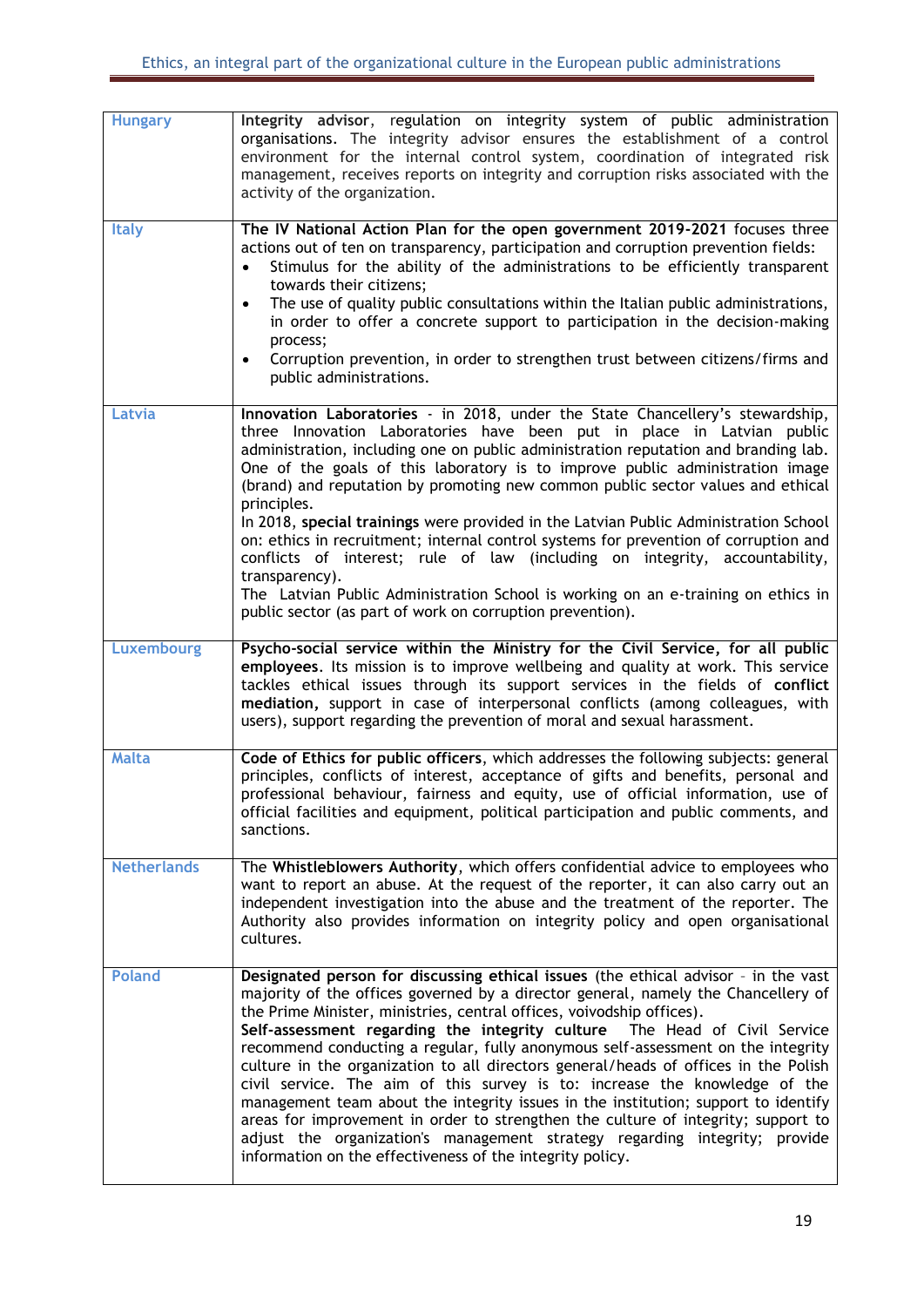| <b>Portugal</b>                      | Specific and compulsory training for public service managers. The quality of<br>leadership is of paramount importance for an effective implementation of ethical<br>conduct within public services. If leaders adopt public values of loyalty, neutrality,<br>impartiality, in practice, the probability that other workers follow this example is<br>much higher.                                                                                                                                                                                                                                                                                                                                                                                                                                                                                                                                                                                                                                                                                                                                                                                           |
|--------------------------------------|--------------------------------------------------------------------------------------------------------------------------------------------------------------------------------------------------------------------------------------------------------------------------------------------------------------------------------------------------------------------------------------------------------------------------------------------------------------------------------------------------------------------------------------------------------------------------------------------------------------------------------------------------------------------------------------------------------------------------------------------------------------------------------------------------------------------------------------------------------------------------------------------------------------------------------------------------------------------------------------------------------------------------------------------------------------------------------------------------------------------------------------------------------------|
| <b>Romania</b>                       | Ethics counsellor/ethical counselling and monitoring<br>According to the provisions of Emergency Ordinance 57/2019 regarding the<br>Administrative Code (art.454), the ethics counsellor fulfils the following tasks:<br>monitors the application of the principles and norms of conduct by civil<br>servants in the public institutions,<br>elaborates reports and analyses regarding the observance of the norms of<br>$\qquad \qquad -$<br>conduct,<br>carries out the activity of ethical counselling (based on the formal request of<br>$\overline{\phantom{a}}$<br>the civil servants or at the initiative of the ethics counsellor),<br>organizes information sessions for civil servants on ethical norms,<br>$\qquad \qquad \blacksquare$<br>may analyse the notifications submitted by citizens regarding the conduct of<br>civil servants.                                                                                                                                                                                                                                                                                                        |
| <b>Slovakia</b>                      | The Civil Service Council has attributes such as to elaborate expert studies on the<br>application of ethical standards and to issue opinions by responding to specific<br>ethical dilemmas submitted by institutions or civil servants (following the adoption<br>of the Code of Ethics of civil servants, which was in the legislative process at the<br>date of the survey).<br>The ethical adviser, according to the Code of Ethics of civil servant provides the<br>option for institutions to designate a special advisory body or person in order to<br>develop and promote ethical norms, apply the Code into all areas of government,<br>and respond to ethical dilemmas at the request of civil servants.                                                                                                                                                                                                                                                                                                                                                                                                                                          |
| Sweden                               | Government agencies have staff disciplinary boards. For senior civil servants there<br>is an independent Government Disciplinary Board.                                                                                                                                                                                                                                                                                                                                                                                                                                                                                                                                                                                                                                                                                                                                                                                                                                                                                                                                                                                                                      |
| <b>Norway</b>                        | Seven Duties of the Civil Service - About the Relationship between Political<br>Leadership and the Civil Service. The aim of the guidelines is to make it easier for<br>both the civil service and politicians to be able to handle the administrative ethical<br>dilemmas that may arise in practical daily life. This can support a good relationship<br>of mutual trust between politicians and the civil service, and between public<br>administration and the citizens.                                                                                                                                                                                                                                                                                                                                                                                                                                                                                                                                                                                                                                                                                 |
| <b>European</b><br><b>Commission</b> | Staff Regulations of Officials and Conditions of Employment of Other Servants of<br>the European Union<br>Article 11 of the Staff Regulations outlines the principles of how conflicts of<br>interest are managed. At the beginning of an officials' career, there is a check on<br>conflict of interest as part of the recruitment process. During active service, staff<br>members must fill out declarations relating to their spouse's employment, seek<br>authorisation for outside activities they wish to pursue, notify the Commission of an<br>intention to publish on the work of the EU, or to stand for public office. The<br>general advice is to refuse gifts and hospitality unless diplomatic/courtesy<br>requirements would justify accepting these. When staff members leave the service<br>they continue to be bound by certain requirements by the Staff Regulations,<br>notably those relating to the information received in the course of their duties, the<br>need to behave with integrity and discretion as regards the acceptance of certain<br>appointments or benefits, and approval for engagement in occupational activities. |

(source: survey responses)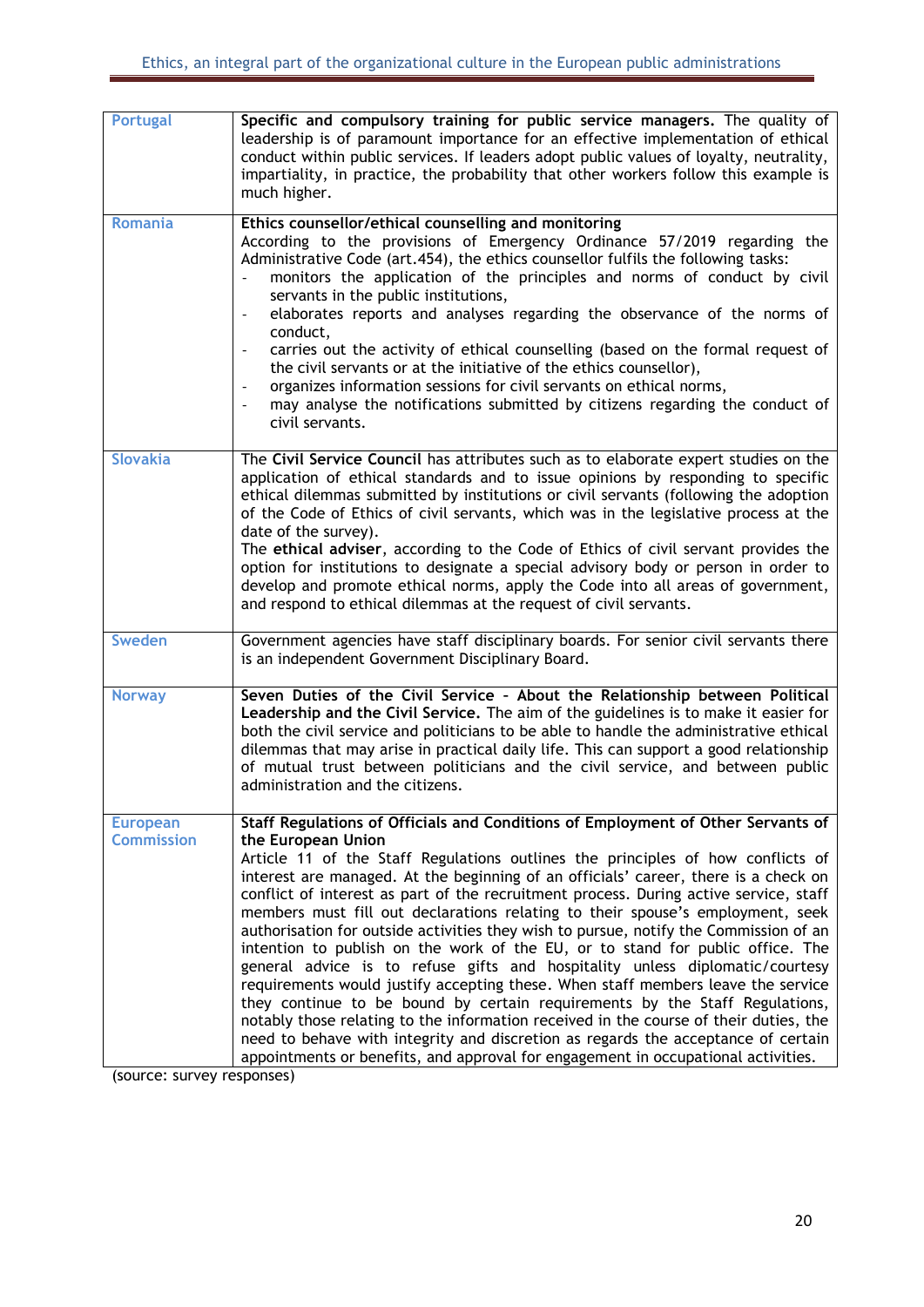### <span id="page-21-0"></span>**Ethics and human resource management**

Ethics regulations aim to shape the public administration institutions from the inside, through value-based provisions for recruitment and selection, performance management, workplace relations, prevention of conflict of interests, management and leadership in the public institutions.

According to the guide *Quality of public administration – A toolbox for practitioners* (European Commission 2017), the following human resource management provisions are recommended to promote ethical conduct.

<span id="page-21-2"></span>**Figure 8 Human resource management provisions for ethical conduct**

- "Merit-based recruitment as the antithesis of patronage, cronyism and nepotism;
- Competency frameworks with ethics as an integral feature;
- Recruitment practices that screen candidates for ethical behaviour;
- Performance appraisals that consider not only technical and team factors, but also the track record against ethical standards;
- Ongoing professional development and career management that rewards ethics, including improvements in systems to prevent and control corruption;
- Unambiguous limits on acceptance of gifts;
- Restrictions on the ancillary activities and outside interests of staff (for example a tax officer cannot also become a tax consultant) and the accumulation of different positions which may present conflicts of interest (such as policy-maker and regulator);
- Restrictive covenants in employment contracts regarding future private sector jobs in related fields where they might be able to take advantage of privileged public information for personal gain, such as obliging the official to seek position from the public body or to observe a 'coolingoff' period (such as 6 or 12 months)
- Effective disciplinary policies, in the event of wrong-doing."

(source: European Commission 2017: 60)

#### <span id="page-21-1"></span>**Ethics requirements for personnel selection – the role of the civil servant**

Ethics codes provide requirements which are directly relevant for the recruitment and selection process, as well as for performance management, and define what moral and professional profile is expected from candidates in order to be accepted as civil servants/public employees.

#### <span id="page-21-3"></span>**Figure 9 Requirements from the codes of conduct or ethics, for the role of the civil servant**

| <b>Taking responsibility</b> | "Taking responsibility for one's own skill and its maintenance                   |
|------------------------------|----------------------------------------------------------------------------------|
|                              |                                                                                  |
| for one's own                | • Awareness of the work organisation's basic task and of the objectives and      |
| feelings and conduct         | methods by means of which the basic task is managed in the organisation          |
|                              |                                                                                  |
|                              | • Awareness of the profile of one's own job and of its implementation at the     |
|                              | level of activity                                                                |
|                              | • Respect for oneself and others: compliance with sufficiently good manners      |
|                              | at the work place, ability to discuss things objectively with colleagues         |
|                              | • The ability to give and take both positive and corrective feedback             |
|                              |                                                                                  |
|                              | • The ability to talk about things with their real names; the skill to raise     |
|                              | matters that need to be examined with the relevant person, the                   |
|                              |                                                                                  |
|                              | understanding to avoid "cliques" and to refuse to talk about people behind       |
|                              | their backs." (Finland: Values in the daily job - Civil servant's ethics, p. 26) |
|                              |                                                                                  |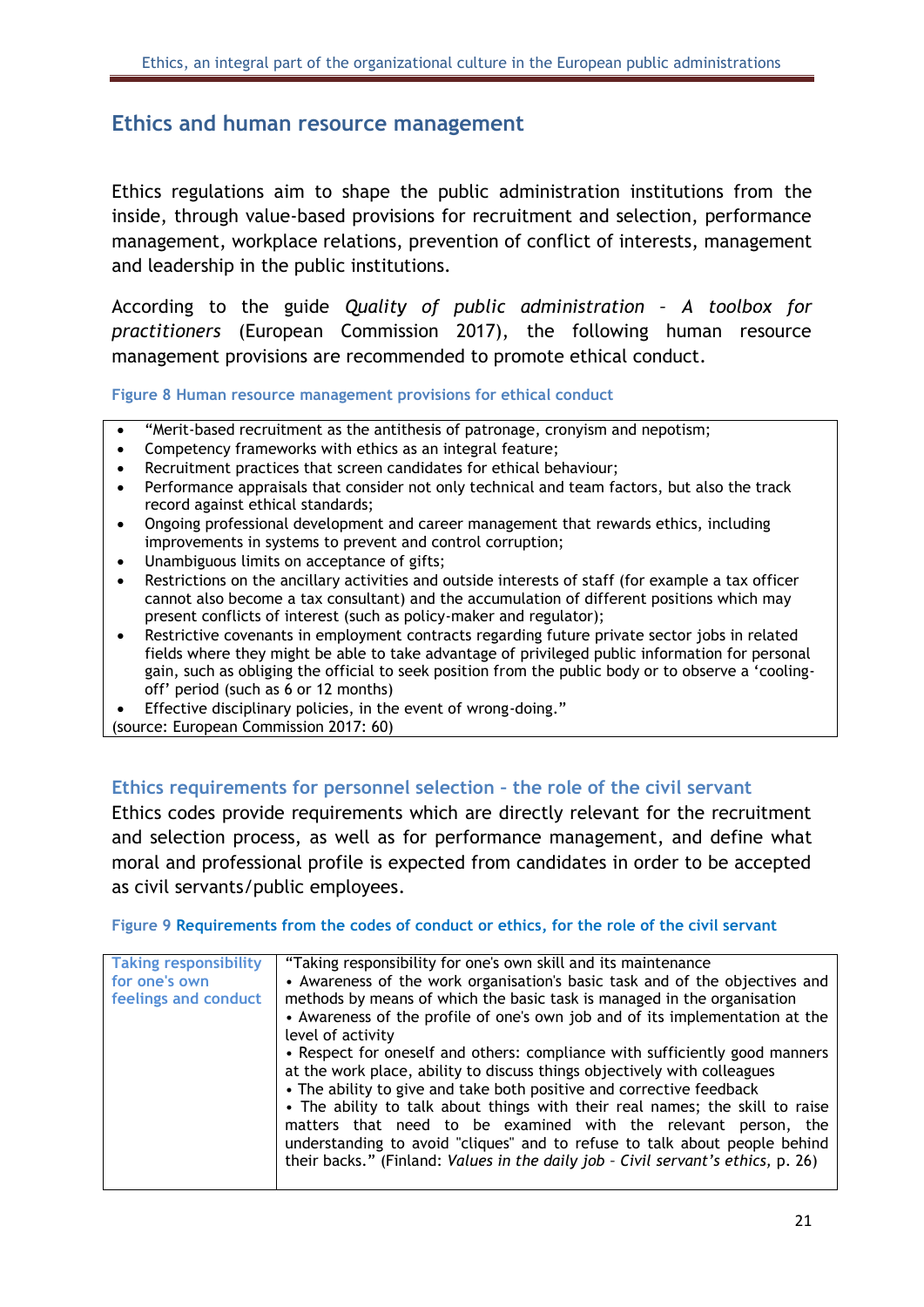| <b>Professionalism and</b> | "Professionalism and efficiency:                                                                          |
|----------------------------|-----------------------------------------------------------------------------------------------------------|
| efficiency as ethical      | - use and develop the competences, skills and knowledge necessary for public                              |
| requirements               | work, take over industry and private sector best practices and international                              |
|                            | experience;                                                                                               |
|                            | - is goal-oriented and result-oriented;                                                                   |
|                            | - work efficiently, achieving the set goals and qualitative results with the<br>least possible resources; |
|                            | - actions, decisions and opinions are reasonable and weighted, based on case                              |
|                            | studies, objective facts and data;                                                                        |
|                            | - is open to change and engages in new approaches and innovations in public<br>administration;            |
|                            | - strives for excellent customer service so that everyone in their dealings                               |
|                            | with public administration is satisfied with the service they receive;                                    |
|                            | - seeks to reduce the administrative burden and adhere to the "first come,                                |
|                            | first served" principle." (Latvia: Values of public administration and basic<br>principles of ethics)     |
|                            |                                                                                                           |
|                            | "Professionalism means that                                                                               |
|                            | - the official acts based on the best knowledge and skills in their field of<br>work;                     |
|                            | - the official keeps themselves informed about developments in relevant                                   |
|                            | fields in order                                                                                           |
|                            | to perform their duties, and constantly develops themselves;                                              |
|                            | - the official is innovative in their activities, aiming to resolve work-related                          |
|                            | problems." (Estonia: Code of Ethics for Officials)                                                        |
|                            |                                                                                                           |

(source: review of topics from the codes of conduct or ethics)

The survey emphasizes the following ethical principles for recruitment, selection and performance management: non-discrimination, fair treatment, objectivity, transparency, prevention of conflict of interests, merit. In some countries (BE BG IT MT NL PL PT RO SI) selection panels may use ethical dilemmas to assess candidates' ethical attitudes.

<span id="page-22-0"></span>**Figure 10 Ethical requirements for recruitment, selection and performance management (survey)**

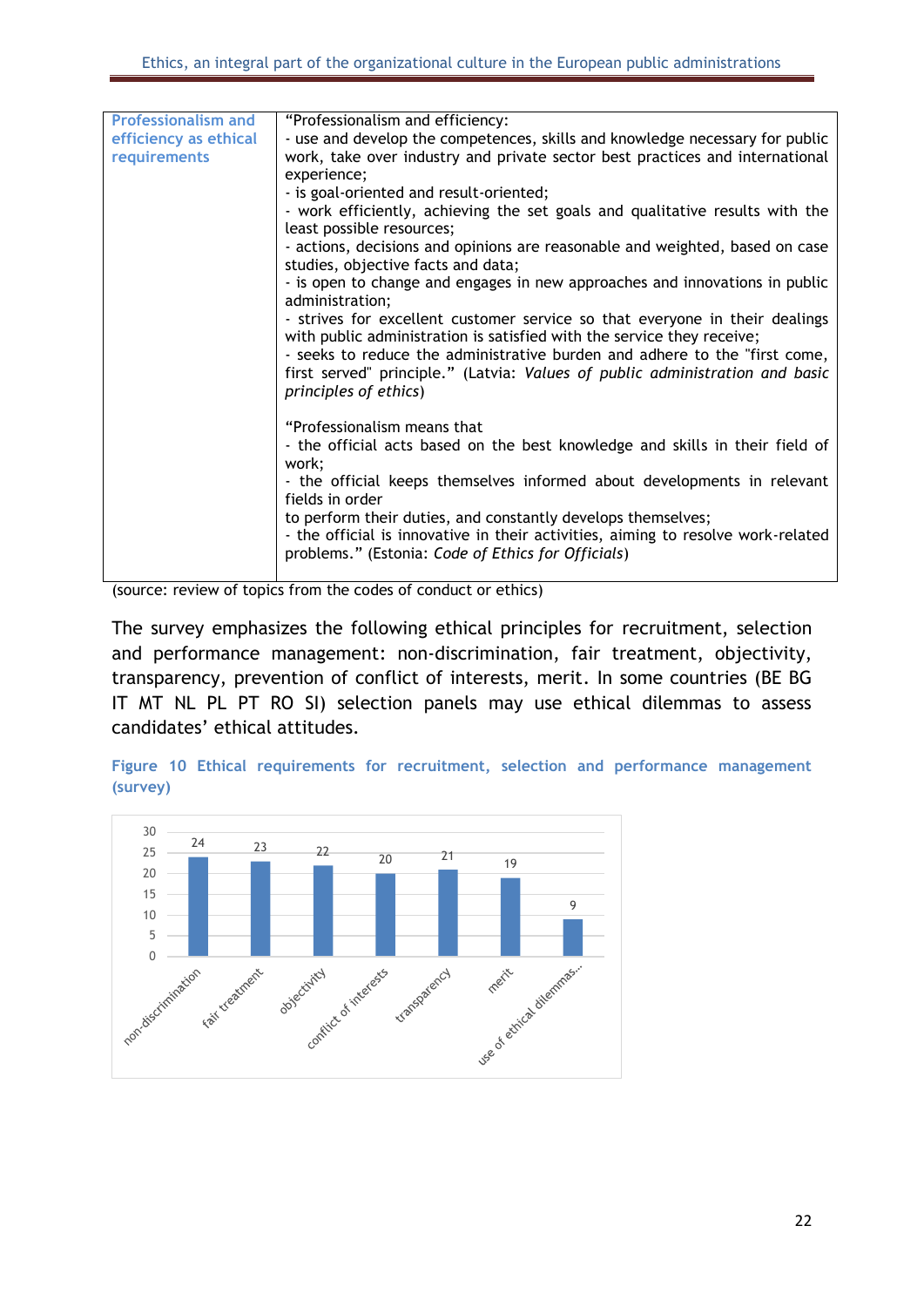#### <span id="page-23-0"></span>**Workplace relations**

The main ethics provisions for workplace relations highlighted in the survey were: non-discrimination, preventing and combating harassment, fair treatment, respect for human dignity, communication/dialogue, support for employees, mediation of conflicts.



<span id="page-23-1"></span>

to ensure respect and collegiality and prevent undesirable conduct.

#### <span id="page-23-2"></span>**Figure 12 Ways to treat others, according to the codes of conduct/ethics**

| <b>Treat others how you</b> | "We strive within central government for collegiality, cooperation, team         |
|-----------------------------|----------------------------------------------------------------------------------|
| wish to be treated          | spirit, openness and a service-oriented attitude. You must also respect each     |
|                             | other's privacy and take each other into consideration. Do not complain and      |
|                             | gossip behind someone else's back. Do not cause any inconvenience at work        |
|                             | and comply, for example, with the smoking policy rules. Insults,                 |
|                             | discrimination, sexual harassment, bullying, aggression and violence are         |
|                             | manifestations of undesirable conduct and are not tolerated within the           |
|                             | Central Public Administration. Manifestations can be verbal and non-verbal,      |
|                             | oral or in writing, or even digital. Sometimes this is done intentionally, other |
|                             | times less so. Take care to make others realise this kind of behaviour is        |
|                             | unacceptable by leading by example, confronting each other about                 |
|                             | undesirable behaviour and supporting colleagues that are the victim of           |
|                             | undesirable conduct. As a victim of undesirable conduct, you can approach a      |
|                             | counsellor or your supervisor and, if necessary, make use of a complaints        |
|                             | procedure" (Netherlands: Code of Conduct for Integrity in the Central Public     |
|                             | Administration 2016, p.28).                                                      |
| <b>Good manners</b>         | "There are general provisions for good manners in the workplace, in work         |
|                             | relations and even in leisure time:                                              |
|                             | Good conduct and manners raise the quality of public services and is             |
|                             | characteristic to them.                                                          |
|                             | Every civil servant represents his or her own agency or office and at the same   |
|                             | time the whole government in the eyes of citizens.                               |
|                             | In the workplace community, good manners contribute to a good                    |
|                             | atmosphere.                                                                      |
|                             | Different tasks set different demands, with which the personnel in each          |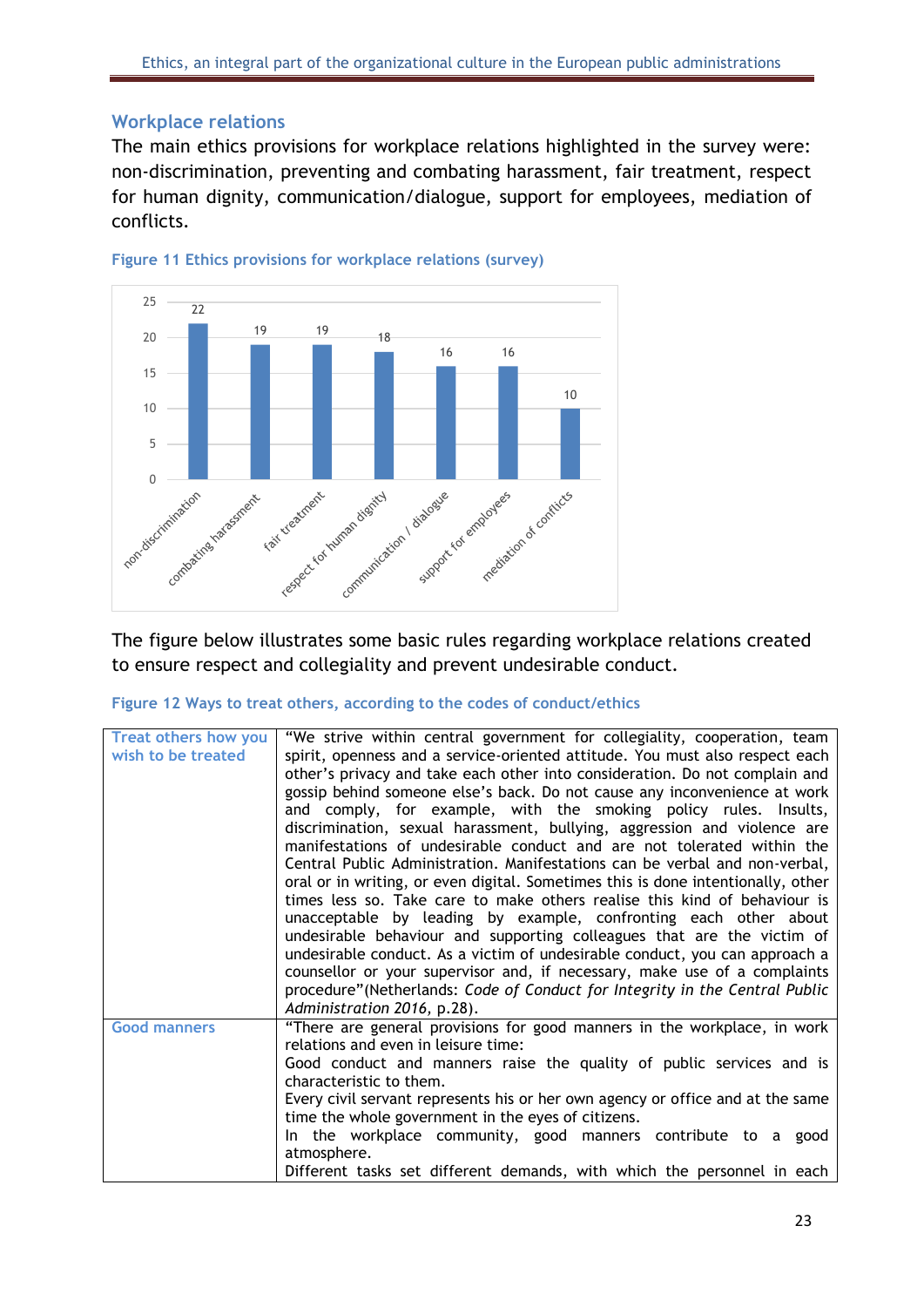|                            | office is familiarised.<br>The position of a civil servant may place specific demands on behaviour also<br>in leisure time."<br>(Finland: Values in the daily job - Civil servant's ethics, p.22-23)                                                                                                                                   |
|----------------------------|----------------------------------------------------------------------------------------------------------------------------------------------------------------------------------------------------------------------------------------------------------------------------------------------------------------------------------------|
| <b>Occupational safety</b> | "Occupational safety particularly means that the work environment is safe<br>and tools and equipment suitable for their purpose. Labour protection also<br>means immediate intervention in cases of bullying, harassment or other<br>inappropriate behaviour"(Finland: Values in the daily job - Civil servant's<br>$ethics$ , p. 21). |

(source: review of topics from the codes of conduct or ethics)

#### <span id="page-24-0"></span>**The prevention of conflict of interests**

The management of conflict of interests at individual level (named as such or integrated in wider issues of objectivity and impartiality) is a common denominator/issue in the codes of conduct or ethics and could cover the following:

- Prohibition for accepting gifts, services and other benefits,
- Careful management of invitations to events, trips, etc.,
- Disclosure of financial interests (of the civil servant and family members), commercial activities and sponsorships,
- Disclosure and selection of secondary activities to avoid incompatible duties,
- Post-public employment restrictions,
- Cooling-off period in a sensitive move to other work,
- Provisions regarding participation in procurement, tenders, hiring.

Codes of conducts define conflict of interests not only in relation to the actions outlined above, but also as a breach of fundamental values of the civil service/public sector such as objectivity, impartiality, independence, trustworthiness, as detailed in the figure below.

<span id="page-24-1"></span>**Figure 13 Conflict of interests as a breach of core values of the civil service**

| The prevention of     | In Denmark The Code of Conduct in the Public Sector emphasizes that a              |
|-----------------------|------------------------------------------------------------------------------------|
| conflict of interests | conflict of interests would be a breach of the principle of "impartiality": "It is |
| is interlinked with   | a fundamental principle that public employees must both be and appear to be        |
| the core values of    | impartial and that they must make decisions and rulings based on objective         |
| the civil service:    | grounds. Public employees who make decisions based on considerations that          |
| objectivity,          | from an objective point of view are irrelevant - for instance considerations for   |
| impartiality,         | their own personal or economic interests or those of private friends or            |
| independence,         | acquaintances - are acting, therefore, in conflict with their official duties."    |
| trustworthiness.      | (p. 25)                                                                            |
|                       |                                                                                    |
|                       | In the Netherlands The Code of Conduct for Integrity in the Central Public         |
|                       | Administration defines the conflict of interests in relation to the values of      |
|                       | "independence" and "impartiality": "As a civil servant, you must be                |
|                       | independent and impartial. A conflict of interests exists if you are directly or   |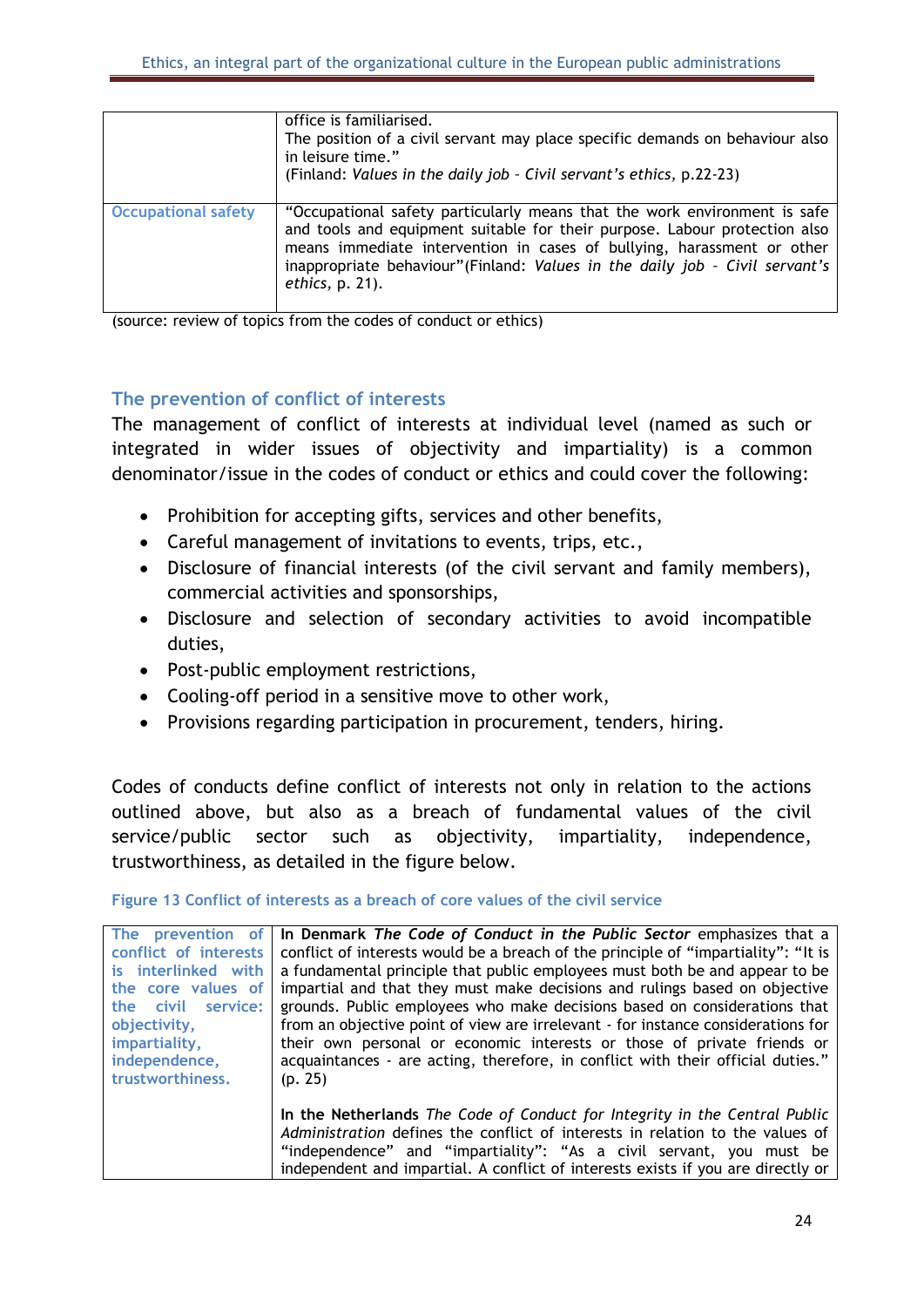| indirectly a stakeholder or party to a decision over which you have influence<br>as a civil servant. This can also be the case if your partner, friend or<br>colleague has an interest in the decision rather than yourself. You must be<br>seen to prevent a conflict of interests, or even the appearance of one. By<br>acting in time, you protect both yourself and the organisation." (p.10)                                                                                                                                                                                                                         |
|---------------------------------------------------------------------------------------------------------------------------------------------------------------------------------------------------------------------------------------------------------------------------------------------------------------------------------------------------------------------------------------------------------------------------------------------------------------------------------------------------------------------------------------------------------------------------------------------------------------------------|
| In Sweden the document <i>Ethical Foundations of the State</i> tackles the<br>prevention of conflicts of interests in the description of the principle of<br>"objectivity", outlining the restrictions regarding gifts, benefits, favours and<br>incidental employment.<br>"Everyone must be able to trust that, as state employees, we act objectively<br>and impartially. Therefore, we are on the alert to recognise and call<br>attention to the conflicts of interest that may arise. The principle of<br>objectivity deals with maintaining confidence in the state authorities and<br>national government." (p.10) |
| In Estonia the Code of Ethics for Officials links the prevention of conflict of<br>interests with "trustworthiness" and prevention of corruption.<br>"A conflict of interest involves a discord between the public duty and private<br>interests of a public official, in which the public official has private interests<br>which could improperly influence the performance of their official duties and<br>responsibilities." (p. 6).                                                                                                                                                                                  |

(source: review of topics from the codes of conduct or ethics)

#### <span id="page-25-0"></span>**Ethical leadership in the public administration**

Leadership is central for human resource management and for promoting ethics in the public administration. In some countries the codes of conduct or ethics have specific provisions for heads of institutions, managers, supervisors and highlight their role in promoting responsibility and professionalism, preventing deviations from ethical norms, translating ethical requirements in decision-making, as illustrated in the examples below.

Managers' responsibilities regarding the observance of ethical norms in state institutions is a central part of their role, irrespective of whether public administrations assign some responsibilities to ethical counsellors. Ethical leadership includes: trustworthiness, commitment to civil service values and the objectives of the institution, integrity (including the prevention of corruption), social responsibility, courage, professionalism, efficiency.

#### <span id="page-25-1"></span>**Figure 14 Examples of ethics provisions for managers in the public administration**

**In Austria** the *Code of Conduct to Prevent Corruption – The RESPONSibility rests with me* stipulates the following desirable behaviour of managers / executives in the public administration:

"As an executive I have a responsibility toward my organisation, my staff and the public. As an executive I am committed to the values integrity, transparency, objectivity and fairness, and seek to conscientiously carry out my responsibilities and serve as an example.

I am committed to ethical values, act in accordance with them and expect the same from my staff. I lead my staff with a sense of social responsibility and treat them with respect.

I trust in the abilities and expertise of my staff and entrust them with commensurate tasks.

I further the development of my staff and provide them with support and instruction.

Within the framework of my disciplinary and specialist supervision I also guarantee compliance with the applicable laws and regulations.

I am committed to preventing and fighting corruption and actively raise awareness among my staff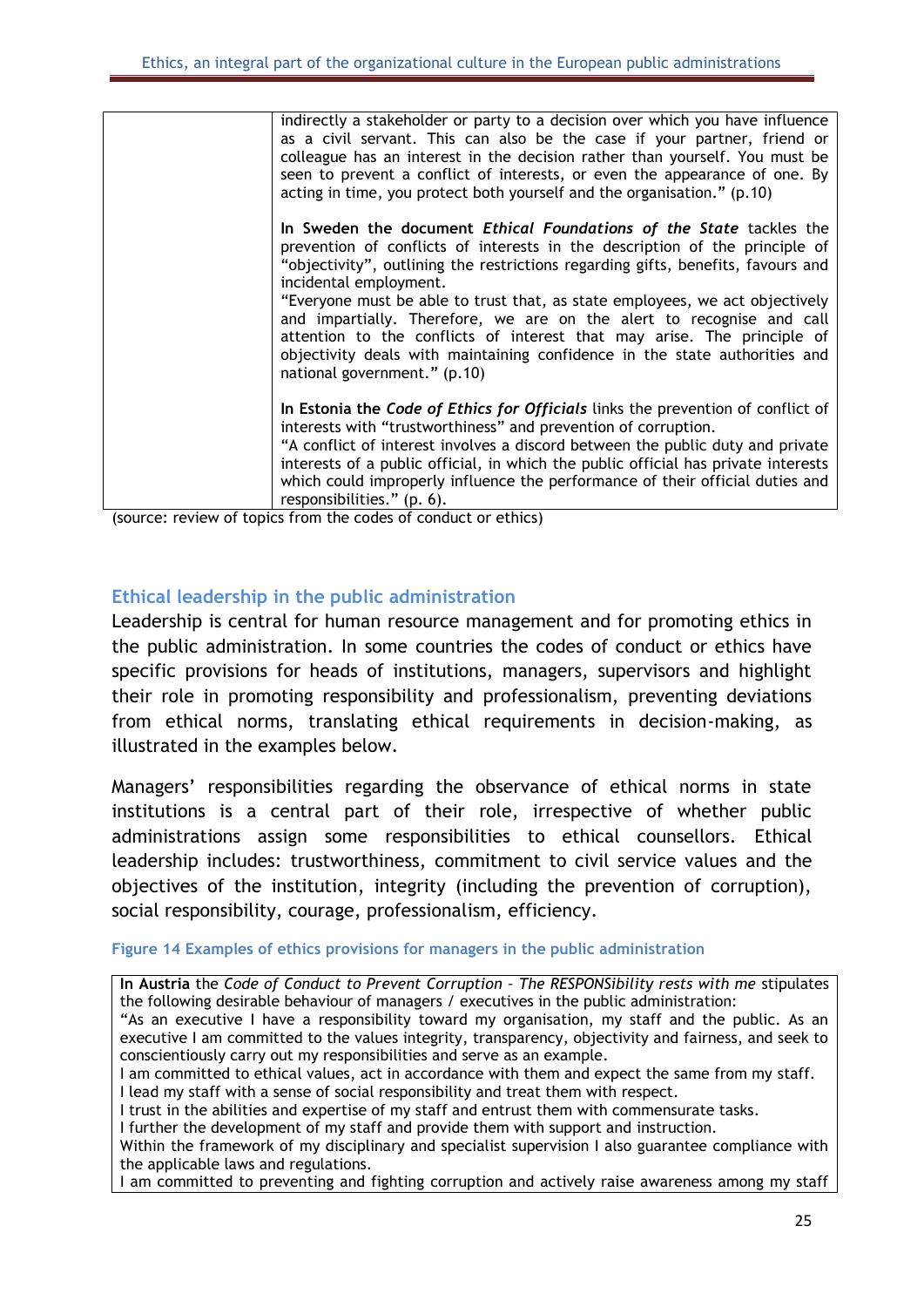for this issue, especially within the framework of the structured appraisal meeting. Within the scope of my responsibility I implement suitable control measures designed to protect my staff as well as sanctions to protect the organisation.

I promote staff identification with the goals of the organisation.

I take care that my staff and I have correct and clear forms of communication and behaviour.

I make transparent and comprehensible decisions." (*Code of Conduct to Prevent Corruption – The RESPONSibility rests with me*, p. 27)

**In Germany** *Rules on Integrity* include Guidelines for supervisors and heads of public authorities/agencies:

"As supervisors and heads of public authorities or agencies, you are both responsible for and serve as an example to those working under your supervision.

Your conduct and attentiveness are extremely important in preventing corruption.

For this reason, you should be pro-active in your personnel management and evaluation. In particular, you should ensure that responsibilities are clearly designated, that job descriptions are transparent, and that staff performance is assessed with appropriate frequency." (Annex 2, p. 6-23)

**In Portugal**, the *Code of ethics and conduct for DGAEP* stipulates that "leaders encourage their workers to perform their duties efficiently and with quality, mutual appreciation, respect and cooperation, aiming at developing their responsibility and autonomy. Managers also seek to ensure harmonious working relationships, promote team spirit, the motivation of its employees and recognition, in an environment of full affirmation of the primacy of competence and the value of people." (p.11-12)

**In Latvia** the *Values of public administration and basic principles of ethics* include the following provisions for heads of institutions and directors:

- "promote awareness of public administration values and ethical behaviour; (…)
- clearly formulate the operational objectives and priorities of the institution or unit and its link with the institution's objectives;
- be able to define and translate into action a strategic vision for the institution's or industry's development and organize the work of the institution or department so as to achieve the intended result;
- promote awareness of the workforce of the institution and of the public administration, mobilizes them in the common interest and promotes mutual trust;
- create a work environment based on openness, participation, professionalism and respectful and equal treatment;
- encourage the involvement of employees in the development of the institution, encourage their professional development and initiative, their interest in their duties and their performance;
- promote the continuity of professional knowledge, the introduction of new employees and their development;
- criticism of the employee's work is expressed on an individual basis. Emphasizes the importance of cooperation in achieving common goals by welcoming teamwork;
- continuously improves the institution's internal control system, working environment and work processes so as to minimize potential irregularities and increase the efficiency of the institution's work;
- regularly evaluates performance, employee engagement and customer satisfaction to continuously improve public administration performance."

**In the Netherlands** the *Code of Conduct for Integrity in the Central Public Administration 2016*  stipulates that "inspiring leadership and exemplary behaviour is required from them in relation to integrity. They must be continually aware of this, show that integrity is important and look in depth at the subject. It is essential that they recognise and label integrity risks in time and then approach them correctly, as well as openly discuss dilemmas, reward positive behaviour and be able to offer employees advice and assistance. They must also support and, where necessary, protect employees who display a lack of integrity. Only then can employees feel safe enough to approach each other and management about improper behaviour. (…)the employer also has an explicit responsibility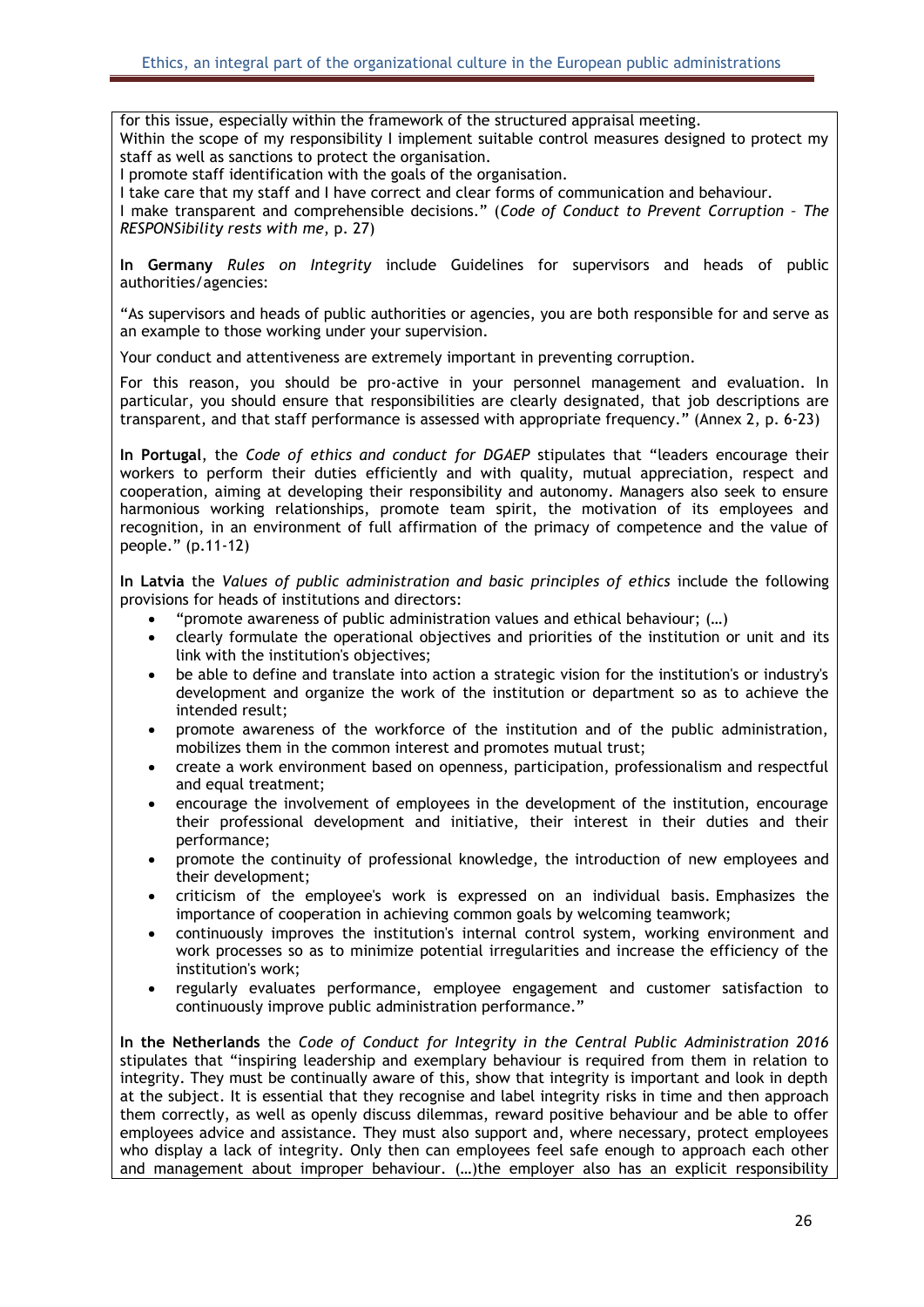towards the supervisors, namely by giving them the opportunity and, where necessary, the guidance to be able to duly fulfil their role. Collegial deliberations among supervisors are also important to test whether the role of the management is being properly realised.**"** (p.9)

**In Norway,** the document *Leadership in Norway's Civil Service* stipulates that: Civil Service managers "are required to loyally implement policies once they are decided" and at the same time "managers must seek to ensure that decisions are based on professionally and legally sound assessments and that they take proper account of the interests of the general public both today and in the future. There may be a clash between these two considerations. Short-term political gains are sometimes made at the expense of long-term policy goals." (p.8)

**The Common Assessment Framework 2020**, endorsed by EUPAN member states, points out that "leaders are responsible for improving performance. They prepare for the future by organising the changes necessary to deliver the mission. The initiation of a continuous improvement process is a core target of quality management. Leaders prepare the ground for continuous improvement by ensuring an open culture for innovation, learning and ethical behaviour." (p.16)

#### <span id="page-27-0"></span>**Ethics training trends, dilemma training**

Some of the examples provided in the survey regarding tools for tackling ethical issues (discussed in the previous chapter) refer to training and guidelines. This shows that, beside the institutional approach (regulations, committees, designated persons) there is a trend for dialogue for guiding behaviour. In some countries, the approach for training includes open discussion about what could become problematic, even if it is not a breach of the law, because it affects institutional credibility, may diminish the trust in public administration and has a negative impact on the economy and the public administration employees. Moreover, it is apparent that training is important not only for civil service role definition but also for preparing actual and potential managers.

Ethics training is delivered with workshops, lectures, discussions, e-learning, video/game simulation, writing reflections, role play, podcasts.



#### <span id="page-27-1"></span>**Figure 15 How is ethics training delivered (survey)**

According to the survey, European public administrations provide ethics trainings on similar topics: conflict of interests, prevention of corruption, transparency, information regarding rights and duties, ethical leadership, public interest, accountability, fair treatment, ethics of work relations, prevention of discrimination and harassment, disclosure of wrongdoing, relations with stakeholders, human rights, ethics regarding the use of technology.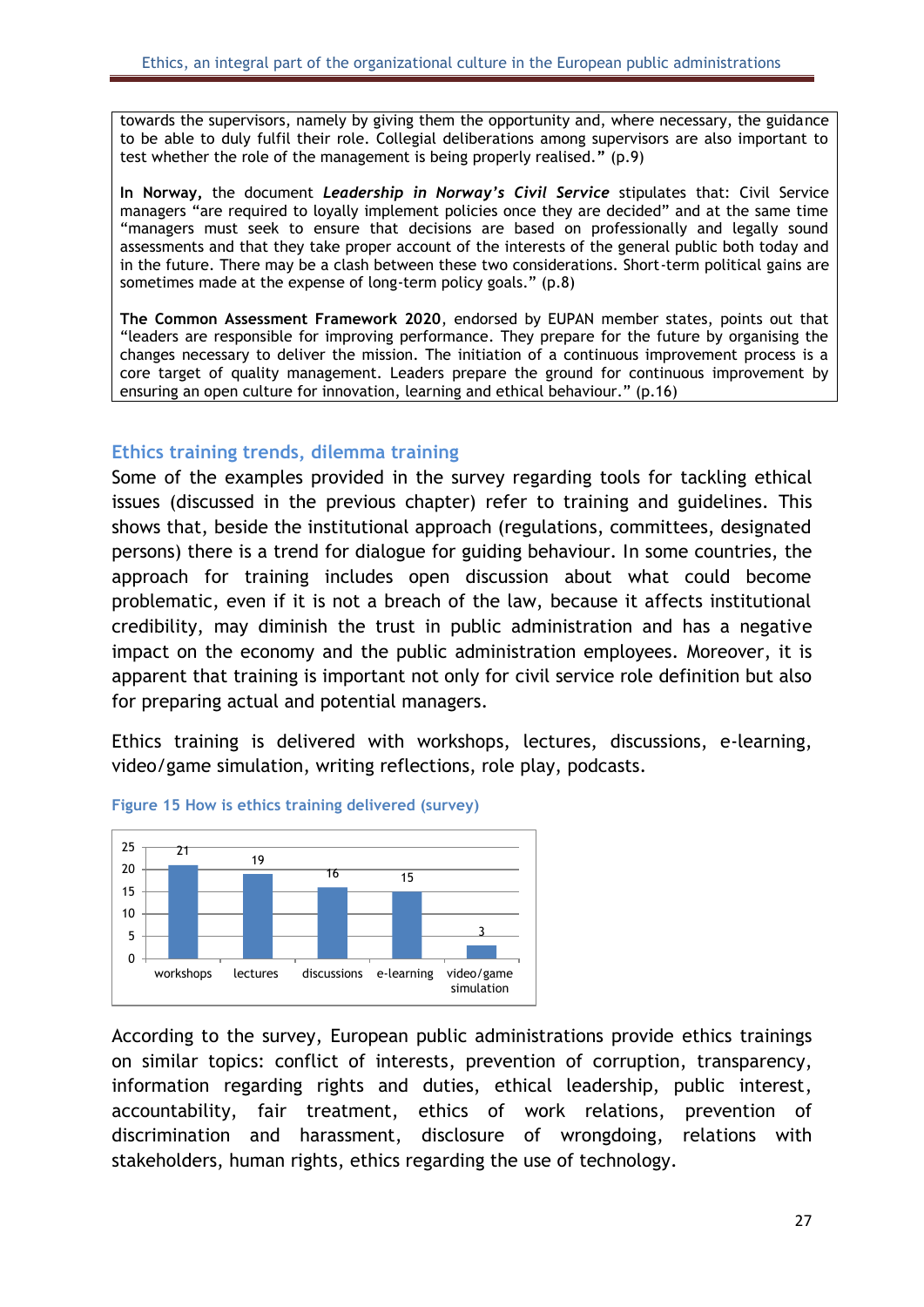

#### <span id="page-28-0"></span>**Figure 16 Topics of ethics training in the European public administrations (survey)**

The figure below shows the trends regarding ethics training in the public administration, as of 2019.

<span id="page-28-1"></span>**Figure 17 Examples of ethics training in the European public administrations (survey)**

**In Belgium,** the Bureau of administrative Ethics & Deontology offers interactive ethics workshops tailored for specific functions, focused on discussing real-life cases, "grey zones" and sharing best practices. (survey response)

**In Finland** a new ethics e-learning course is provided to the state civil servants. Previously the ethics training was included in the orientation programme for new civil servants. (survey response)

**In Latvia** special trainings are provided at the Latvian Public Administration School on: ethics in recruitment; internal control systems for prevention of corruption and conflicts of interests, rule of law (including on integrity, accountability, transparency). In 2019 the Latvian Public Administration School was working on an e-training on ethics in the public sector (as part of corruption prevention). (survey response)

**In Sweden** government agencies focus on ethics in their training of new employees. Agencies with operations with specific ethical dilemmas, for example in the judicial system, usually have dilemma discussions in their workplaces. Government agencies or ministries can arrange their own training in accordance with the specific needs of their operations. In addition, Statskontoret offers workshops, lectures, e-learning resources and publishes information in different formats (i.e. handbooks, videos, podcasts, practice cases of ethical dilemmas etc.). (survey response)

**In Portugal** specific training including ethics norms is compulsory for management functions. This training is provided by the service responsible for training in public administration (Directorate-General for Qualification of Employees in Public Functions - INA) and by higher education institutions. Public service ethics is one of the topics included in this training programme and aims to include ethical decision making into the organizational culture. Its main objective is to discuss personal and management ethics. Regarding the workplace environment, objectives are to develop the employees' ethic awareness and pay particular attention to daily issues arising from the relationships with stakeholders. Motivation and enforcement of ethical behaviour are a core concern of leadership, in addition to the promotion of a healthy and happy workplace environment. (survey response)

During the EUPAN DG Meeting on 3 June 2019 participants at the World Café discussions shared examples regarding various types of ethics training and awareness campaigns: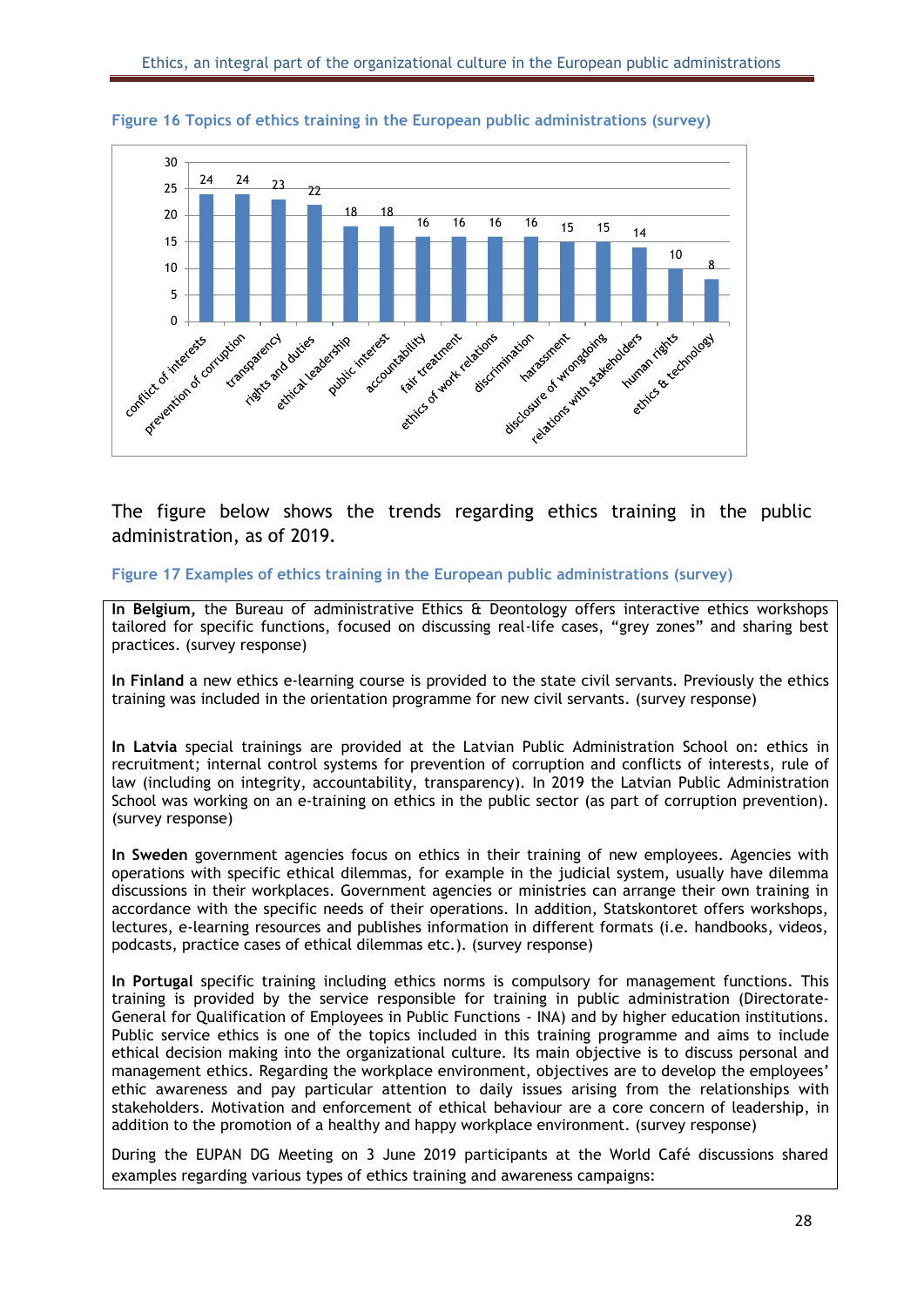- Ethics training to policy makers/politicians;
- Awareness campaigns regarding the importance of ethics in public administration;
- Mandatory integrity/ethics courses (in classrooms or e-learning) for managers and new employees;
- Internal discussions and reflections, regarding ethics in the organization (with internal/specific cases to be analysed, debated). (EUPAN Romania 2019)

#### **Ethics dilemma training**

Some public administrations use ethical dilemmas in the training as well as in the recruitment process (BE BG IT MT NL PL PT RO SI). For example, the Swedish ethics code regarding *The Ethical Foundations of the State* stresses that it is "important to train your ethical compass as well as to train in other professional skills" and that "dilemma discussions can be an excellent tool to develop the ability to deal with difficult situations and to build a sound administrative culture. By working with hypothetical cases that are adapted to your own activities, you can try out and further develop your ability to determine what is appropriate. This contributes to establishing independent and competent employees" (p.20).

Dilemma training is used not only for public administration ethics but also for business ethics (e.g. the program and book *Giving voice to values* by Mary Gentile). According to Mary Gentile (2010) "our own internal awareness of our biases and tendencies is important but not enough to prevent us from falling prey to them: we need to go beyond awareness to active preparation for values-based decision making, a preparation that includes the scripting and action planning," through reflection on one's own ethical conduct, values, with a focus on the following question: "If we were going to act on our values, what would we say and do?"

The answers to this question depend not only on the individual choice, but also on the organizational context, both in the private and the public sectors. This understanding has implications for the approach to ethics training in the public administration: Does the training tackle aspects of the organizational culture alongside ethical dilemmas? Do organizations face ethical dilemmas? How are individual choices shaped by the perception of the actual organizational culture? How do trainers respond to ethical dilemmas raised by the participants at ethics trainings? What ethical challenges do public administration employees face in their activity, what challenges do they anticipate for the future?

### <span id="page-29-0"></span>**Challenges for the future, conclusions and recommendations**

This section outlines the challenges for ethics in the public administration indicated in the survey followed by analysis, recommendations and questions for further exploration. The issues mentioned in the survey as the main challenges for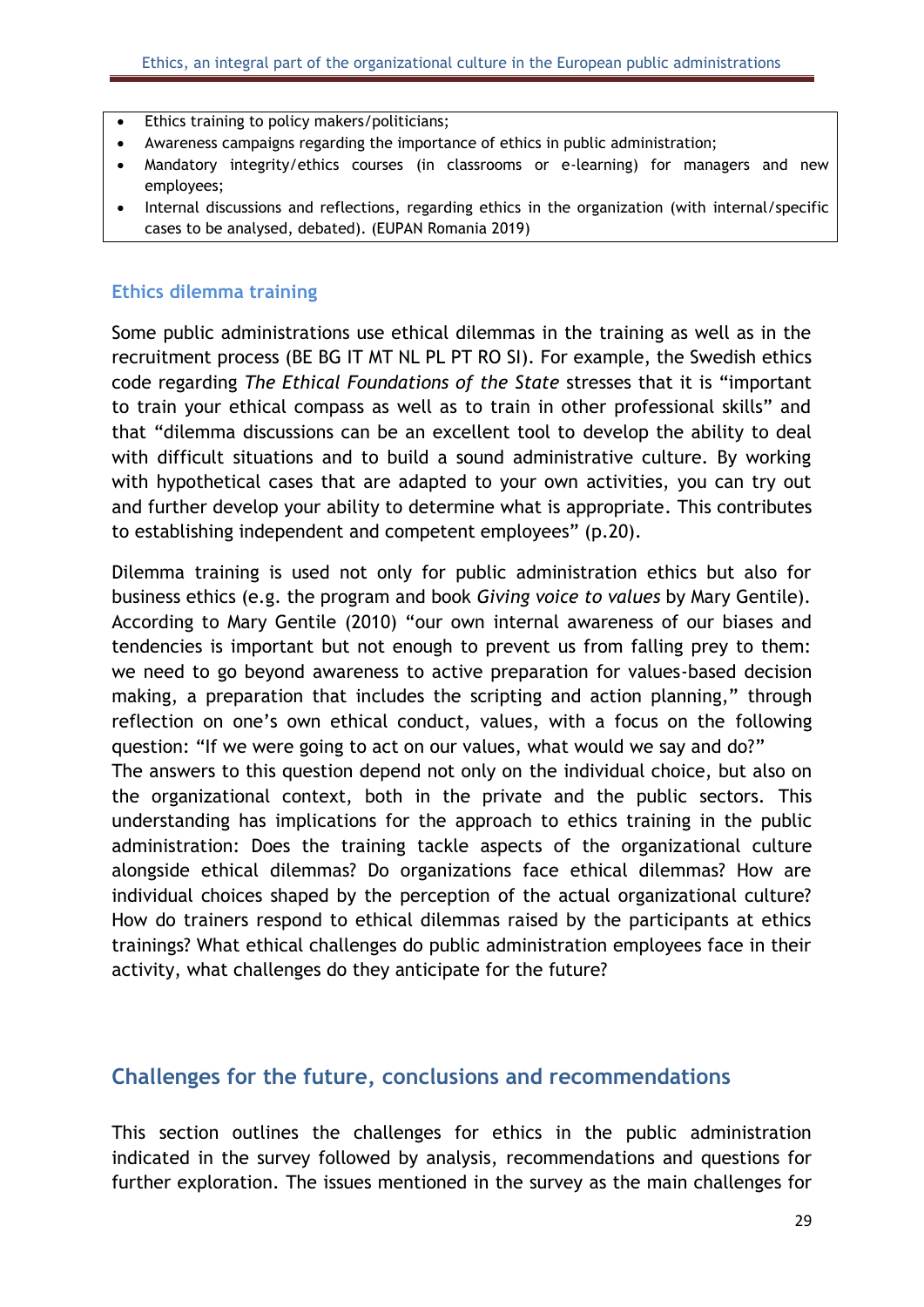ethics in the public administration are: promoting trust, disclosure of wrongdoing, the involvement of stakeholders, independence from political or business influence, tackling wellbeing issues in the workplace, the use of artificial intelligence in the public administration.



<span id="page-30-1"></span>

The survey shows a significant consolidation of approaches for promoting ethics in the European public administrations, through regulations (laws, codes of conduct or ethics) and institutional settings, which aim to promote values as a "uniform operating culture." However, the main challenge identified is trust in the public administration. This is puzzling and is an opportunity to ask new questions and try to expand the horizon of ethics in the public administration. This section provides several suggestions, as responses to the following question: *What issues need to be tackled in the public administration in order to secure citizens' trust?*

#### <span id="page-30-0"></span>**Organizational culture, fairness, openness and trust**

Trust in institutions is not only about institutional trustworthiness but also about trust within institutions (civil servants' perception of fairness in the institution, internal transparency and openness towards raising awareness about problems).

Trust within organisations is based on the perceptions regarding fairness on multiple levels: outcomes, procedures and interactions (Trinkner, Tyler, and Goff 2016, Rotenberg 2018). For example, a survey by Trinkner, Tyler, and Goff (2016) of patrol officers and sergeants of a large urban police force shows that "when officers were in a procedurally fair department, they were more likely to trust and feel obligated to obey their supervisors, less likely to be psychologically and emotionally distressed, and less likely to be cynical and mistrustful about the world in general and the communities they police in particular. More importantly, these effects were associated with greater endorsement of democratic forms of policing, increased organizational efficiency, and officer well-being. Taken together these results clearly support the utility of infusing procedural justice into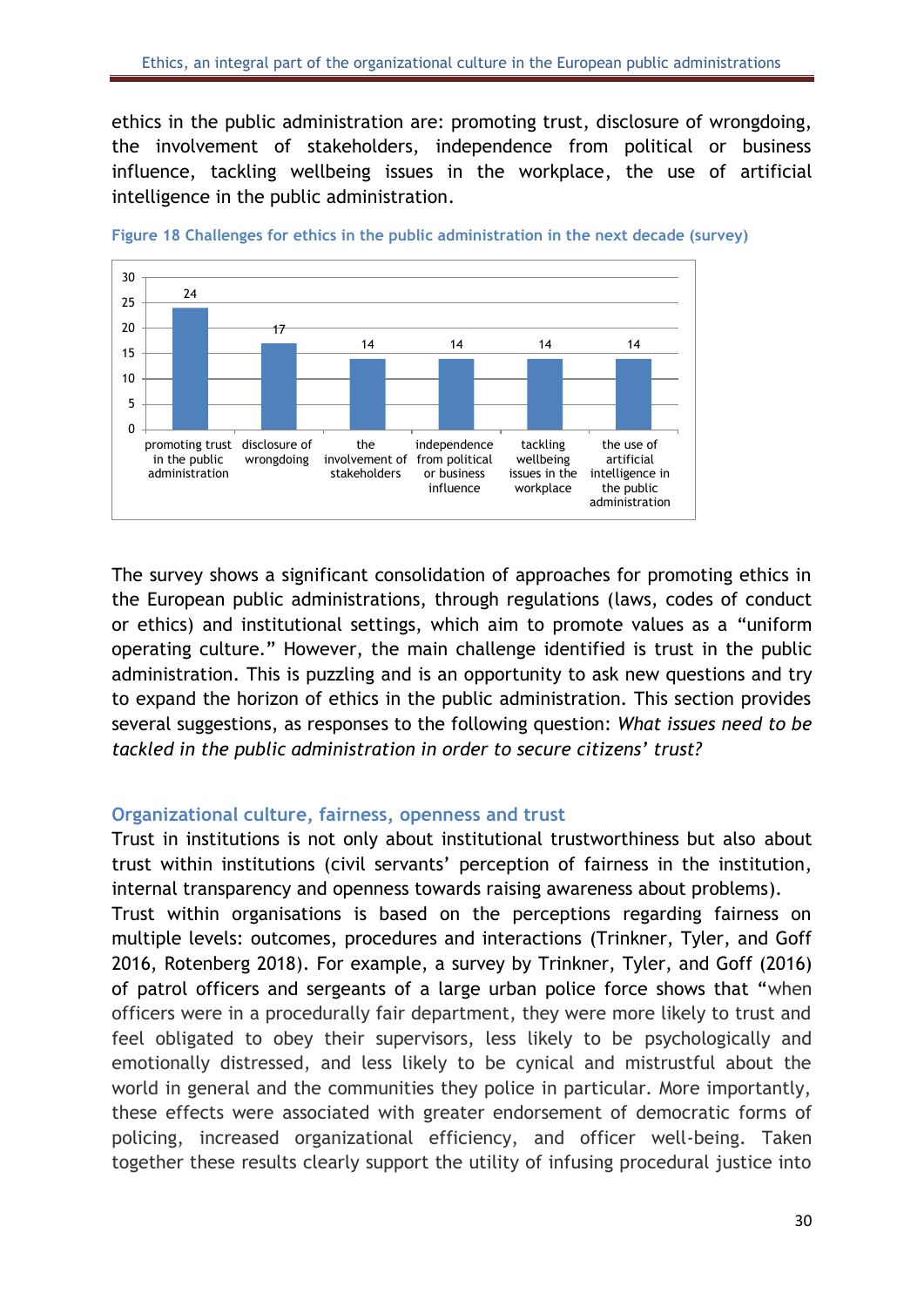the internal working climate as a means to improve police officer job performance, their well-being, and their relationship with the communities they police" (from article abstract).

Kidder (2006) and Gentile (2010) argue that organizational enablers (such as trust and an open approach for discussing problems) are crucial for the expression of values. Thus, it is important to acknowledge that not only individuals are instrumental for promoting ethics in the workplace, but also the organizational culture as a whole. This perspective is important because it shifts the focus from the individual to a collective responsibility for ethics in the organization.

Kidder (2006) provides an example of the pitfalls of the organizational culture, from the NASA analysis regarding the Columbia accident, which emphasized that "NASA's organizational culture and structure had as much to do with this accident as the external tank foam", the "broken safety culture" that "suppressed the willingness of employees to come forward, share their concerns, and speak up about potential problems."

This example is an invitation to reflect on how public administrations tackle the problems raised by their employees, in practice, beyond the norms regarding whistleblowing.

The perception of public employees/civil servants regarding fairness and openness/transparency in the public institution is an important component of internal trust, as part of the actual organizational culture, beyond the provisions of the codes of conduct or ethics. This influences the everyday activity of public employees, the quality of their work, how they translate values in practice, how they voice their values and signal identified problems.

# <span id="page-31-0"></span>**Trust in the public institutions: competence, public interest, integrity, commitments and efficiency**

According to the literature, trust is based on perceptions regarding competence/abilities, benevolence/good will, commitments and integrity/honesty (Hawley 2012, Rotenberg 2018).

Rotenberg (2018, chapter 8) argues that "a party's trust and trusting action in the workplace is the result of his or her propensity to trust (e.g., predisposition to believe others keep promises), and perceived trustworthiness of the other party (ability, benevolence, and integrity). Perceived ability comprises perceptions of the other party's skills, competencies, and expertise in a given domain. Perceived benevolence comprises the extent to which the other party is believed to be engaged in actions intended to benefit the party in question (i.e., do him good). Finally, perceived integrity comprises the perception that the other party adheres to a set of acceptable principles such as demonstrating credible communications and a strong sense of justice, and manifesting words into actions."

According to Hawley (2012: 46, 98) trusting someone to do something involves expectations of good intentions, honesty, skills/abilities as well as fulfilment of commitments. She argues that the idea of trust in institutions (e.g. state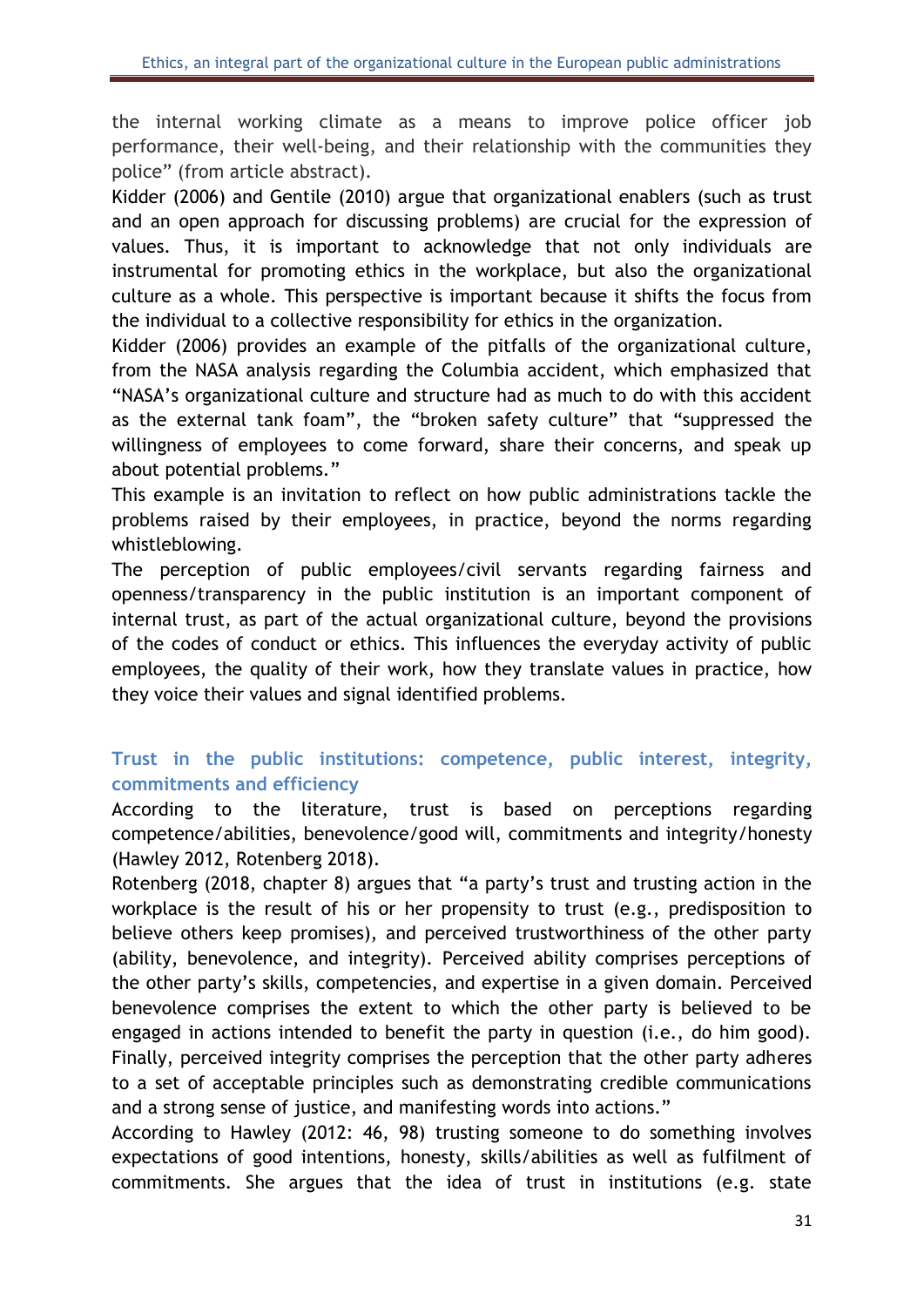institutions, companies, the justice system, the business sector) makes sense because institutions make commitments, promises, undertakings, through legal contracts, agreements, charters, statements of purpose, other documents in which they set up goals and guidelines (Hawley 2012: 98). Moreover, she points out that "as with individual people, neither honesty nor competence alone is enough for full trustworthiness: well-meaning but dysfunctional organizations cannot be trusted, and nor can highly effective groups that disguise their true goals and actions. And as with individual people, it seems reasonable for us to resent institutions and organizations that betray our trust, and to appreciate those that live up to their commitments" (Hawley 2012: 99).

Taking into account that trust in institutions is about perceived competence, good will (for the endorsement of the public good), integrity and fulfilled commitments (goals, objectives, ethical provisions), the measures to improve trust in institutions could lead to actions to ensure professionalism, competence-based selection of the personnel, adequate performance management, efficiency, quality public services, realistic objectives and strategies, oriented towards what matters for the citizens, good internal and external communication, etc.

#### <span id="page-32-0"></span>**Focus on what is important for the citizens**

A comparison between the focus of ethics in the public administration and the concerns of citizens highlighted in the *Eurobarometer* sheds light on underexplored issues. For example, according to the *Eurobaromater 92 – Public opinion in the European Union* (Autumn 2019, p.16) citizens show concern regarding the following challenges facing the European Union: immigration, climate change, economic situation, public finance, terrorism. Regarding the national issues, citizens show concern for health and social security, environment, climate and energy issues, unemployment, rising prices, inflation, cost of living, immigration, pensions, the economic situation.



<span id="page-32-1"></span>**Figure 19 People's perceptions regarding the most important issues at the EU and national levels (Eurobarometer 92)**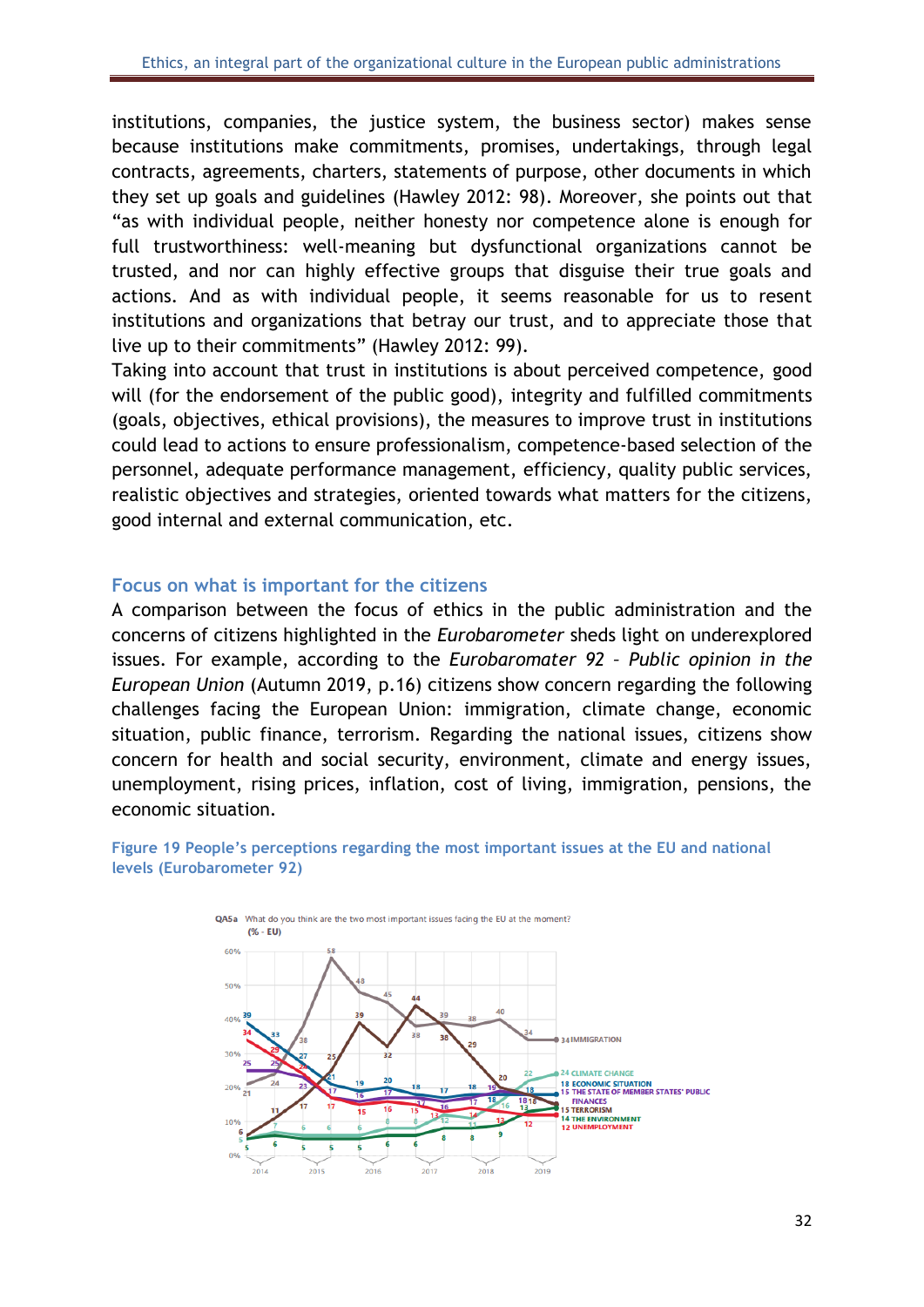

(source: Eurobarometer 92, Autumn 2019, p.16, 22)

How could public administrations adapt their ethics agenda to fit in these issues? What do public employees think about how public institutions tackle these challenges?

#### <span id="page-33-0"></span>**Promoting fundamental rights**

Human rights monitoring and research by the European Union Agency for Fundamental Rights (FRA) points out, as of 2019, ethical issues regarding workers' exploitation, discrimination against Roma, people with disabilities, LGBTI people (Lesbian, Gay, Bisexual, Transgender and Intersex), migrants, as well as antisemitism (*Second European Union Minorities and Discrimination Survey – Roma Selected findings* (FRA 2016), *Fundamental Rights Report 2019 FRA opinions*  (2019a)*, Protecting migrant workers from exploitation in the EU: workers' perspectives* (FRA 2019b), *Young Jewish Europeans: perceptions and experiences of antisemitism* (FRA 2019c), *A long way to go for LGBTI equality* (FRA 2019d).

For example, FRA stresses that "eighteen years after the adoption of the Racial Equality Directive and 10 years after the adoption of the Framework Decision on Racism and Xenophobia, people with minority backgrounds and migrants continue to face widespread harassment, structural discrimination, entrenched prejudice and discriminatory ethnic profiling across the EU, as the findings of FRA's 2018 surveys and reports of human rights bodies show. Several Member States have still not correctly and fully incorporated the Framework Decision on Racism and Xenophobia into national law" (FRA 2019a: 9).

The FRA research shows a face of Europe that requires awareness at all levels, including in the public administrations. Do national governments have among priorities discrimination issues? Do people who feel discriminated trust public administration institutions? Do civil servants have clear responsibilities for ensuring an anti-discrimination approach in their activities, from direct contact with people to drafting regulations? What do public employees think about how the issues mentioned above are tackled by their institution, and by public administration at large? What suggestions do they have to improve awareness for human rights issues in the public administration?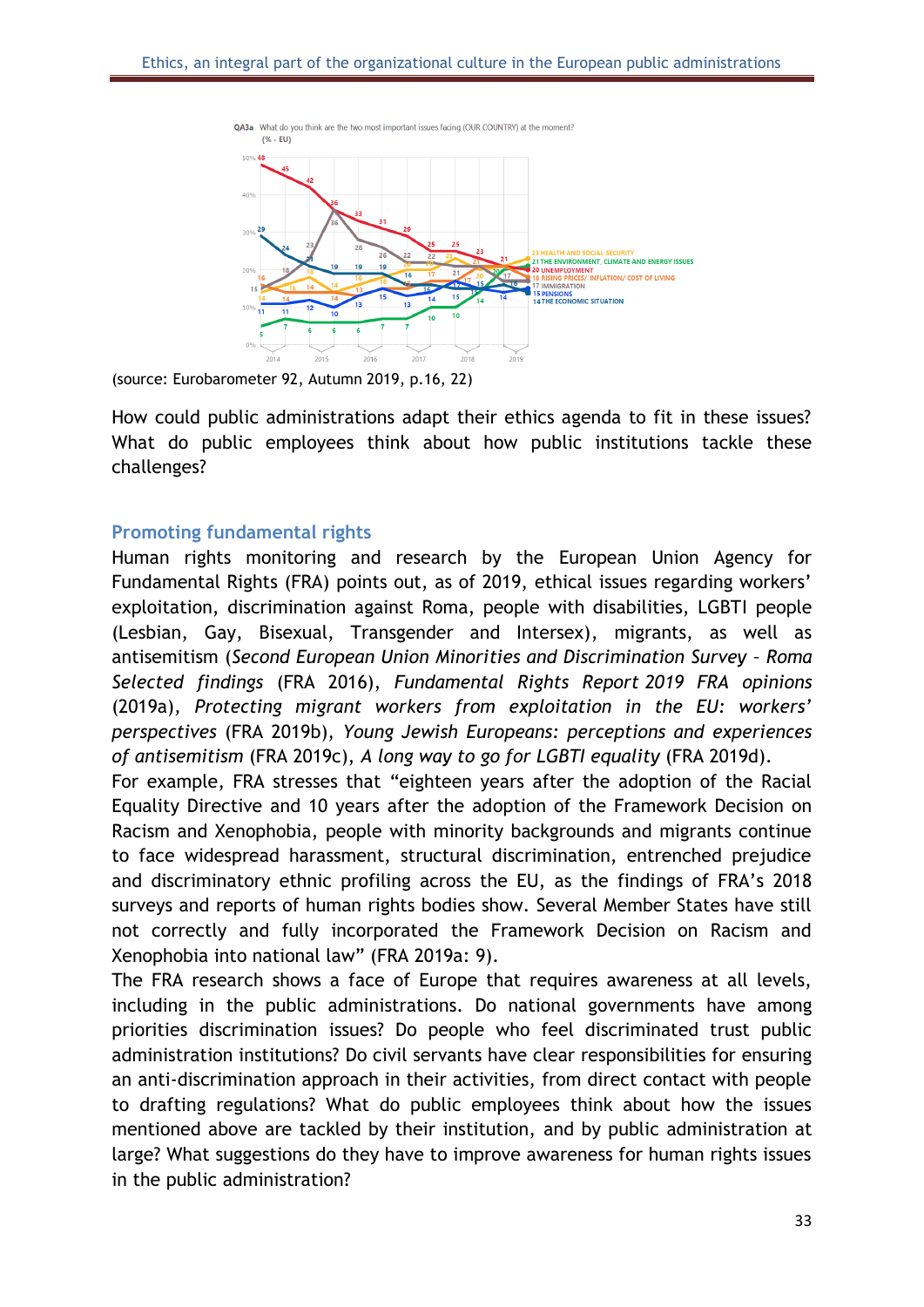It could be useful to promote training and open discussions focused on human rights issues, for public administration personnel, as discrimination may be hidden in situations taken for granted, in the use of new technology, etc. Other approaches could include frequent consultations with organizations representing vulnerable groups, volunteering for social causes, including raising awareness regarding discrimination and vulnerability.

#### <span id="page-34-0"></span>**Ethics and new technology**

A recent report on *Ethics guidelines for trustworthy AI* elaborated by the High-Level Expert Group on Artificial Intelligence set up by the European Commission outlines "seven key requirements for Trustworthy AI: (1) human agency and oversight, (2) technical robustness and safety, (3) privacy and data governance, (4) transparency, (5) diversity, non-discrimination and fairness, (6) environmental and societal well-being and (7) accountability" (High-Level Expert Group on Artificial Intelligence 2019: 24).

*The Eurobarometer 92 – Europeans and Artificial Intelligence* (Autumn 2019, p.25) shows that a majority of respondents in 26 EU Member States believe that public policy intervention is needed to ensure the ethical development of artificial intelligence applications, with the highest proportions in the Netherlands (77%), Sweden (72%) and Denmark (63%).

The ethical concern regarding the use of AI is quite recent. Scrutiny and clear communication are needed for detecting the impact of the use of such technology, including unintended consequences that could affect people. It is important to involve diverse stakeholders in the design of AI systems for the public administration, to ensure that their expectations and concerns are taken into account.

### <span id="page-34-1"></span>**Different perspectives regarding ethical leadership**

The analysis of the codes of conduct or ethics show that, in some countries, the requirements for heads of institutions and managers to uphold the values of the public service are quite detailed, spanning from ensuring efficiency, prevention of conflicts of interests and corruption, to the wellbeing of the employees. The profile of ethical leadership in the public administrations requires more attention and discussion, particularly in the countries where this topic is underdeveloped.

Insights from management studies could be useful for framing and reframing the roles of the heads of institutions and managers in the public service/sector, in accordance with the changing expectations from the society/stakeholders regarding the role and performance of the public administration. For example, the model of "servant leadership" (Greenfield 2002, Blanchard and Broadwell 2018), focused on being in the service of the organization and its employees, building on empathy, openness (listening), awareness, foresight, persuasion,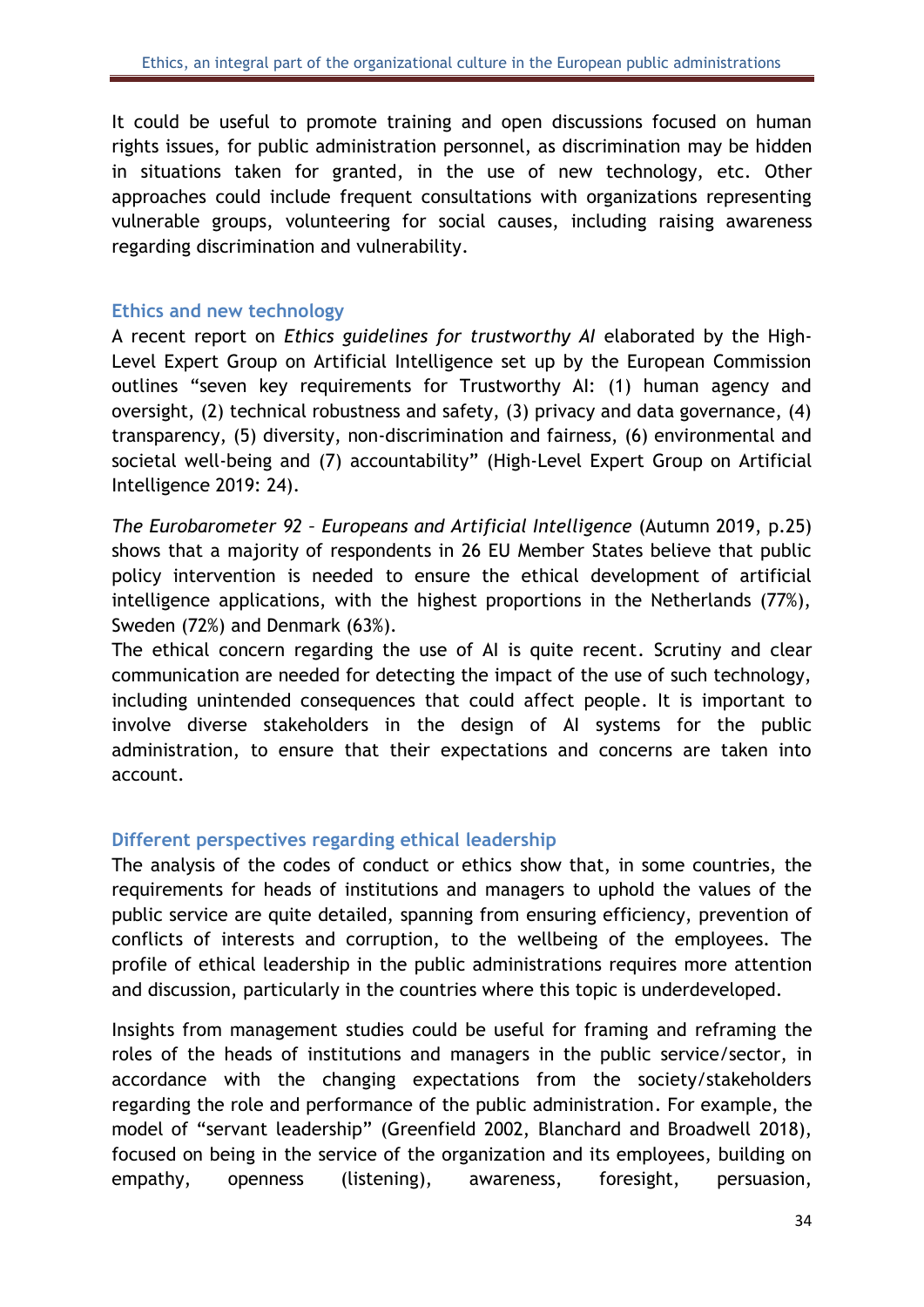conceptualization, commitment to the growth of people, building community (Greenfield 2002), could be inspiring for ethical leadership in the public service. These aspects could be explored further in the public administration through events, webinars, training and research, in order to stimulate reflection on the role of the civil service/public sector to be in the service of the society, the role of managers to serve the society, citizens, the institutions, the public sector employees, etc.

#### <span id="page-35-0"></span>**Recommendations for promoting trust in the public administration**

Taking into account that trust in institutions is about perceived competence, integrity, good will and fulfilled commitments (Hawley 2012, Rotenberg 2018), improving the trust in the public administration means actions to ensure quality public services, professionalism, integrity, the promotion of public interests and efficiency. Some examples of actions, in this sense, may include:

- Public services co-designed together with the main stakeholders (e.g. digital services that suit the needs of the citizens and of all tax contributors),
- Competence-based selection of the personnel,
- Adequate performance management as well as performant management,
- Continuous professional training for the public administration employees, in accordance with the new developments in their respective fields,
- Clear and focused ethics provisions, regarding prevention of conflict of interests, disclosure of wrongdoing, transparency and openness towards raising awareness about problems,
- Independent analysis and public regular reports regarding the performance of public institutions (to assess how they attained their goals, objectives, how they comply with ethical provisions).

The survey showed that there are differences regarding how European countries approach ethical issue about:

- Prevention/management of conflict of interests, disclosure of wrongdoing,
- Leadership (the ethical responsibilities of the heads of institutions and managers),
- Ethics counselling and debate in the public institutions,
- Wellbeing at work (including health and safety), preventing harassment, discrimination, mediation of conflicts.

These topics could be tackled in programs of experience exchange or collaboration between public administrations, as well as in EUPAN events, working groups and policy papers, for disseminating examples, lessons learned and challenges, and for stirring innovative approaches regarding these issues, in the public administration.

In addition, it could be useful to expand the scope of ethics in the public administration in order to include the following: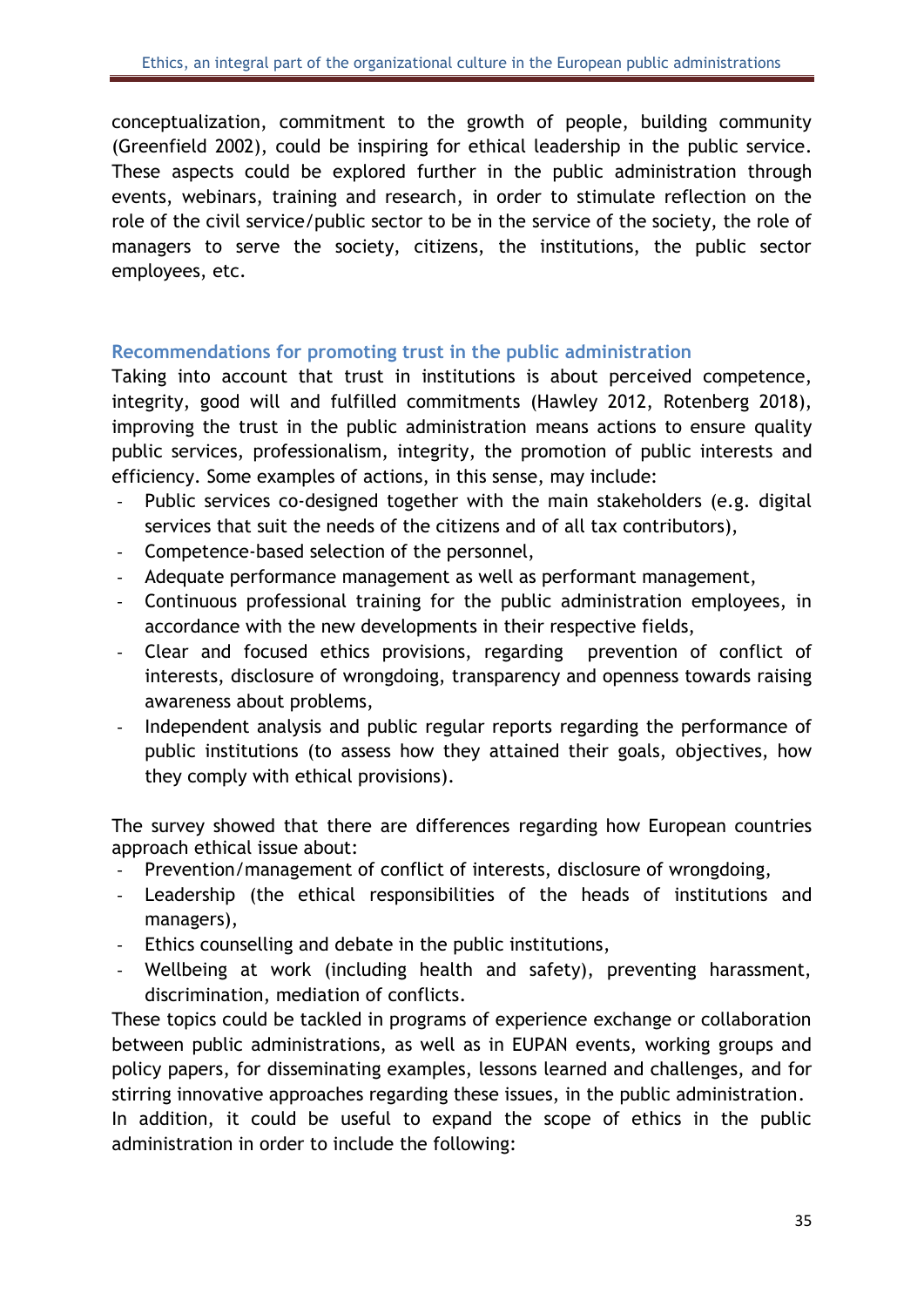- New topics and experience exchange for ethics debate regarding citizens' concern (health, the environment, climate change, the use of Artificial Intelligence, as indicated in the *Eurobarometer*), as well as human rights issues such as discrimination against Roma, people with disabilities, LGBTI, migrants, antisemitism (highlighted by the FRA).
- Experience exchange between public administration institutes, universities, business schools (with ethics programs), regarding ethics in organizations, ethical dilemma training, leadership approaches, ethical issues regarding AI, expanding the understanding of ethics in the public administration, etc.

These issues are relevant for the three strategic domain of the *EUPAN Strategy Paper July 2019 – June 2022* regarding ethics and organizational culture, digitalization and innovation, and future-oriented strategic, efficient and effective human resources management in the public administration, and could strengthen trust in the European public administrations.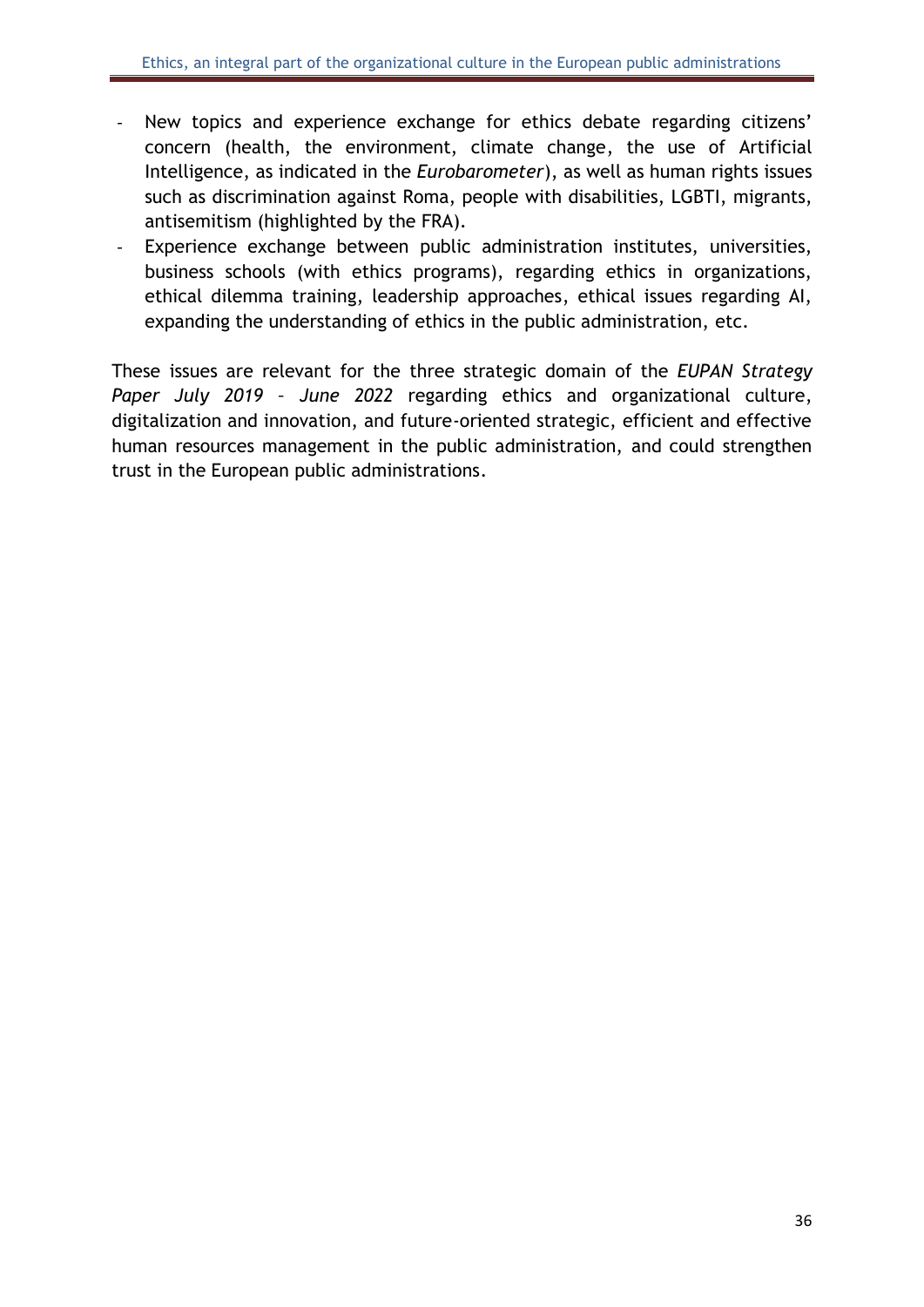# <span id="page-37-0"></span>**References**

Blanchard, Ken and Broadwell, Renee (2018) *Servant Leadership in Action: How You Can Achieve Great Relationships and Results,* Berrett-Koehler Publishers.

Coyle, Daniel (2018) *The Culture Code: The Secrets of Highly Successful Groups*.

- Demmke, Christoph, Timo Moilanen (2011) *Effectiveness of good governance and ethics in central administration: evaluationg reform outcomes in the context of the financial crisis.* Study for the 57th Meeting of the Directors General responsible for Public Services in EU Member States and European Commission. European Institute of Public Administration.
- EUPAN (2004) *Main features of an Ethics Framework for the Public sector*, adopted by the Directors General responsible for Public Administration in the member states in 2004, during the Dutch Presidency of the Council of the European Union.
- EUPAN, EIPA, CAF Resource Centre (2019) *Common Assessment Framework - CAF 2020 The European model for improving public organisations through selfassessment* (cited as CAF 2020)

EUPAN (2019) *EUPAN Strategy Paper July 2019 – June 2022*

[https://www.eupan.eu/wp-content/uploads/2019/06/EUPAN-Strategy-Paper-](https://www.eupan.eu/wp-content/uploads/2019/06/EUPAN-Strategy-Paper-2019-2022.pdf)[2019-2022.pdf](https://www.eupan.eu/wp-content/uploads/2019/06/EUPAN-Strategy-Paper-2019-2022.pdf)

EUPAN Romania (2019) The 72<sup>nd</sup> EUPAN Directors General Meeting Atmosphere Report 3-4 June 2019

[http://www.anfp.gov.ro/R/Doc/2019/stiri%202019/Atmosphere%20Report%20EUPA](http://www.anfp.gov.ro/R/Doc/2019/stiri%202019/Atmosphere%20Report%20EUPAN%20DG%20Meeting%203-4%20June%202019%20Ro.pdf) [N%20DG%20Meeting%203-4%20June%202019%20Ro.pdf](http://www.anfp.gov.ro/R/Doc/2019/stiri%202019/Atmosphere%20Report%20EUPAN%20DG%20Meeting%203-4%20June%202019%20Ro.pdf)

- European Commission (2015, 2017) *Quality of public administration – A toolbox for practitioners*.
- European Commission (2018) Staff Regulations of Officials and Conditions of Employment of Other Servants of the European Union

*Eurobaromater 92 – Public opinion in the European Union* (Autumn 2019)

[https://data.europa.eu/euodp/en/data/dataset/S2255\\_92\\_3\\_STD92\\_ENG](https://data.europa.eu/euodp/en/data/dataset/S2255_92_3_STD92_ENG)

*Eurobaromater 92 – Europeans and Artificial Intelligence* (Autumn 2019)

European Union Agency for Fundamental Rights (FRA) (2016) *Second European Union Minorities and Discrimination Survey – Roma Selectd findings* 

[https://fra.europa.eu/sites/default/files/fra\\_uploads/fra-2016-eu-minorities](https://fra.europa.eu/sites/default/files/fra_uploads/fra-2016-eu-minorities-survey-roma-selected-findings_en.pdf)[survey-roma-selected-findings\\_en.pdf](https://fra.europa.eu/sites/default/files/fra_uploads/fra-2016-eu-minorities-survey-roma-selected-findings_en.pdf)

European Union Agency for Fundamental Rights (FRA) (2019a) *Fundamental Rights Report 2019 FRA opinions*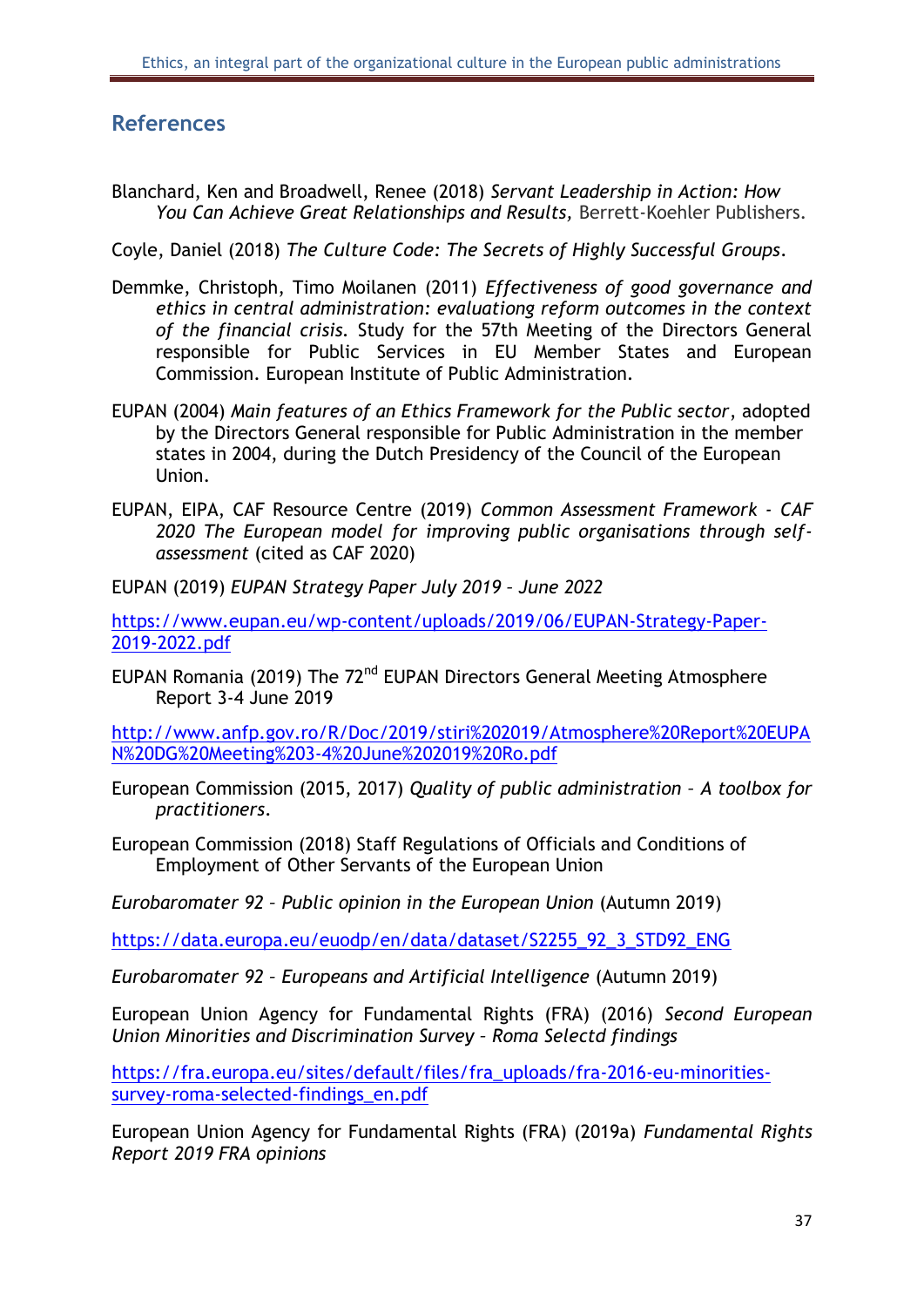[https://fra.europa.eu/sites/default/files/fra\\_uploads/fra-2019-fundamental](https://fra.europa.eu/sites/default/files/fra_uploads/fra-2019-fundamental-rights-report-2019-opinions_en.pdf)[rights-report-2019-opinions\\_en.pdf](https://fra.europa.eu/sites/default/files/fra_uploads/fra-2019-fundamental-rights-report-2019-opinions_en.pdf)

European Union Agency for Fundamental Rights (FRA) (2019b) *Protecting migrant workers from exploitation in the EU: workers' perspectives*

[https://fra.europa.eu/en/publication/2019/protecting-migrant-workers](https://fra.europa.eu/en/publication/2019/protecting-migrant-workers-exploitation-eu-workers-perspectives)[exploitation-eu-workers-perspectives](https://fra.europa.eu/en/publication/2019/protecting-migrant-workers-exploitation-eu-workers-perspectives)

European Union Agency for Fundamental Rights (FRA) (2019c) *Young Jewish Europeans: perceptions and experiences of antisemitism*

[https://fra.europa.eu/sites/default/files/fra\\_uploads/fra-2019-young-jewish](https://fra.europa.eu/sites/default/files/fra_uploads/fra-2019-young-jewish-europeans_en.pdf)[europeans\\_en.pdf](https://fra.europa.eu/sites/default/files/fra_uploads/fra-2019-young-jewish-europeans_en.pdf)

European Union Agency for Fundamental Rights (FRA) (2019d) *A long way to go for LGBTI equality*

[https://fra.europa.eu/sites/default/files/fra\\_uploads/fra-2020-lgbti](https://fra.europa.eu/sites/default/files/fra_uploads/fra-2020-lgbti-equality_en.pdf)[equality\\_en.pdf](https://fra.europa.eu/sites/default/files/fra_uploads/fra-2020-lgbti-equality_en.pdf)

Gentile, Mary C. (2010) *Giving Voice to Values: How to Speak Your Mind When You Know What's Right.* Yale University Press: New Haven and London.

Greenleaf, Robert K. (2002) *Servant Leadership* [25th Anniversary Edition] Paulist Press.

Handy, Charles (1993) *Understanding organizations*, Fourth edition. Penguin Books.

Hawley, Katherine (2012) *Trust: A Very Short Introduction*, Oxford University Press.

Hofstede, Geert, Gert Jan Hofstede, Michael Minkov (2010) *Cultures and Organizations: Software of the Mind*, Third Edition

Kidder, Rushworth M. (2006) *Moral Courage,* Harper.

Moilanen, Timo, Ari Salminen (2006) *Comparative Study on the Public-service Ethics of the EU Member States*, A report from the Human Resources Working Group, EUPAN.

Rotenberg**,** Ken J. (2018) *The Psychology of Trust (The Psychology of Everything)***,**  Routledge: London and New York.

Trinkner, R., Tyler, T. R., & Goff, P. A. (2016). "Justice from within: The relations between a procedurally just organizational climate and police organizational efficiency, endorsement of democratic policing, and officer wellbeing." *Psychology, Public Policy, and Law, 22*(2), 158–172. Abstract from: https://psycnet.apa.org/record/2016-13452-001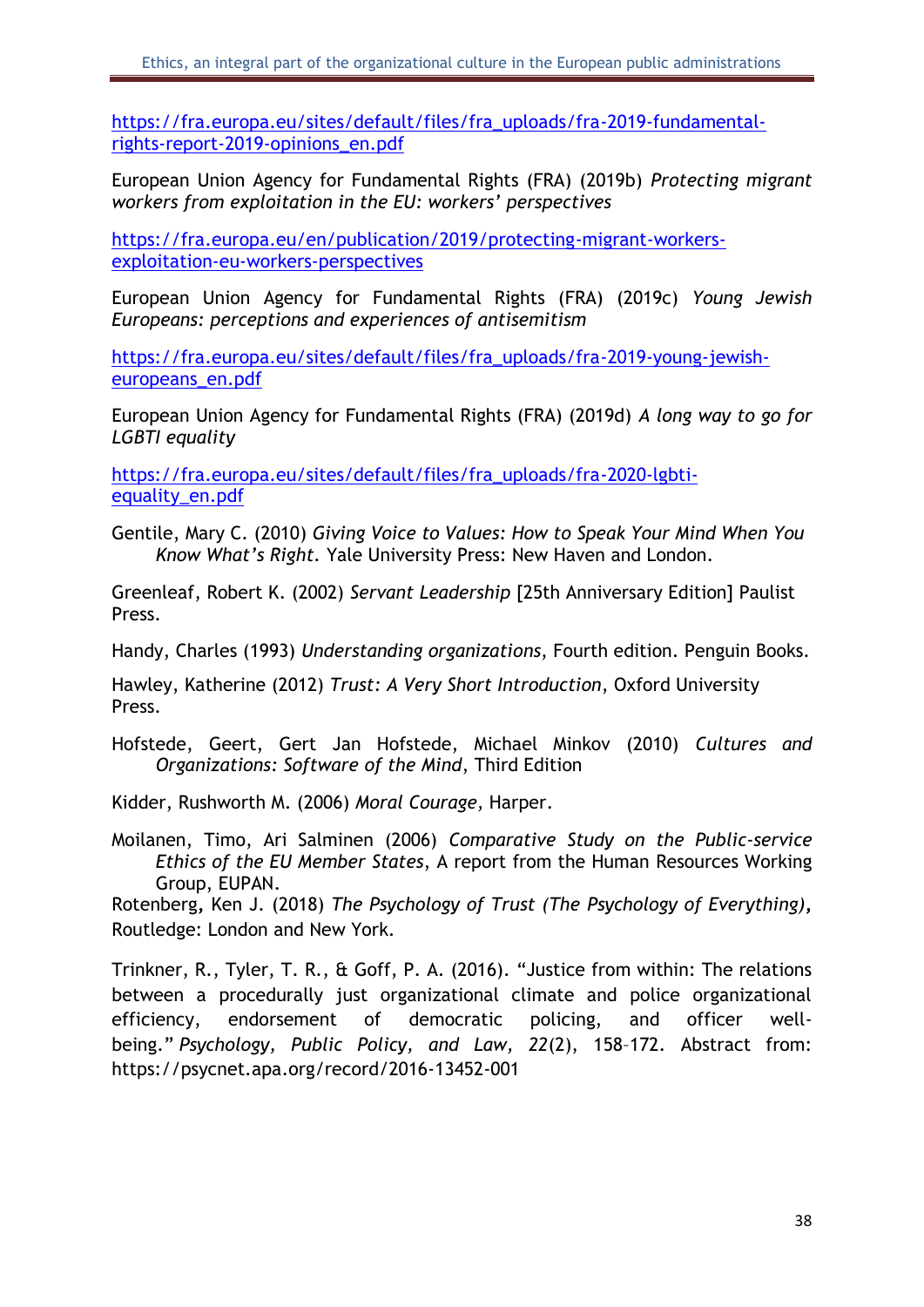<span id="page-39-0"></span>**Codes of conduct or ethics cited in the report and other related resources**

**Austria -** Code of Conduct to Prevent Corruption The RESPONSibility rests with me

[https://www.oeffentlicherdienst.gv.at/moderner\\_arbeitgeber/korruptionspraeven](https://www.oeffentlicherdienst.gv.at/moderner_arbeitgeber/korruptionspraevention/infos/VerhaltenskodexEnglish__2012_druck.pdf?4ppzt1) [tion/infos/VerhaltenskodexEnglish\\_\\_2012\\_druck.pdf?4ppzt1](https://www.oeffentlicherdienst.gv.at/moderner_arbeitgeber/korruptionspraevention/infos/VerhaltenskodexEnglish__2012_druck.pdf?4ppzt1)

**Belgium -** Code de déontologie des mandataires publics, 15.07.2018

[https://www.lachambre.be/kvvcr/pdf\\_sections/deonto/Code\\_de\\_deontologie\\_des](https://www.lachambre.be/kvvcr/pdf_sections/deonto/Code_de_deontologie_des_mandataires_publics.pdf) [\\_mandataires\\_publics.pdf](https://www.lachambre.be/kvvcr/pdf_sections/deonto/Code_de_deontologie_des_mandataires_publics.pdf)

**Czech Republic -** Code of Conduct for civil servants (Service Regulation of Director-General for Civil Service on the Code of Ethics for Civil Service No. 13/2015)

Staff regulations website [https://www.mvcr.cz/sluzba/clanek/sluzebni](https://www.mvcr.cz/sluzba/clanek/sluzebni-predpisy.aspx)[predpisy.aspx](https://www.mvcr.cz/sluzba/clanek/sluzebni-predpisy.aspx)

**Germany -** Federal Ministry of the Interior (2014) *Rules on Integrity*

[https://www.bmi.bund.de/SharedDocs/downloads/EN/publikationen/2014/rules](https://www.bmi.bund.de/SharedDocs/downloads/EN/publikationen/2014/rules-on-integrity.pdf?__blob=publicationFile&v=3)on-integrity.pdf? blob=publicationFile&v=3

**Danemark -** Agency for Modernisation, Local Government Denmark, Danish Regions (2017) *Code of conduct in the public sector*

<https://modst.dk/media/18742/code-of-conduct-in-the-public-sectorforside.pdf>

To support the code there is a collection of 25 cases – *KODEX VII Cases*

[https://modst.dk/media/17483/kodex\\_vii\\_english\\_version.pdf](https://modst.dk/media/17483/kodex_vii_english_version.pdf)

**Estonia -** *Code of Ethics for Officials*, approved on 11 March 2015 at the meeting of the Council of Ethics Officials

[https://www.rahandusministeerium.ee/sites/default/files/document\\_files/person](https://www.rahandusministeerium.ee/sites/default/files/document_files/personalipoliitika/code_of_ethics.pdf) [alipoliitika/code\\_of\\_ethics.pdf](https://www.rahandusministeerium.ee/sites/default/files/document_files/personalipoliitika/code_of_ethics.pdf)

'E for Ethical Decision-making Model'

**Finland**

- *Values in the daily job – Civil servant's ethics: a handbook for the state administration*
- Ministry of Finance (2005) *Values to be part of the daily job*. Working paper 6b/2004

Ministry of Finance (2010) *Hospitality, benefits and gifts*

Ministry of Finance (2017a) *Outside employment, disqualification*

Ministry of Finance (2017b) *Post Government employment waiting*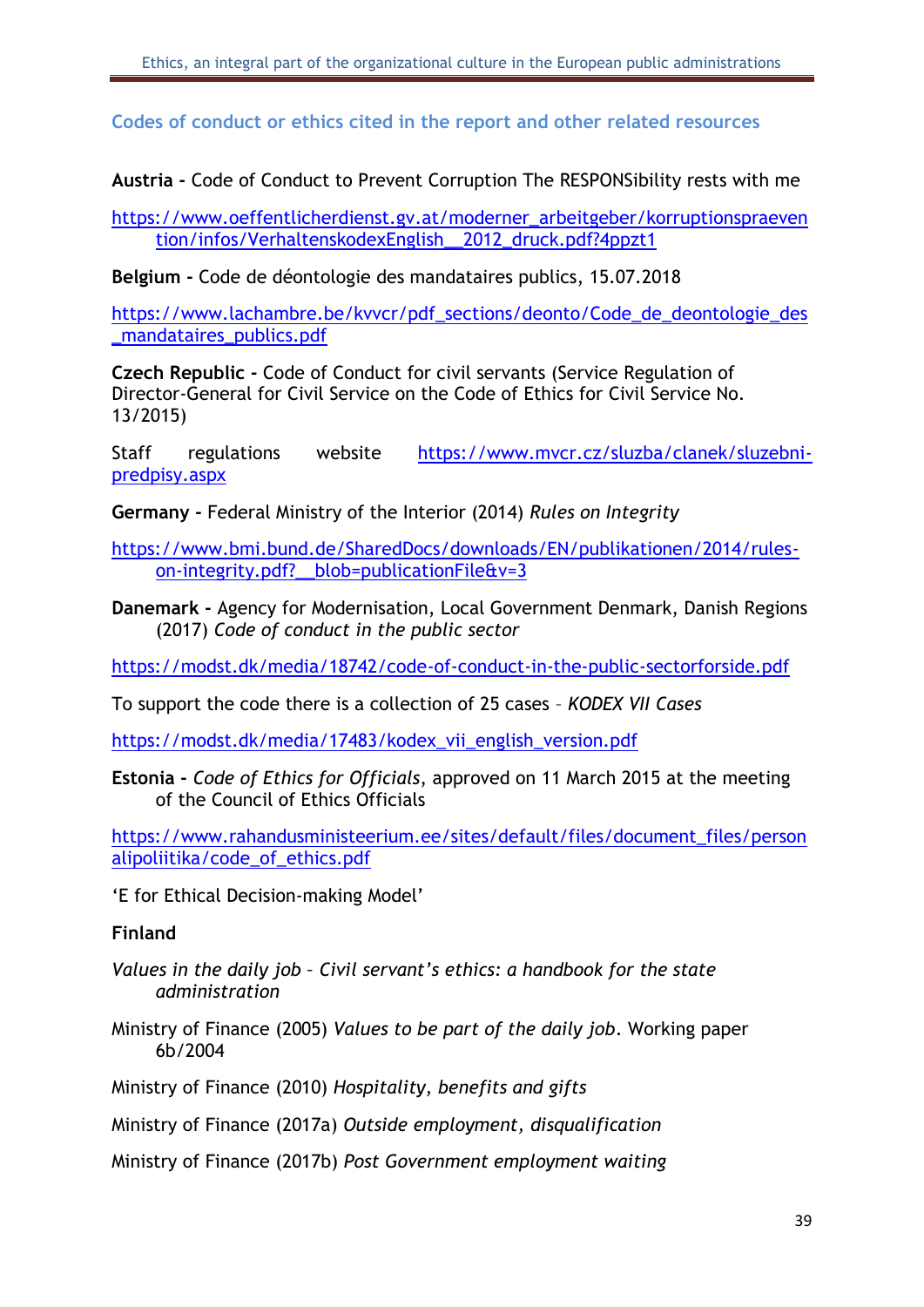- Ministry of Finance (2017c) *State of Civil Service Ethics in Finland – a Survey of the Ethical Values and Principles of Central Government Employees*
- Ministry of Finance (2017d) *The state of civil servants' ethics and morals in Finland – citizens' survey results*
- Ministry of Finance (2018) *Long-term development and future prospects of civilservice ethics in Finland*

available on the webpage *Civil service law*

[https://vm.fi/valtio-](https://vm.fi/valtio-tyonantajana/virkamiesoikeus?p_p_id=56_INSTANCE_SSKDNE5ODInk&p_p_lifecycle=0&p_p_state=normal&p_p_mode=view&p_p_col_id=column-2&p_p_col_count=1&_56_INSTANCE_SSKDNE5ODInk_languageId=en_US)

[tyonantajana/virkamiesoikeus?p\\_p\\_id=56\\_INSTANCE\\_SSKDNE5ODInk&p\\_p\\_lifecycle=](https://vm.fi/valtio-tyonantajana/virkamiesoikeus?p_p_id=56_INSTANCE_SSKDNE5ODInk&p_p_lifecycle=0&p_p_state=normal&p_p_mode=view&p_p_col_id=column-2&p_p_col_count=1&_56_INSTANCE_SSKDNE5ODInk_languageId=en_US)  $0$ &p p state=normal&p p mode=view&p p col id=column-[2&p\\_p\\_col\\_count=1&\\_56\\_INSTANCE\\_SSKDNE5ODInk\\_languageId=en\\_US](https://vm.fi/valtio-tyonantajana/virkamiesoikeus?p_p_id=56_INSTANCE_SSKDNE5ODInk&p_p_lifecycle=0&p_p_state=normal&p_p_mode=view&p_p_col_id=column-2&p_p_col_count=1&_56_INSTANCE_SSKDNE5ODInk_languageId=en_US)

#### **France**

<https://www.fonction-publique.gouv.fr/statut-general-des-fonctionnaires>

**Loi n° 83-634 du 13 juillet 1983 portant droits et obligations des fonctionnaires. Loi dite loi Le Pors.**

[https://www.legifrance.gouv.fr/affichTexte.do?cidTexte=JORFTEXT000000504704](https://www.legifrance.gouv.fr/affichTexte.do?cidTexte=JORFTEXT000000504704&fastPos=1&fastReqId=1169277459&categorieLien=cid&oldAction=rechTexte) [&fastPos=1&fastReqId=1169277459&categorieLien=cid&oldAction=rechTexte](https://www.legifrance.gouv.fr/affichTexte.do?cidTexte=JORFTEXT000000504704&fastPos=1&fastReqId=1169277459&categorieLien=cid&oldAction=rechTexte)

**Greece -** Code of Regulations of Public Civil Administrative Servants and Employees of Legal Entities of Public Law, which was ratified by Law 3528/2007 (Civil Servants' Code)

An administrative Regulation/ Guide issued in 2012 by the Greek Ombudsman (Independent Authority) and the Ministry of Administrative Reform and E-Government (now Ministry of Administrative Reconstruction) called "Guide of good administrative conduct" regarding the relations between civil servants and citizens

[http://www.ydmed.gov.gr/wp](http://www.ydmed.gov.gr/wp-content/uploads/20120405_oods54_odigos_orthis_dioikitikis_siberiforas.pdf)[content/uploads/20120405\\_oods54\\_odigos\\_orthis\\_dioikitikis\\_siberiforas.pdf](http://www.ydmed.gov.gr/wp-content/uploads/20120405_oods54_odigos_orthis_dioikitikis_siberiforas.pdf)

**Hungary -** The Code of Professional Conduct (2014)

<http://mkk.org.hu/hivatasetika>

**Italy -** Code of Conduct (2013) by the Decree of the Republic President n°62/2013

Disciplinary duties, responsibility and sanctions

[http://www.funzionepubblica.gov.it/lavoro-pubblico-e-organizzazione](http://www.funzionepubblica.gov.it/lavoro-pubblico-e-organizzazione-pa/rapporto-di-lavoro-pubblico/doveri-responsabilita-e-sanzioni)[pa/rapporto-di-lavoro-pubblico/doveri-responsabilita-e-sanzioni](http://www.funzionepubblica.gov.it/lavoro-pubblico-e-organizzazione-pa/rapporto-di-lavoro-pubblico/doveri-responsabilita-e-sanzioni)

**Latvia -** The Cabinet of Ministers of Latvia (2018) *Values of public administration and basic principles of ethics*

<https://likumi.lv/ta/id/303328-valsts-parvaldes-vertibas-un-etikas-pamatprincipi>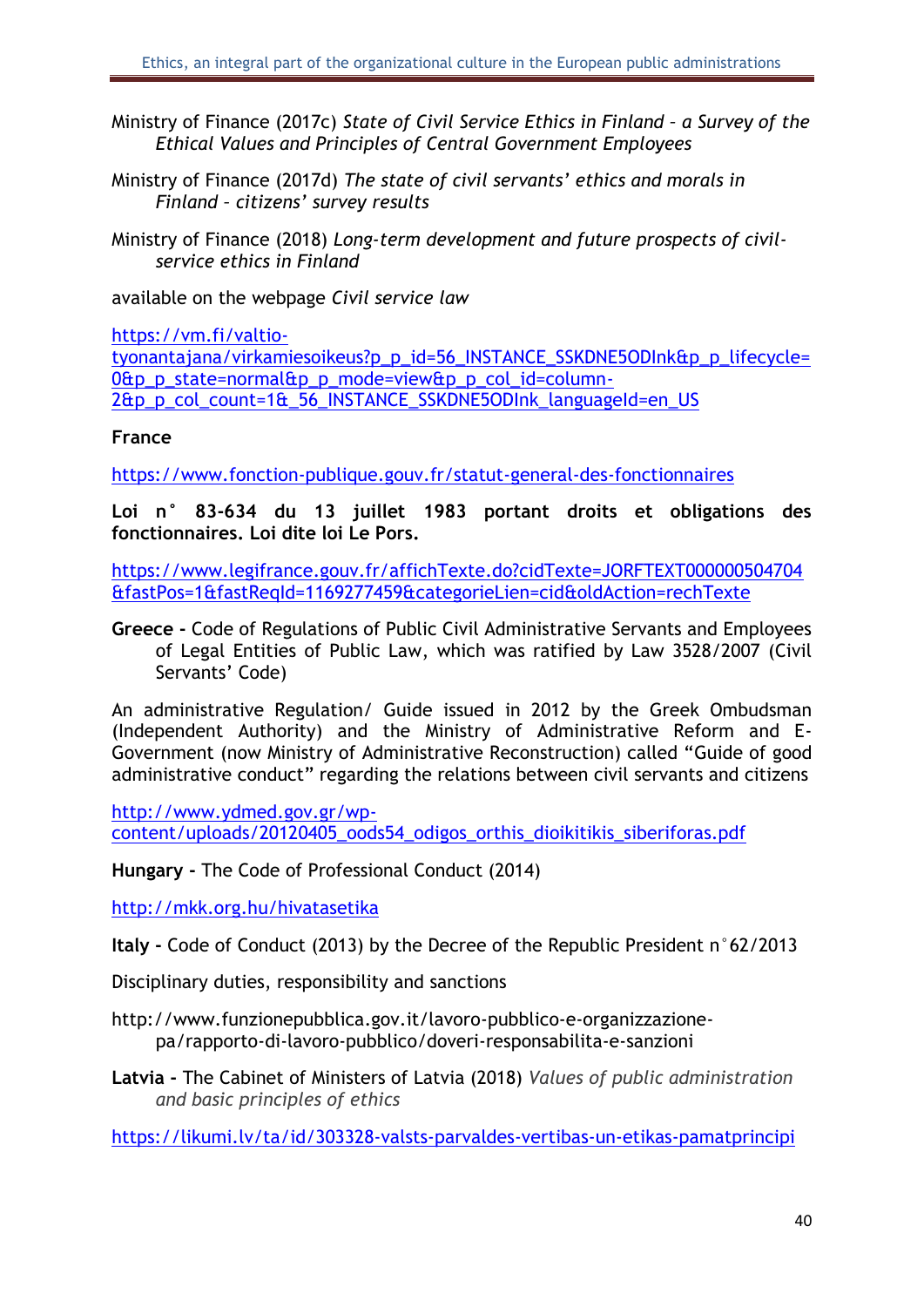**Luxembourg -** Norms of conduct are in the Luxembourgish public service laid down in the status of civil servants (law of 16 April 1979) in the articles 9-16.

[http://legilux.public.lu/eli/etat/leg/code/fonction\\_publique/20190101](http://legilux.public.lu/eli/etat/leg/code/fonction_publique/20190101)

**Malta -** The Public Administration Act (1994)

[http://www.justiceservices.gov.mt/DownloadDocument.aspx?app=lom&itemid=89](http://www.justiceservices.gov.mt/DownloadDocument.aspx?app=lom&itemid=8963) [63](http://www.justiceservices.gov.mt/DownloadDocument.aspx?app=lom&itemid=8963)

The Public Service Management Code

**Netherlands -** *Code of Conduct for Integrity in the Central Public Administration 2016*

[https://www.government.nl/documents/decrees/2017/02/10/code-of-conduct](https://www.government.nl/documents/decrees/2017/02/10/code-of-conduct-for-integrity-in-the-central-public-administration-2016)[for-integrity-in-the-central-public-administration-2016](https://www.government.nl/documents/decrees/2017/02/10/code-of-conduct-for-integrity-in-the-central-public-administration-2016)

*Vision of Public Leadership: The Netherlands Senior Civil Service*

[https://www.algemenebestuursdienst.nl/documenten/publicatie/2017/04/13/visi](https://www.algemenebestuursdienst.nl/documenten/publicatie/2017/04/13/vision-of-public-leadership) [on-of-public-leadership](https://www.algemenebestuursdienst.nl/documenten/publicatie/2017/04/13/vision-of-public-leadership)

**Norway -** *Ethical guidelines for the public service* 

https://www.regjeringen.no/en/dokumenter/Ethical-Guidelines-for-the-Public-Service-2/id88164/

[https://www.regjeringen.no/globalassets/upload/kilde/fad/bro/2005/0001/ddd/p](https://www.regjeringen.no/globalassets/upload/kilde/fad/bro/2005/0001/ddd/pdfv/281750-etiske_retningslinjer_engelsk_revidert.pdf) [dfv/281750-etiske\\_retningslinjer\\_engelsk\\_revidert.pdf](https://www.regjeringen.no/globalassets/upload/kilde/fad/bro/2005/0001/ddd/pdfv/281750-etiske_retningslinjer_engelsk_revidert.pdf)

*About the Relationship between Political Leadership and the Civil Service: Seven Duties for the Civil Service*

[https://www.regjeringen.no/contentassets/8145632385cb477cba018d4a8dfaf6f8/a](https://www.regjeringen.no/contentassets/8145632385cb477cba018d4a8dfaf6f8/about_the_relationship_between_political_leadership_and_the_civil_service.pdf) [bout\\_the\\_relationship\\_between\\_political\\_leadership\\_and\\_the\\_civil\\_service.p](https://www.regjeringen.no/contentassets/8145632385cb477cba018d4a8dfaf6f8/about_the_relationship_between_political_leadership_and_the_civil_service.pdf) [df](https://www.regjeringen.no/contentassets/8145632385cb477cba018d4a8dfaf6f8/about_the_relationship_between_political_leadership_and_the_civil_service.pdf)

*Leadership in Norway's Civil Service*

[https://www.regjeringen.no/globalassets/upload/fad/vedlegg/lonns--og](https://www.regjeringen.no/globalassets/upload/fad/vedlegg/lonns--og-personalpolitikk/ledelsesplattform_eng.pdf)[personalpolitikk/ledelsesplattform\\_eng.pdf](https://www.regjeringen.no/globalassets/upload/fad/vedlegg/lonns--og-personalpolitikk/ledelsesplattform_eng.pdf)

**Poland -** *The Ordinance no 70 of the Prime Minister on the guidelines for compliance with the rules of the civil service and on the principles of the civil service code of ethics*

[https://dsc.kprm.gov.pl/sites/default/files/pliki/ordinance\\_no\\_70\\_of\\_the\\_prime\\_](https://dsc.kprm.gov.pl/sites/default/files/pliki/ordinance_no_70_of_the_prime_minister_on_the_guidelines_for_compliance_with_the_rules_of_the_civil_service_and_on_the_principles_of_the_civil_service.pdf) minister on the guidelines for compliance with the rules of the civil service a nd on the principles of the civil service.pdf

**Portugal -** DGAEP *Code of ethics and conduct for DGAEP (2018)*

[https://www.dgaep.gov.pt/upload/Instrumentos\\_Gestao/Codigo\\_Etica\\_Conduta.p](https://www.dgaep.gov.pt/upload/Instrumentos_Gestao/Codigo_Etica_Conduta.pdf) [df](https://www.dgaep.gov.pt/upload/Instrumentos_Gestao/Codigo_Etica_Conduta.pdf)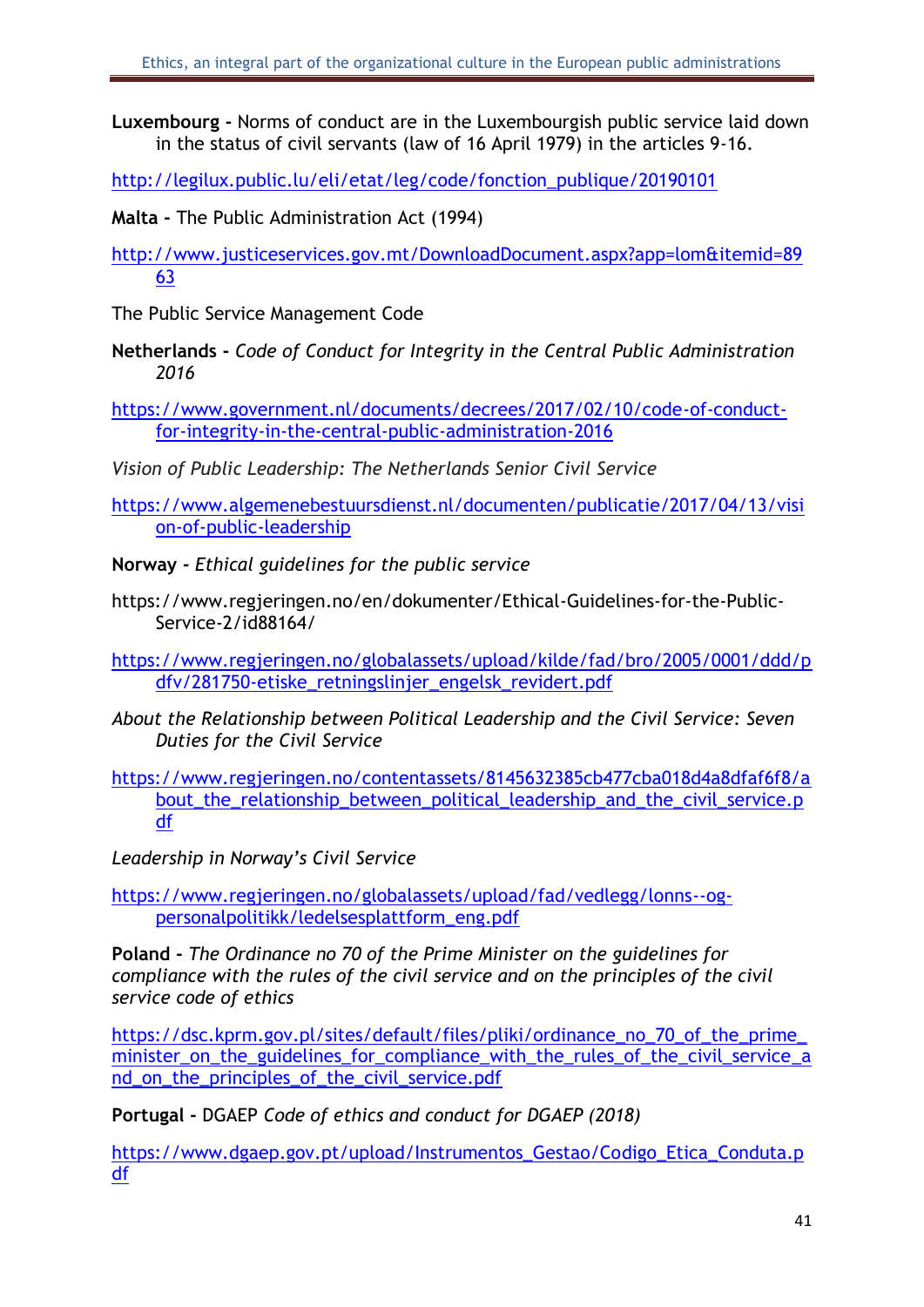**Romania -** Emergency ordinance no. 57/2019 regarding the Administrative code (2019)

<http://legislatie.just.ro/Public/DetaliiDocumentAfis/215925>

- **Slovakia -** Legal act no. 55/2017 Coll. on Civil service. From the 1st of January 2018
- **Slovenia -** Code of Conduct for Civil Servants and the Code of Ethics for Civil Servants in State Bodies and Local Communities

#### **Spain**

- Royal Legislative Decree 5/2015, of October 30th, which approves the consolidated text of law for the Basic Statute of Public Employees (Arts. 52-54)
- Law 19/2013, of December 9, on transparency, access to public information and good governance (Arts 25-32)
- **Sweden -** *The Ethical Foundations of the State – professional values for good governance*
- [https://issuu.com/statskontoret/docs/ethical\\_foundations\\_of\\_the](https://issuu.com/statskontoret/docs/ethical_foundations_of_the-state?e=31803674/59872645)[state?e=31803674/59872645](https://issuu.com/statskontoret/docs/ethical_foundations_of_the-state?e=31803674/59872645)

**Switzerland -** *Personnel Policies*

https://www.admin.ch/opc/de/classified-compilation/20011178/index.html#a9

<https://www.bkms-system.ch/bkwebanon/report/clientInfo?cin=5efk11>

<https://www.efk.admin.ch/en/whistleblowing-e.html>

[https://www.epa.admin.ch/dam/epa/de/dokumente/dokumentation/publikatione](https://www.epa.admin.ch/dam/epa/de/dokumente/dokumentation/publikationen/370_verhaltenskodex_e.pdf.download.pdf/370_verhaltenskodex_e.pdf) [n/370\\_verhaltenskodex\\_e.pdf.download.pdf/370\\_verhaltenskodex\\_e.pdf](https://www.epa.admin.ch/dam/epa/de/dokumente/dokumentation/publikationen/370_verhaltenskodex_e.pdf.download.pdf/370_verhaltenskodex_e.pdf)

[https://intranet.infopers.admin.ch/infopers/de/home/gewinnung/rekrutierung](https://intranet.infopers.admin.ch/infopers/de/home/gewinnung/rekrutierung-und-auswahl.html)[und-auswahl.html](https://intranet.infopers.admin.ch/infopers/de/home/gewinnung/rekrutierung-und-auswahl.html)

[https://www.bkb.admin.ch/bkb/de/home/oeffentliches](https://www.bkb.admin.ch/bkb/de/home/oeffentliches-beschaffungswesen/korruptionspraevention.html)[beschaffungswesen/korruptionspraevention.html](https://www.bkb.admin.ch/bkb/de/home/oeffentliches-beschaffungswesen/korruptionspraevention.html)

<https://www.admin.ch/opc/de/classified-compilation/20000738/index.html#a4>

[https://www.epa.admin.ch/dam/epa/de/dokumente/dokumentation/publikatione](https://www.epa.admin.ch/dam/epa/de/dokumente/dokumentation/publikationen/370_grundanforderungen_e.pdf.download.pdf/370_grundanforderungen_e.pdf) [n/370\\_grundanforderungen\\_e.pdf.download.pdf/370\\_grundanforderungen\\_e.pdf](https://www.epa.admin.ch/dam/epa/de/dokumente/dokumentation/publikationen/370_grundanforderungen_e.pdf.download.pdf/370_grundanforderungen_e.pdf)

[http://www.admin.ch/ch/d/sr/172\\_220\\_111\\_3/a9.html](http://www.admin.ch/ch/d/sr/172_220_111_3/a9.html)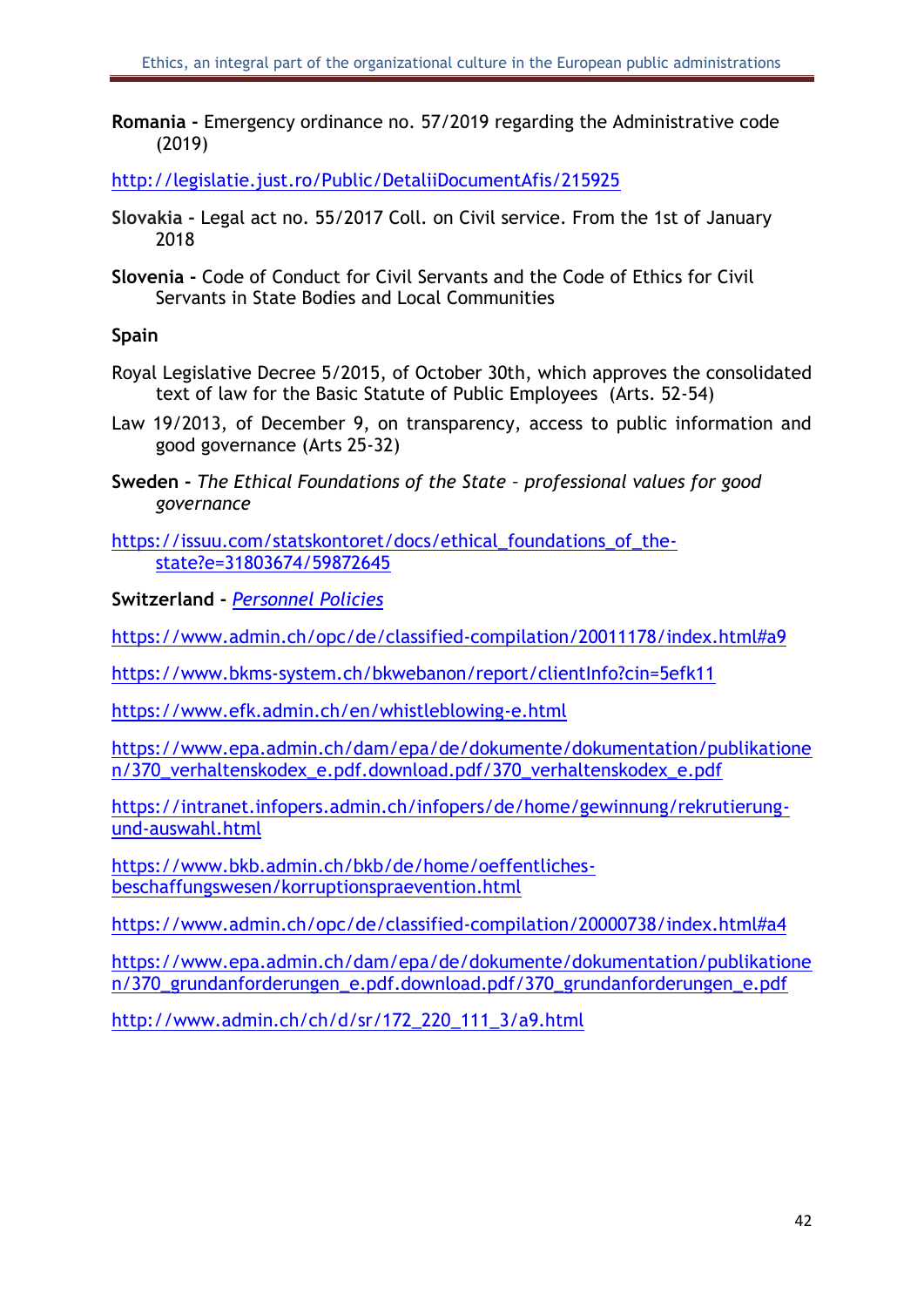# <span id="page-43-0"></span>**Annex 1 Questionnaire for EUPAN on Ethics, an integral part of the organizational culture**

Please provide your contact details: Name: Institution: Country: Email: Tel:

1. Your public administration has norms of conduct for the following categories of employees?

the same norms of conduct for all public administration employees

norms of conduct for civil servants

norms of conduct for top managers

norms of conduct for political officials

norms of conduct for other categories of public administration employees

2. Please provide a brief description and / or links to webpages (if available) regarding codes / norms of conduct in your public administration, in the box below or by email to [ro.eupan@anfp.gov.ro](mailto:ro.eupan@anfp.gov.ro) .

3. Which of the following issues are tackled in the norms of conduct for public administration employees in your country?

legality, rule of law impartiality, objectivity respect for human dignity non-discrimination l fair treatment transparency responsibility public interest citizen focus I independence (from political or business influence) professionalism accountability loyalty collaboration consultation rights and duties of public administration employees conflict of interests disclosure of wrongdoing harassment citizens' participation in decision-making public administration employees' participation in decision-making use of technology / artificial intelligence in the public administration other ……………………………………………………………………………….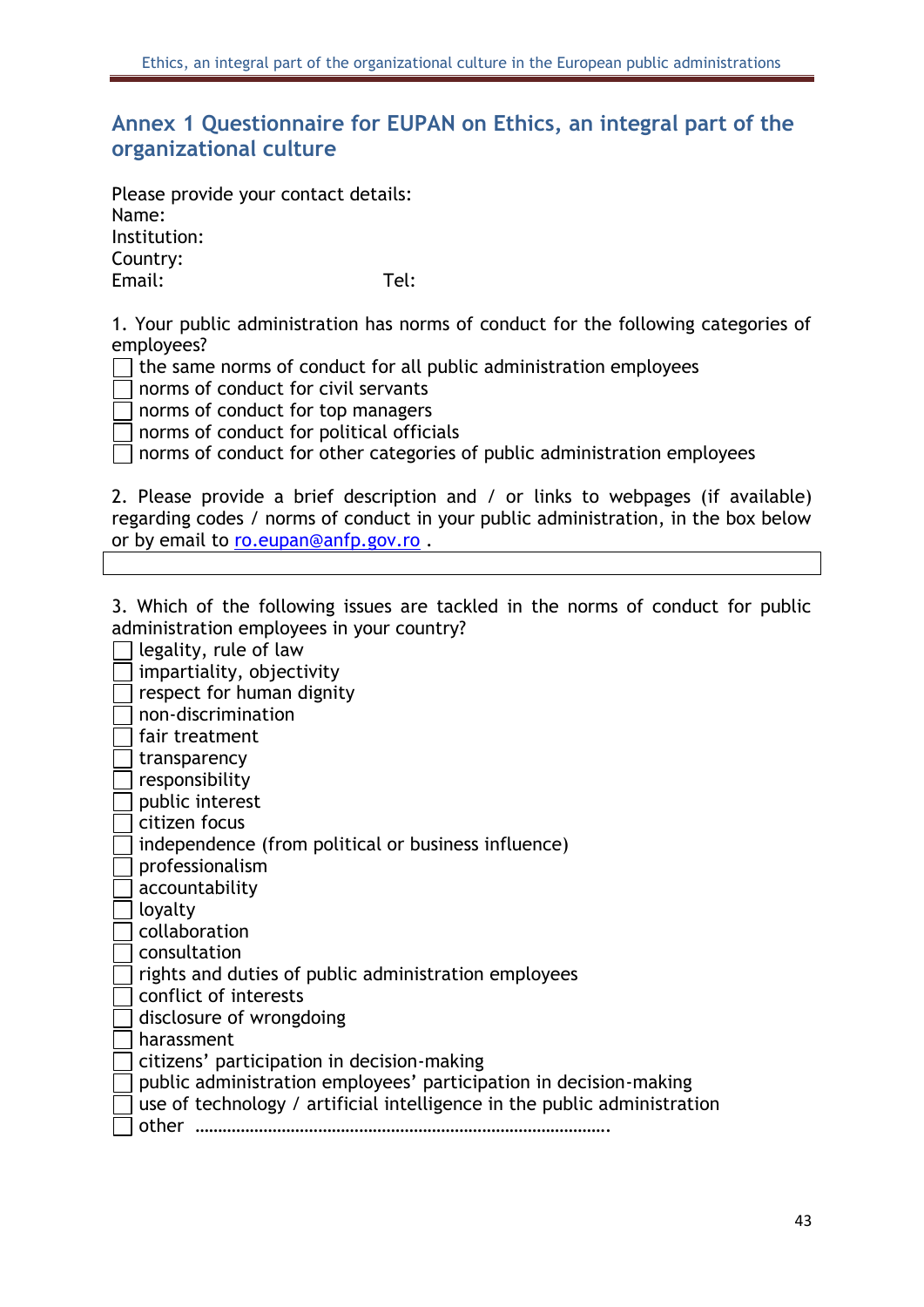4. Your public administration has specific ethical requirements for recruitment, selection and performance management, regarding:

|                                      | non-discrimination                                                                |
|--------------------------------------|-----------------------------------------------------------------------------------|
|                                      | objectivity                                                                       |
|                                      | fair treatment                                                                    |
|                                      | transparency                                                                      |
|                                      | merit                                                                             |
|                                      | conflict of interests                                                             |
|                                      | the use of ethical dilemmas in the recruitment process                            |
|                                      |                                                                                   |
|                                      |                                                                                   |
|                                      | 5. Your public administration has specific ethical provisions for the delivery of |
|                                      | public services, regarding:                                                       |
|                                      | non-discrimination                                                                |
|                                      | fair treatment                                                                    |
| $\mathbb{R}^n$                       | transparency                                                                      |
|                                      | public interest                                                                   |
|                                      | accessibility                                                                     |
| $\Box$<br>$\mathcal{L}^{\text{eff}}$ | evidence based actions                                                            |
|                                      |                                                                                   |
|                                      | consultations with stakeholders                                                   |
|                                      |                                                                                   |
|                                      | 6. Your public administration has specific ethical provisions for workplace       |
|                                      | relations, regarding:                                                             |
|                                      | communication / dialogue                                                          |
| $\mathbb{R}^n$                       | respect for human dignity                                                         |
|                                      | support for employees                                                             |
|                                      | non-discrimination                                                                |
|                                      | fair treatment                                                                    |
|                                      | preventing and combatting harassment                                              |
|                                      | mediation of conflicts                                                            |
|                                      |                                                                                   |
|                                      |                                                                                   |
|                                      | 7. What issues are tackled in ethics training, in your public administration?     |
|                                      |                                                                                   |
|                                      | conflict of interests                                                             |
|                                      | discrimination                                                                    |
|                                      | harassment                                                                        |
|                                      | abuse of authority                                                                |
|                                      | corruption                                                                        |
|                                      | ethical leadership                                                                |
|                                      | relations with stakeholders                                                       |
|                                      | ethics of work relations                                                          |
|                                      | human rights                                                                      |
|                                      | rights and duties of public administration employees                              |
|                                      | fair treatment                                                                    |
|                                      | transparency                                                                      |
|                                      | accountability                                                                    |
|                                      | public interest                                                                   |
|                                      | disclosure of wrongdoing                                                          |
|                                      | use of technology / artificial intelligence in the public administration          |